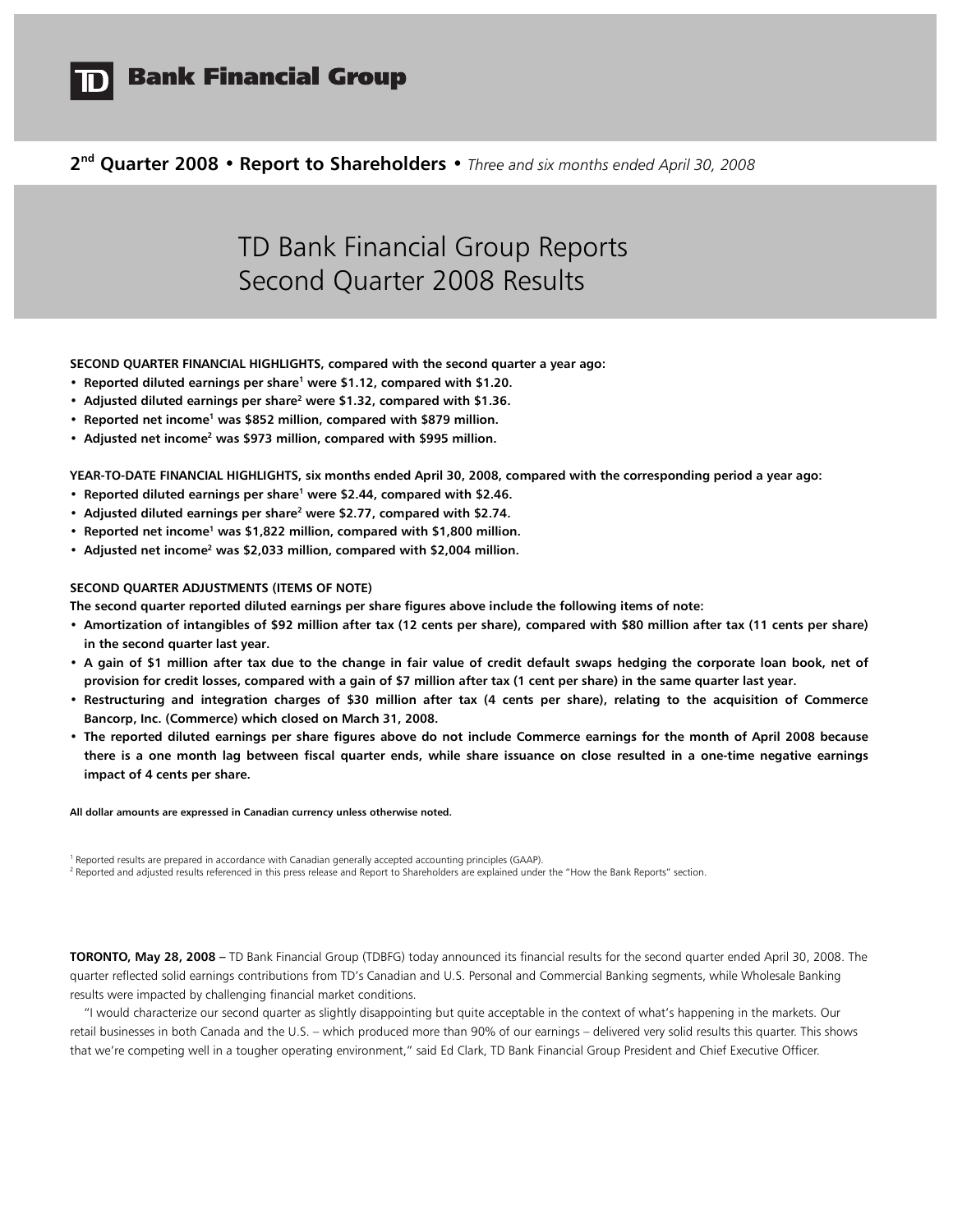### **SECOND QUARTER BUSINESS SEGMENT PERFORMANCE**

#### **Canadian Personal and Commercial Banking**

TD Canada Trust posted solid earnings of \$582 million in the second quarter, up 8% over the same period last year. The quarter was defined by good volume growth across all Canadian Personal and Commercial Banking operating businesses. Strength in core banking, real estate secured lending, and business banking and insurance, led earnings growth in the quarter.

 "Our second quarter performance clearly demonstrated the strength and resilience of the TD Canada Trust franchise. We made further investments in our businesses by opening more new branches with longer hours, and adding more employees to deliver the great customer experience we're known for," said Clark.

### **Wealth Management**

Wealth Management, including TDBFG's equity share of TD Ameritrade, earned \$182 million in the quarter. Within Canadian Wealth Management, discount brokerage was impacted by a lower trading commission strategy, while the full service broker business saw lower new issue activity and trading volumes due to weaker capital markets. As previously announced, TD Ameritrade contributed \$67 million to Wealth Management's earnings for the quarter.

 "We continue to believe our diversified Wealth Management offering positions us well for future growth through a long-term focus on growing assets, building an advisor network, and increasing trading volumes. But the reality is, this quarter our Canadian Wealth Management business was affected by weaker market activity, and to a lesser extent, strategic pricing decisions we made last year which we believe will pay off in the future," said Clark.

#### **U.S. Personal and Commercial Banking**

TD Banknorth earned \$130 million in the second quarter. The business continued to see strength in commercial banking and solid overall asset quality. "We're very pleased with the performance of TD Banknorth, which delivered core earnings growth in a challenging environment and is building momentum on organic growth initiatives," said Clark.

 TDBFG completed the acquisition of Commerce during the quarter. As previously announced, earnings from the Commerce operations will be included in TDBFG's results beginning in the third quarter of 2008.

 "The close of the Commerce deal is a major milestone for TD, and we're incredibly excited about the progress we have already made on the integration. We're feeling very positive about our U.S. Personal and Commercial Banking segment's ability to grow organically and deliver value to our shareholders. That's why last month we increased our 2008 earnings target for the segment from \$700 million to at least \$750 million, and reiterated our expectation for a minimum of \$1.2 billion in earnings for 2009," Clark said.

#### **Wholesale Banking**

Wholesale Banking produced earnings of \$93 million for the second quarter. The segment's results were impacted by the capital markets operating environment, resulting in lower trading revenue, a decline in origination fees and reduced security gains.

 "Despite the near-term market challenges, TD Securities remains committed to our focus on delivering high-quality earnings without extending out the risk curve. While our Wholesale Banking strategy has helped us avoid the direct hits of significant asset writedowns, our second quarter clearly reflected we haven't been able to outrun the collateral effects of the issues facing the financial services industry," said Clark.

#### **Conclusion**

"At the halfway mark of the year, we remain confident that all of our businesses are well positioned to perform in a challenging environment and deliver on their longer term strategies," said Clark. "And while we don't expect to see earnings growth in 2008, we continue to believe TD will be a positive outlier in both Canada and the United States."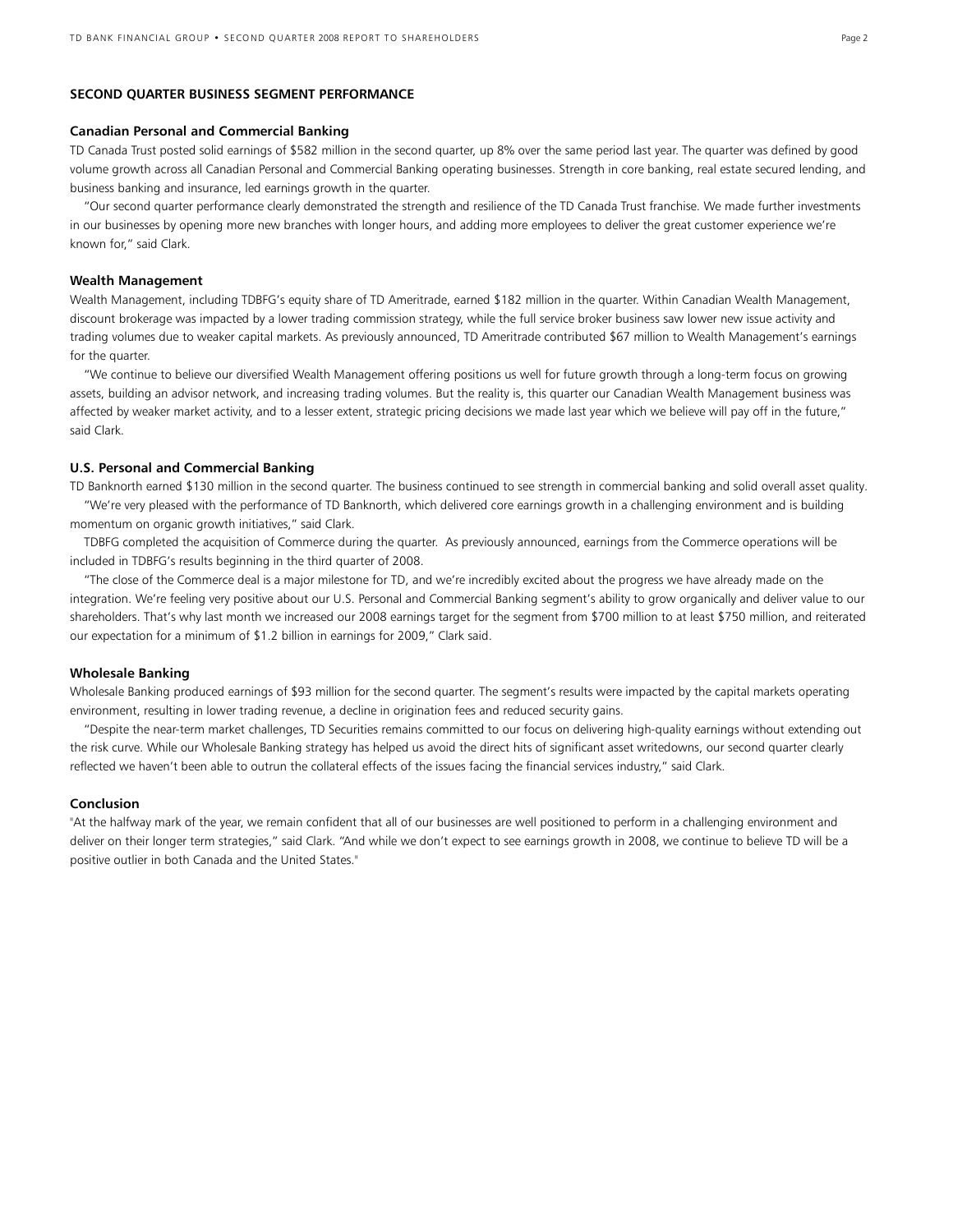### **CAUTION REGARDING FORWARD-LOOKING STATEMENTS**

From time to time, the Bank makes written and oral forward-looking statements, including in this document, in other filings with Canadian regulators or the U.S. Securities and Exchange Commission (SEC), and in other communications. In addition, the Bank's senior management may make forward-looking statements orally to analysts, investors, representatives of the media and others. All such statements are made pursuant to the "safe harbour" provisions of the U.S. Private Securities Litigation Reform Act of 1995 and applicable Canadian securities legislation. Forward-looking statements include, among others, statements regarding the Bank's objectives and targets for 2008 and beyond, and strategies to achieve them, the outlook for the Bank's business lines, and the Bank's anticipated financial performance. The forward-looking information contained in this document is presented for the purpose of assisting our shareholders and analysts in understanding our financial position as at and for the periods ended on the dates presented and our strategic priorities and objectives, and may not be appropriate for other purposes. The economic assumptions for 2008 for each of our business segments are set out in the 2007 Annual Report under the headings "Economic Outlook" and "Business Outlook and Focus for 2008", as updated in the subsequently filed quarterly Reports to Shareholders. Forward-looking statements are typically identified by words such as "will", "should", "believe", "expect", "anticipate", "intend", "estimate", "plan", "may" and "could". By their very nature, these statements require us to make assumptions and are subject to inherent risks and uncertainties, general and specific, which may cause actual results to differ materially from the expectations expressed in the forward-looking statements. Some of the factors – many of which are beyond our control – that could cause such differences include: credit, market (including equity and commodity), liquidity, interest rate, operational, reputational, insurance, strategic, foreign exchange, regulatory, legal and other risks discussed in the Bank's 2007 Annual Report and in other regulatory filings made in Canada and with the SEC; general business and economic conditions in Canada, the U.S. and other countries in which the Bank conducts business, as well as the effect of changes in monetary policy in those jurisdictions and changes in the foreign exchange rates for the currencies of those jurisdictions; the degree of competition in the markets in which the Bank operates, both from established competitors and new entrants; the accuracy and completeness of information the Bank receives on customers and counterparties; the development and introduction of new products and services in markets; developing new distribution channels and realizing increased revenue from these channels; the Bank's ability to execute its strategies, including its integration, growth and acquisition strategies and those of its subsidiaries, particularly in the U.S.; changes in accounting policies and methods the Bank uses to report its financial condition, including uncertainties associated with critical accounting assumptions and estimates; the effect of applying future accounting changes; global capital market activity; the Bank's ability to attract and retain key executives; reliance on third parties to provide components of the Bank's business infrastructure; the failure of third parties to comply with their obligations to the Bank or its affiliates as such obligations relate to the handling of personal information; technological changes; the use of new technologies in unprecedented ways to defraud the Bank or its customers; legislative and regulatory developments; change in tax laws; unexpected judicial or regulatory proceedings; continued negative impact of the U.S. securities litigation environment; unexpected changes in consumer spending and saving habits; the adequacy of the Bank's risk management framework, including the risk that the Bank's risk management models do not take into account all relevant factors; the possible impact on the Bank's businesses of international conflicts and terrorism; acts of God, such as earthquakes; the effects of disease or illness on local, national or international economies; and the effects of disruptions to public infrastructure, such as transportation, communication, power or water supply. A substantial amount of the Bank's business involves making loans or otherwise committing resources to specific companies, industries or countries. Unforeseen events affecting such borrowers, industries or countries could have a material adverse effect on the Bank's financial results, businesses, financial condition or liquidity. The preceding list is not exhaustive of all possible factors. Other factors could also adversely affect the Bank's results. For more information, see the discussion starting on page 59 of the Bank's 2007 Annual Report. All such factors should be considered carefully when making decisions with respect to the Bank, and undue reliance should not be placed on the Bank's forward-looking statements as they may not be suitable for other purposes. The Bank does not undertake to update any forward-looking statements, whether written or oral, that may be made from time to time by or on its behalf, except as required under applicable securities legislation.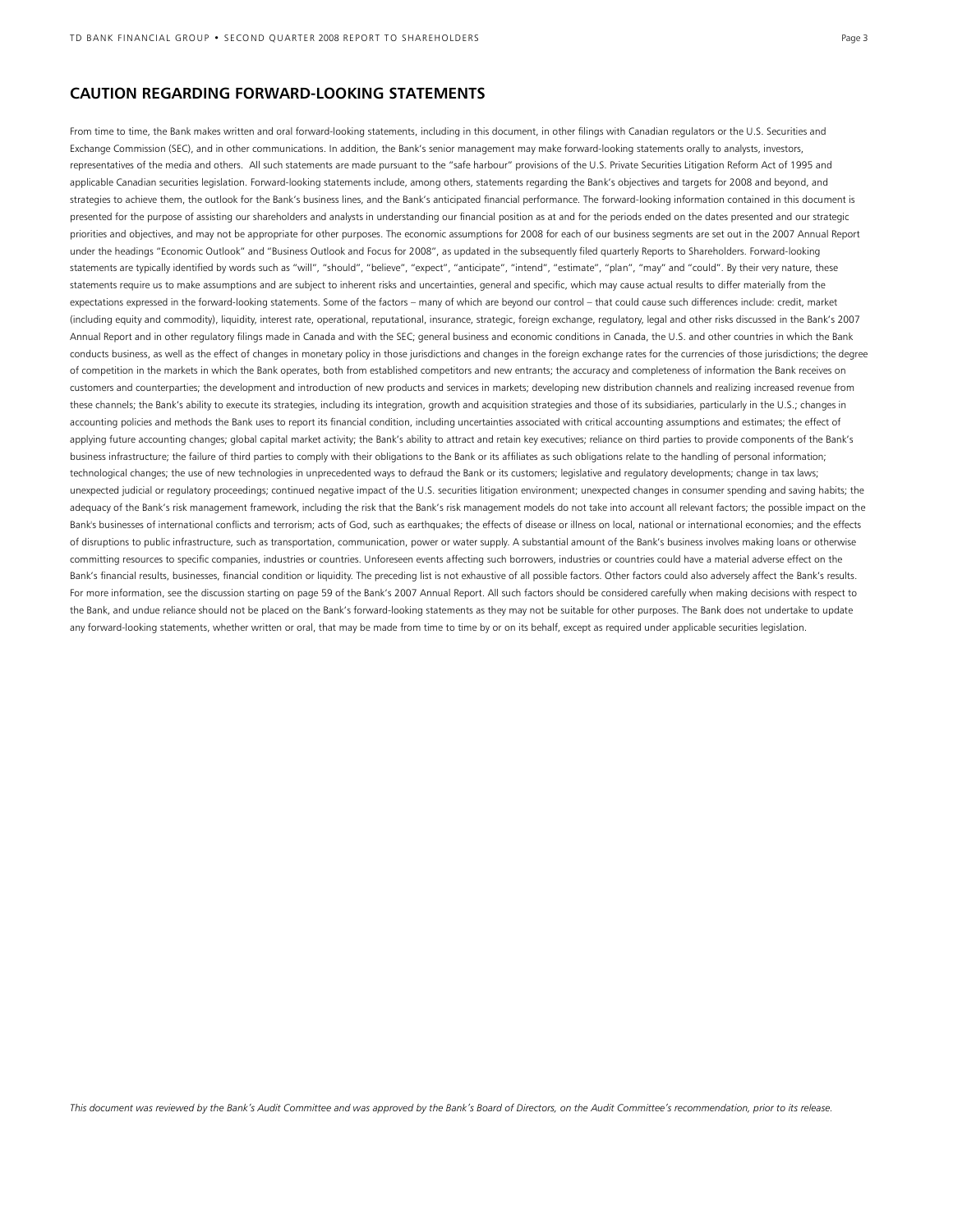**FINANCIAL HIGHLIGHTS**

### **MANAGEMENT'S DISCUSSION AND ANALYSIS OF OPERATING PERFORMANCE**

This Management's Discussion and Analysis (MD&A) is presented to enable readers to assess material changes in the financial condition and operational results of TD Bank Financial Group (the Bank) for the three and six months ended April 30, 2008, compared with the corresponding periods. This MD&A should be read in conjunction with the Bank's unaudited Interim Consolidated Financial Statements and related Notes included in this Report to Shareholders and with our 2007 Annual Report. This MD&A is dated May 27, 2008. Unless otherwise indicated, all amounts are expressed in Canadian dollars and have been primarily derived from the Bank's Annual or Interim Consolidated Financial Statements prepared in accordance with Canadian generally accepted accounting principles (GAAP). Certain comparative amounts have been reclassified to conform to the presentation adopted in the current period. Additional information relating to the Bank is available on the Bank's website www.td.com, as well as on SEDAR at www.sedar.com and on the U.S. Securities and Exchange Commission's (SEC's) website at www.sec.org (EDGAR filers section).

#### *For the three months ended For the six months ended* **Apr. 30** Jan. 31 Apr. 30 **Apr. 30** Apr. 30 (millions of Canadian dollars, except as noted) **2008** 2008 2007 **2008** 2007 **Results of operations**  Total revenue **\$3,388** \$3,604 \$3,544 **\$6,992** \$7,049 Provision for credit losses **232** 255 172 **487** 335 Non-interest expenses **2,206** 2,228 2,297 **4,434** 4,518 Net income - reported<sup>1</sup> **852** 970 879 **1,822** 1,800 Net income – adjusted<sup>1</sup> **973** 1,060 995 **2,033** 2,004 Economic profit<sup>2</sup> **283** 462 421 **735** 864 Return on common equity – reported **13.4%** 18.0% 17.1% **15.4%** 17.6% Return on invested capital<sup>2</sup> **13.2%** 16.6% 16.4% **14.6%** 16.6% **Financial position**  Total assets **\$503,621** \$435,153 \$396,734 **\$503,621** \$396,734 Total risk-weighted assets<sup>3</sup> **178,635** 145,900 149,391 **178,635** 149,391 Total shareholders' equity **30,595** 22,940 21,775 **30,595** 21,775 **Financial ratios – reported** Efficiency ratio **65.1%** 61.8% 64.8% **63.4%** 64.1% Tier 1 capital to risk-weighted assets **9.1** 10.9 9.8 **9.1** 9.8 Provision for credit losses as a % of net average loans **Common share information – reported** (Canadian dollars) Per share Basic earnings **\$1.12** \$1.34 \$1.21 **\$2.46** \$2.49 Diluted earnings **1.12** 1.33 1.20 **2.44** 2.46 Dividends **0.59** 0.57 0.53 **1.16** 1.01 Book value **36.70** 30.69 29.66 **36.70** 29.66 Closing share price **66.11** 68.01 67.80 **66.11** 67.80 Shares outstanding (millions) Average basic **747.7** 718.3 719.1 **732.9** 718.7 Average diluted **753.7** 724.6 725.9 **739.0** 725.4 End of period **802.9** 719.0 719.9 **802.9** 719.9 Market capitalization (billions of Canadian dollars) **\$53.1** \$48.9 \$48.8 **\$53.1** \$48.8 Dividend yield **3.5%** 3.2% 2.8% **3.4%** 2.8% Dividend payout ratio **56.2%** 42.6% 43.8% **49.0%** 40.7% Price to earnings multiple **12.1** 12.3 14.8 **12.1** 14.8 **Common share information – adjusted** (Canadian dollars) Per share Basic earnings **\$1.33** \$1.46 \$1.37 **\$2.79** \$2.77 Diluted earnings **1.32** 1.45 1.36 **2.77** 2.74 Dividend payout ratio **49.2%** 39.0% 38.7% **43.8%** 36.5% Price to earnings multiple **11.5** 11.7 13.2 **11.5** 13.2

<sup>1</sup> Reported and adjusted results are explained under the "How the Bank Reports" section, which includes a reconciliation between reported and adjusted results.

<sup>2</sup> Economic profit and return on invested capital are non-GAAP financial measures and are explained under the "Economic Profit and Return on Invested Capital" section.

<sup>3</sup> The Bank adopted the "International Convergence of Capital Measurement and Capital Standards – A Revised Framework" (Basel II), issued by the Basel Committee on Banking Supervision for calculating risk-weighted assets (RWA) and regulatory capital starting November 1, 2007. Prior periods numbers are based on the Basel I Capital Accord (Basel I). For details, see the "Capital Position" section.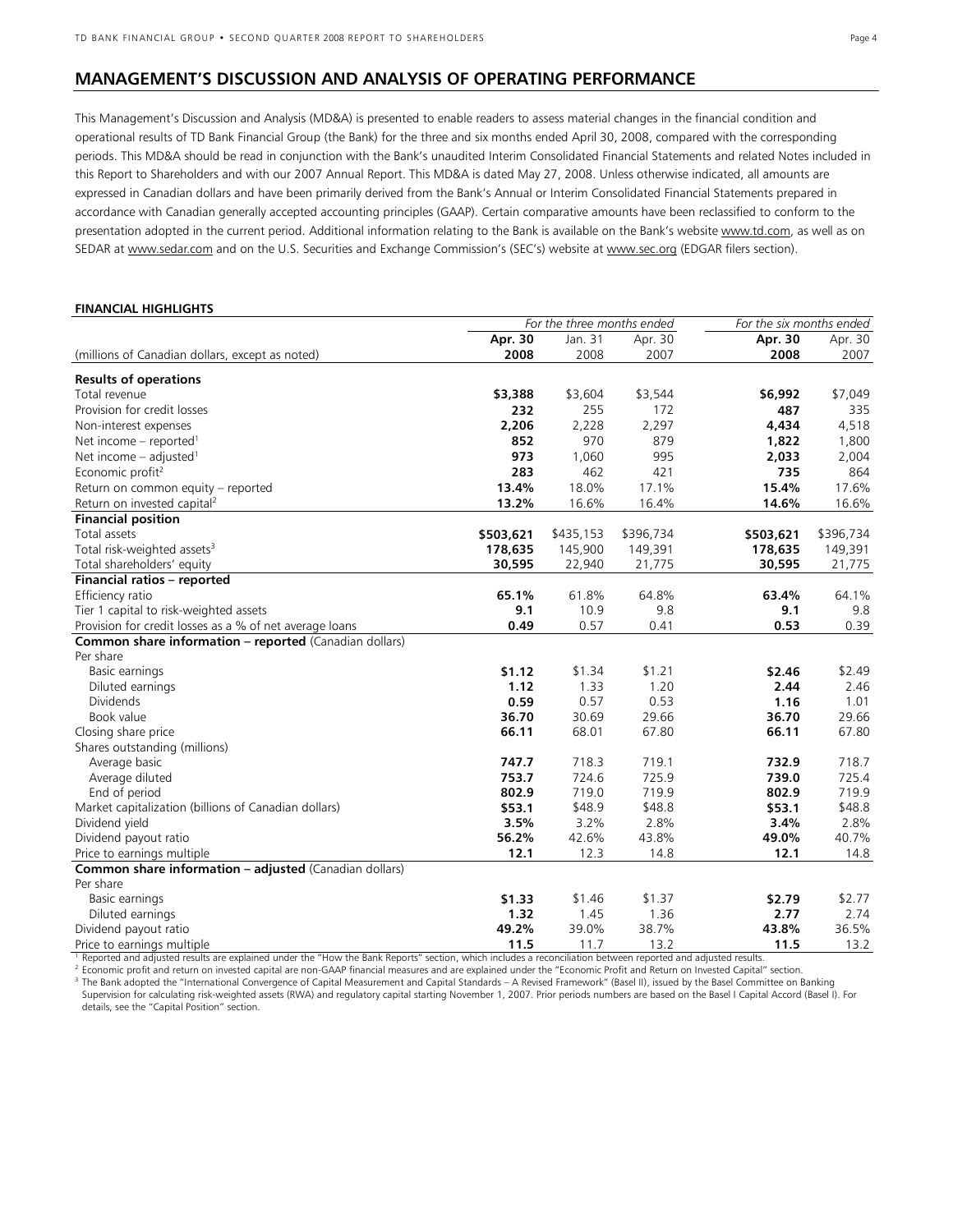### **HOW WE PERFORMED**

#### **Corporate Overview**

The Toronto-Dominion Bank and its subsidiaries are collectively known as TD Bank Financial Group. The Bank serves approximately 17 million customers in four key businesses operating in a number of locations in key financial centres around the globe: Canadian Personal and Commercial Banking, including TD Canada Trust, as well as the Bank's global insurance operations (excluding the U.S.); Wealth Management, including TD Waterhouse Canada, TD Waterhouse U.K. and the Bank's investment in TD Ameritrade; U.S. Personal and Commercial Banking through TD Banknorth and Commerce; and Wholesale Banking, including TD Securities. The Bank also ranks among the world's leading on-line financial services firms, with more than 5.5 million on-line customers. The Bank had \$504 billion in assets as at April 30, 2008. The Bank is headquartered in Toronto, Canada. The Bank's common stock is listed on the Toronto Stock Exchange and the New York Stock Exchange under symbol: TD, as well as on the Tokyo Stock Exchange.

#### **How the Bank Reports**

The Bank's financial results, as presented on pages 32 to 46 of this Report to Shareholders, have been prepared in accordance with GAAP. The Bank refers to results prepared in accordance with GAAP as "reported" results. The Bank also utilizes non-GAAP financial measures referred to as "adjusted" results to assess each of its businesses and to measure overall Bank performance. To arrive at adjusted results, the Bank removes "items of note", net of income taxes, from reported results. The items of note relate to items which management does not believe are indicative of underlying business performance. The Bank believes that adjusted results provide the reader with a better understanding of how management views the Bank's performance. The items of note are listed in the table on the following page. As explained, adjusted results are different from reported results determined in accordance with GAAP. Adjusted results, items of note and related terms used in this document are not defined terms under GAAP and, therefore, may not be comparable to similar terms used by other issuers.

The following tables provide a reconciliation between the Bank's reported and adjusted results.

#### **Operating Results – Reported**

|                                                                    | For the three months ended |         |          | For the six months ended |          |
|--------------------------------------------------------------------|----------------------------|---------|----------|--------------------------|----------|
|                                                                    | Apr. 30                    | Jan. 31 | Apr. 30  | Apr. 30                  | Apr. 30  |
| (millions of Canadian dollars)                                     | 2008                       | 2008    | 2007     | 2008                     | 2007     |
| Net interest income                                                | \$1,858                    | \$1,788 | \$1,662  | \$3,646                  | \$3,333  |
| Other income                                                       | 1,530                      | 1,816   | ,882     | 3,346                    | 3,716    |
| Total revenue                                                      | 3,388                      | 3.604   | 3.544    | 6.992                    | 7.049    |
| Provision for credit losses                                        | (232)                      | (255)   | (172)    | (487)                    | (335)    |
| Non-interest expenses                                              | (2,206)                    | (2,228) | (2, 297) | (4, 434)                 | (4, 518) |
| Income before provision for income taxes, non-controlling          |                            |         |          |                          |          |
| interests in subsidiaries and equity in net income of an           |                            |         |          |                          |          |
| associated company                                                 | 950                        | 1.121   | 1.075    | 2,071                    | 2.196    |
| Provision for income taxes                                         | (160)                      | (235)   | (234)    | (395)                    | (452)    |
| Non-controlling interests in subsidiaries, net of income taxes     | (9)                        | (8)     | (27)     | (17)                     | (74)     |
| Equity in net income of an associated company, net of income taxes | 71                         | 92      | 65       | 163                      | 130      |
| Net income - reported                                              | 852                        | 970     | 879      | 1,822                    | 1,800    |
| Preferred dividends                                                | (11)                       | (8)     | (7)      | (19)                     | (13)     |
| Net income available to common shareholders - reported             | \$841                      | \$962   | \$872    | \$1,803                  | \$1,787  |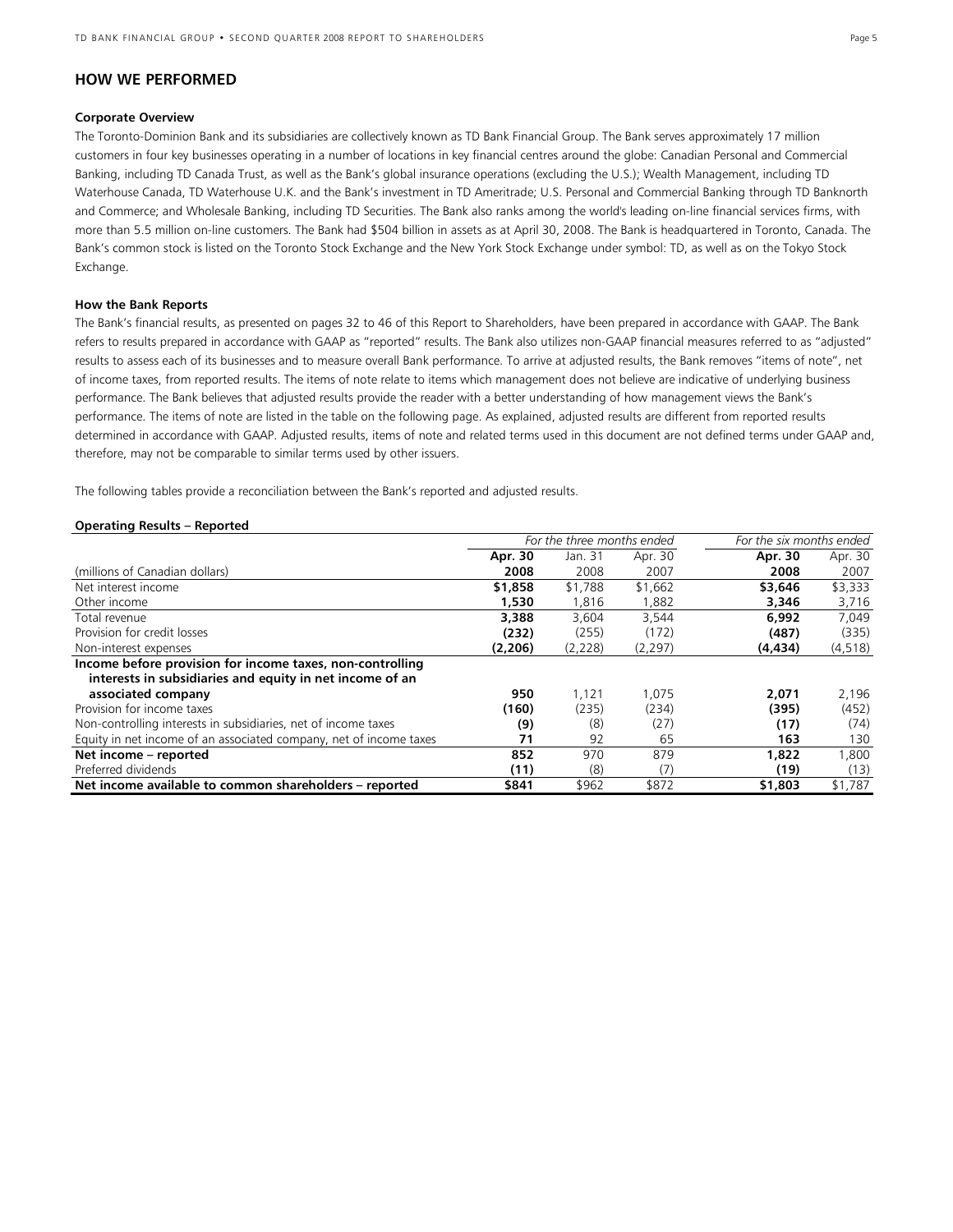#### **Reconciliation of Non-GAAP Financial Measures<sup>1</sup>**

| <b>Adjusted Net Income to Reported Results</b>                                    |         |                            |         |                          |         |
|-----------------------------------------------------------------------------------|---------|----------------------------|---------|--------------------------|---------|
| Operating results - adjusted                                                      |         | For the three months ended |         | For the six months ended |         |
|                                                                                   | Apr. 30 | Jan. 31                    | Apr. 30 | Apr. 30                  | Apr. 30 |
| (millions of Canadian dollars)                                                    | 2008    | 2008                       | 2007    | 2008                     | 2007    |
| Net interest income                                                               | \$1,858 | \$1,788                    | \$1,662 | \$3,646                  | \$3,333 |
| Other income <sup>2</sup>                                                         | 1,529   | 1.791                      | 1,871   | 3,320                    | 3,713   |
| Total revenue                                                                     | 3,387   | 3,579                      | 3,533   | 6,966                    | 7,046   |
| Provision for credit losses <sup>3</sup>                                          | (232)   | (238)                      | (172)   | (470)                    | (335)   |
| Non-interest expenses <sup>4</sup>                                                | (2,041) | (2, 106)                   | (2,099) | (4, 147)                 | (4,202) |
| Income before provision for income taxes, non-controlling                         |         |                            |         |                          |         |
| interests in subsidiaries and equity in net income of an                          |         |                            |         |                          |         |
| associated company                                                                | 1,114   | 1,235                      | 1,262   | 2,349                    | 2,509   |
| Provision for income taxes <sup>5</sup>                                           | (220)   | (275)                      | (298)   | (495)                    | (562)   |
| Non-controlling interests in subsidiaries, net of income taxes <sup>6</sup>       | (9)     | (8)                        | (46)    | (17)                     | (97)    |
| Equity in net income of an associated company, net of income taxes <sup>7</sup>   | 88      | 108                        | 77      | 196                      | 154     |
| Net income - adjusted                                                             | 973     | 1,060                      | 995     | 2,033                    | 2,004   |
| Preferred dividends                                                               | (11)    | (8)                        | (7)     | (19)                     | (13)    |
| Net income available to common shareholders - adjusted                            | 962     | 1,052                      | 988     | 2,014                    | 1,991   |
| Items of note affecting net income, net of income taxes:                          |         |                            |         |                          |         |
| Amortization of intangibles <sup>8</sup>                                          | (92)    | (75)                       | (80)    | (167)                    | (163)   |
| TD Banknorth restructuring, privatization and merger-related charges <sup>9</sup> |         |                            | (43)    |                          | (43)    |
| Restructuring and integration charges relating to the Commerce                    |         |                            |         |                          |         |
| acquisition <sup>10</sup>                                                         | (30)    |                            |         | (30)                     |         |
| Change in fair value of credit default swaps hedging the corporate                |         |                            |         |                          |         |
| loan book, net of provision for credit losses <sup>11</sup>                       | 1       | 25                         | 7       | 26                       | 2       |
| Other tax items <sup>12</sup>                                                     |         | (20)                       |         | (20)                     |         |
| Provision for insurance claims <sup>13</sup>                                      |         | (20)                       |         | (20)                     |         |
| <b>Total items of note</b>                                                        | (121)   | (90)                       | (116)   | (211)                    | (204)   |
| Net income available to common shareholders – reported                            | \$841   | \$962                      | \$872   | \$1,803                  | \$1,787 |

1 Certain comparative amounts have been reclassified to conform to the presentation adopted in the current period.

Adjusted other income excludes the following items of note: second quarter 2008 – \$1 million gain due to change in fair value of credit default swaps (CDS) hedging the corporate loan book; first quarter 2008 – \$55 million gain due to change in fair value of CDS hedging the corporate loan book; \$30 million pre-tax provision for insurance claims, as explained in footnote 13; second quarter 2007 – \$11 million gain due to change in fair value of CDS hedging the corporate loan book.

<sup>3</sup> Adjusted provision for credit losses excludes the following item of note: first quarter 2008 – \$17 million related to the portion that was hedged via the CDS.

Adjusted non-interest expenses excludes the following items of note: second quarter 2008 - \$117 million amortization of intangibles; \$48 million restructuring and integration charges, as explained in footnote 10; first quarter 2008 – \$122 million amortization of intangibles; second quarter 2007 – \$112 million amortization of intangibles; \$86 million TD Banknorth restructuring, privatization and merger-related charges, as explained in footnote 9.

5 For reconciliation between reported and adjusted provision for income taxes, refer to the reconciliation table on page 12.

Adjusted non-controlling interests excludes the following items of note: second quarter 2007 – \$4 million amortization of intangibles; \$15 million on restructuring, privatization and merger-related charges.

Adjusted equity in net income of an associated company excludes the following items of note: second quarter 2008 – \$17 million amortization of intangibles; first quarter 2008 – \$16 million amortization of intangibles; second quarter 2007 – \$12 million amortization of intangibles.

<sup>8</sup> Amortization of intangibles primarily relates to the Canada Trust acquisition in 2000, the TD Banknorth Inc. (TD Banknorth) acquisition in 2005 and its privatization in 2007, and the acquisitions by TD Banknorth of Hudson United Bancorp (Hudson) in 2006 and Interchange Financial Services Corporation (Interchange) in 2007, and the amortization of intangibles included in equity in net income of TD Ameritrade.

9 The TD Banknorth restructuring, privatization and merger-related charges include the following: \$31million restructuring charge, which primarily consisted of employee severance costs, the costs of amending certain executive employment and award agreements and write-down of long-lived assets due to impairment, included in U.S. Personal and Commercial Banking; \$4 million restructuring charge related to the transfer of functions from TD Bank USA, N.A. (TD Bank USA) to TD Banknorth, included in the Corporate segment; \$5 million privatization charges, which primarily consisted of legal and investment banking fees, included in U.S. Personal and Commercial Banking; and \$3 million merger-related charges related to conversion and customer notices in connection with the integration of Hudson and Interchange with TD Banknorth, included in U.S. Personal and Commercial Banking. In the Interim Consolidated Statement of Income, the restructuring, privatization and merger-related charges are included in non-interest expenses.

As a result of the acquisition of Commerce and related restructuring and integration initiatives undertaken, the Bank incurred restructuring and integration charges. Restructuring charges consisted of employee severance costs, the costs of amending certain executive employment and award agreements and the write-down of long-lived assets due to impairment. Integration charges consisted of costs related to employee retention, external professional consulting charges and marketing (including customer communication and rebranding). In the Interim Consolidated Statement of Income, the restructuring and integration charges are included in non-interest expenses.

The Bank purchases CDS to hedge the credit risk in Wholesale Banking's corporate lending portfolio. These CDS do not qualify for hedge accounting treatment and they are measured at fair value with changes in fair value recognized in current period's earnings. The related loans are accounted for at amortized cost. Management believes that this asymmetry in the accounting treatment between CDS and loans would result in periodic profit and loss volatility which is not indicative of the economics of the corporate loan portfolio or the underlying business performance in Wholesale Banking. As a result, the CDS are accounted for on an accrual basis in the Wholesale Banking segment and the gains and losses on the CDS, in excess of the accrued cost, are reported in the Corporate segment. Adjusted earnings excludes the gains and losses on the CDS in excess of the accrued cost. When a credit event occurs in the corporate loan book that has an associated CDS hedge, the PCL related to the portion that was hedged via the CDS is netted against this item of note. During the prior quarter, the change in the fair value of CDS, net of PCL, resulted in a net gain of \$38 million before tax (\$25 million after tax). The item of note included a change in fair value of CDS of \$55 million before tax (\$36 million after tax), net of PCL of approximately \$17 million before tax (\$11 million after tax).

This represents the negative impact of the scheduled reductions in the income tax rate on reduction of net future income tax assets.

<sup>13</sup> The provision for insurance claims relates to a recent court decision in Alberta. The Alberta government's legislation effectively capping minor injury insurance claims was challenged and held to be unconstitutional. While the government of Alberta has appealed the decision, the ultimate outcome remains uncertain. As a result, the Bank accrued an additional actuarial liability for potential claims in the first quarter of 2008.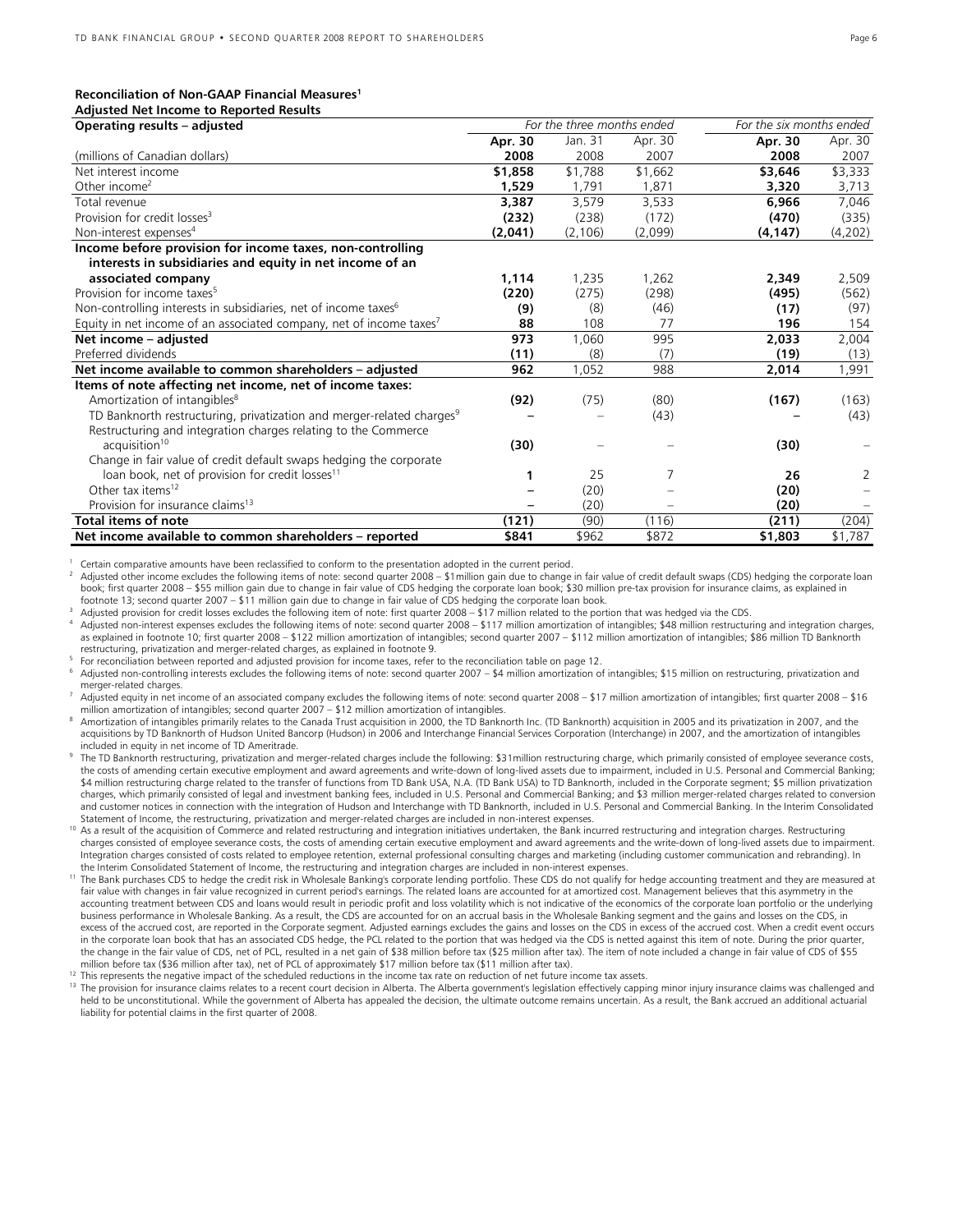#### **Reconciliation of Reported Earnings per Share (EPS) to Adjusted EPS<sup>1</sup>**

|                                               | For the three months ended |                          |         | For the six months ended |         |
|-----------------------------------------------|----------------------------|--------------------------|---------|--------------------------|---------|
|                                               | Apr. 30                    | Jan. 31                  | Apr. 30 | Apr. 30                  | Apr. 30 |
| (Canadian dollars)                            | 2008                       | 2008                     | 2007    | 2008                     | 2007    |
| Diluted – reported                            | \$1.12                     | \$1.33                   | \$1.20  | \$2.44                   | \$2.46  |
| Items of note affecting income (as above)     | 0.16                       | 0.12                     | 0.16    | 0.29                     | 0.28    |
| Items of note affecting EPS only <sup>2</sup> | 0.04                       | $\overline{\phantom{0}}$ | -       | 0.04                     |         |
| Diluted – adjusted                            | \$1.32                     | \$1.45                   | \$1.36  | \$2.77                   | \$2.74  |
| Basic – reported                              | \$1.12                     | \$1.34                   | \$1.21  | \$2.46                   | \$2.49  |

<sup>1</sup> EPS is computed by dividing net income available to common shareholders by the weighted-average number of shares outstanding during the period. As a result, the sum of the quarterly EPS may not equal to year-to-date EPS.

<sup>2</sup> The diluted earnings per share figures do not include Commerce earnings for the month of April 2008 because there is a one month lag between fiscal quarter ends, while share issuance on close resulted in a one-time negative earnings impact of 4 cents per share.

#### **Amortization of Intangibles, Net of Income Taxes**

|                                                                           | For the three months ended |         |         | For the six months ended |         |
|---------------------------------------------------------------------------|----------------------------|---------|---------|--------------------------|---------|
|                                                                           | Apr. 30                    | Jan. 31 | Apr. 30 | Apr. 30                  | Apr. 30 |
| (millions of Canadian dollars)                                            | 2008                       | 2008    | 2007    | 2008                     | 2007    |
| TD Canada Trust                                                           | \$37                       | \$21    | \$45    | \$58                     | \$94    |
| TD Banknorth: Reported amortization of intangibles                        | 32                         | 33      | 20      | 65                       | 40      |
| Less: non-controlling interest                                            |                            |         |         |                          | 8       |
| Net amortization of intangibles                                           | 32                         | 33      | 16      | 65                       | 32      |
| TD Ameritrade (included in equity in net income of an associated company) | 17                         | 16      |         | 33                       | 24      |
| Other                                                                     |                            |         |         |                          | 13      |
| Amortization of intangibles, net of income taxes <sup>1</sup>             | \$92                       | \$75    | \$80    | \$167                    | \$163   |

<sup>1</sup> Amortization of intangibles is included in the Corporate segment.

#### **Economic Profit and Return on Invested Capital**

The Bank utilizes economic profit as a tool to measure shareholder value creation. Economic profit is adjusted net income available to common shareholders less a charge for average invested capital. Average invested capital is equal to average common equity for the period plus the average cumulative after-tax goodwill and intangible assets amortized as of the reporting date. The rate used in the charge for capital is the equity cost of capital calculated using the capital asset pricing model. The charge represents an assumed minimum return required by common shareholders on the Bank's invested capital. The Bank's goal is to achieve positive and growing economic profit.

Return on invested capital (ROIC) is adjusted net income available to common shareholders divided by average invested capital. ROIC is a variation of the economic profit measure that is useful in comparison to the equity cost of capital. Both ROIC and the equity cost of capital are percentage rates, while economic profit is a dollar measure. When ROIC exceeds the equity cost of capital, economic profit is positive. The Bank's goal is to maximize economic profit by achieving ROIC that exceeds the equity cost of capital.

Economic profit and ROIC are non-GAAP financial measures as these are not defined terms under GAAP. Readers are cautioned that earnings and other measures adjusted to a basis other than GAAP do not have standardized meanings under GAAP and therefore, may not be comparable to similar terms used by other issuers.

The following table reconciles between the Bank's economic profit, return on invested capital and adjusted net income. Adjusted results, items of note and related terms are discussed in the "How the Bank Reports" section.

#### **Reconciliation of Economic Profit, Return on Invested Capital and Adjusted Net Income**

|                                                                                   | For the three months ended |                 |                 | For the six months ended |                 |
|-----------------------------------------------------------------------------------|----------------------------|-----------------|-----------------|--------------------------|-----------------|
| (millions of Canadian dollars)                                                    | Apr. 30<br>2008            | Jan. 31<br>2008 | Apr. 30<br>2007 | Apr. 30<br>2008          | Apr. 30<br>2007 |
| Average common equity<br>Average cumulative goodwill/intangible assets amortized, | \$25,593                   | \$21,221        | \$20,940        | \$23,599                 | \$20,435        |
| net of income taxes                                                               | 4,082                      | 4,015           | 3.784           | 4,049                    | 3,750           |
| Average invested capital                                                          | \$29,675                   | \$25,236        | \$24,724        | \$27,648                 | \$24,185        |
| Rate charged for invested capital                                                 | $9.3\%$                    | 9.3%            | 9.4%            | 9.3%                     | 9.4%            |
| Charge for invested capital                                                       | \$(679)                    | \$ (590)        | \$ (567)        | \$(1,279)                | \$(1, 127)      |
| Net income available to common shareholders – reported                            | \$841                      | \$962           | \$872           | \$1,803                  | \$1,787         |
| Items of note affecting net income, net of income taxes                           | 121                        | 90              | 116             | 211                      | 204             |
| Net income available to common shareholders – adjusted                            | \$962                      | \$1,052         | \$988           | \$2,014                  | \$1,991         |
| Economic profit                                                                   | \$283                      | \$462           | \$421           | \$735                    | \$864           |
| Return on invested capital                                                        | 13.2%                      | 16.6%           | 16.4%           | 14.6%                    | 16.6%           |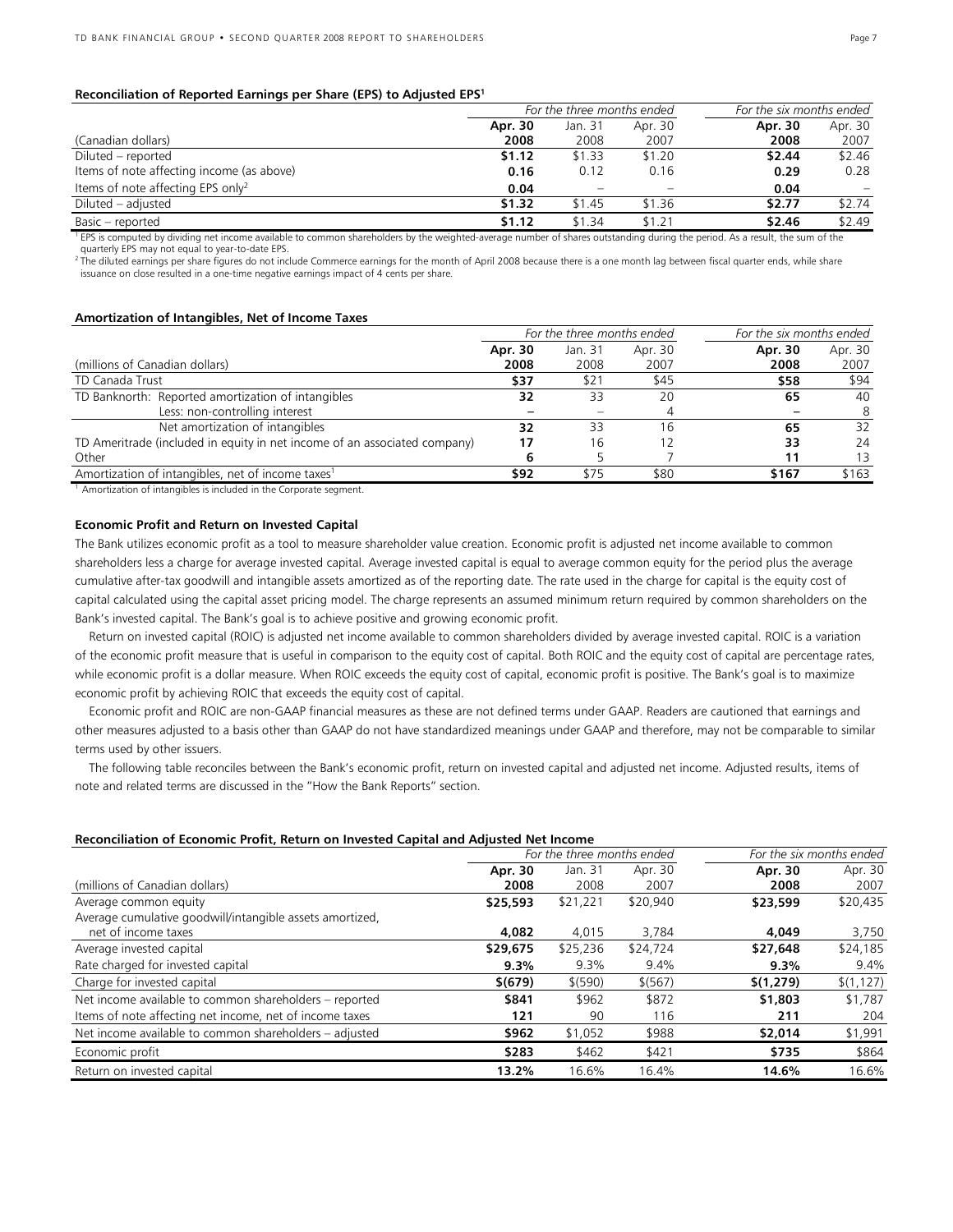#### **Significant Events in 2008**

#### **Acquisition of Commerce Bancorp, Inc.**

On March 31, 2008, the Bank acquired 100% of the outstanding shares of Commerce Bancorp, Inc. (Commerce) for purchase consideration of \$8.5 billion, paid in cash and common shares. As a result, \$57.1 billion of assets (including additional goodwill of approximately \$6.1 billion and intangible assets of \$1.9 billion) and \$48.6 billion of liabilities were included in the Bank's Consolidated Balance Sheet. The allocation of the purchase price is subject to finalization.

Commerce, together with TD Banknorth, is referred to as "TD Commerce Bank" in this document. TD Commerce Bank is reported in the U.S. Personal and Commercial Banking segment.

For details, see Note 20 to the Interim Consolidated Financial Statements for the quarter ended April 30, 2008.

 The fiscal periods of Commerce and the Bank are not co-terminus. Commerce's fiscal quarter ends March 31 while the Bank's second quarter ends April 30. As a result, Commerce's results for the three months ended each calendar quarter will be consolidated with the Bank's results for the fiscal quarter. This is in the normal course of the Bank's financial reporting and TD Banknorth is reported in a similar manner. Because the Commerce transaction closed on March 31, due to the one month lag, the Bank's second quarter results do not include any results of Commerce. However, \$48 million before tax (\$30 million after tax) restructuring and integration charges incurred in April 2008 were included in the Bank's results for the quarter ended April 30, 2008 because they represent material TD Commerce Bank events for the quarter ended April 30, 2008.

The projected adjusted earnings of U.S. Personal and Commercial Banking segment is estimated to be at least \$750 million in 2008 and a minimum of \$1,200 million in 2009<sup>1</sup>.

 $<sup>1</sup>$  Projected adjusted results for 2008 are equal to the first quarter 2008 annualized plus management's estimate of the expected contribution from the Commerce transaction, taking into</sup> account expected synergies and excluding restructuring and integration charges. The 2009 estimate is equal to the 2008 estimate, excluding the contribution from the Commerce transaction, increased by our target growth rate range of 7% to 10%, plus management's estimate of the contribution from the Commerce transaction. Projected adjusted results exclude restructuring and integration charges, anticipated to total US\$420 million before tax, the majority of which will be taken in 2008 and 2009. Commerce's future earnings and all other estimates are subject to risks and uncertainties that may cause actual results to differ materially. See the "Caution regarding forward-looking statements" included in the Bank's press release dated April 21, 2008, which is available on the Bank's website at www.td.com, as well as on SEDAR at www.sedar.com and on the SEC's website at www.sec.org (EDGAR filers section).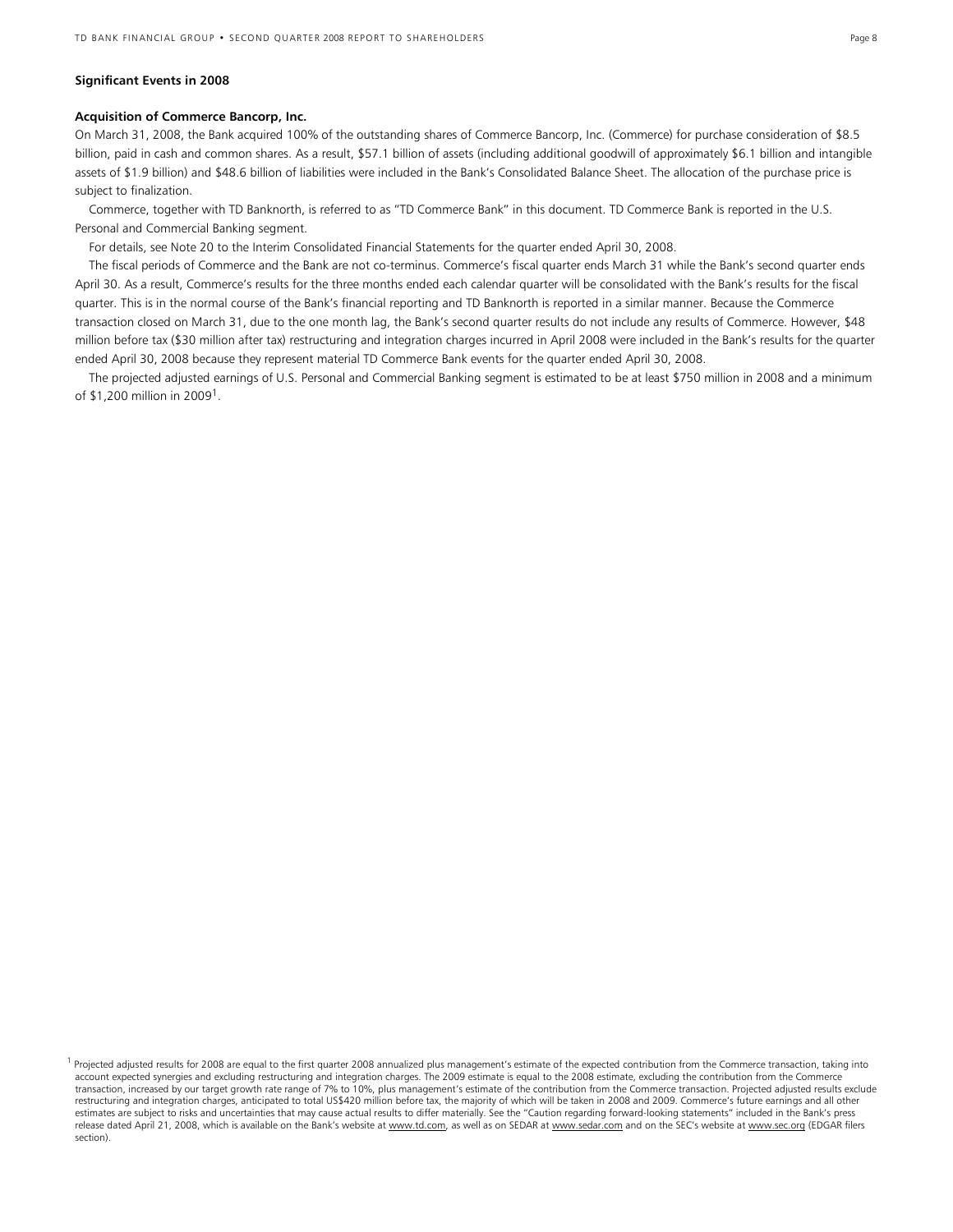### **FINANCIAL RESULTS OVERVIEW**

#### **Performance Summary**

An overview of the Bank's performance on an adjusted basis for the second quarter of 2008 against the financial shareholder indicators included in the 2007 Annual Report is outlined below. Shareholder performance indicators help guide and benchmark the Bank's accomplishments. For the purposes of this analysis, the Bank utilizes adjusted earnings, which exclude items of note from the reported results that are prepared in accordance with Canadian GAAP. Reported and adjusted results are explained under the "How the Bank Reports" section.

- *Adjusted diluted earnings per share* for the first six months of 2008 were up 1% from the same period last year. The Bank's goal is to grow adjusted earnings per share by 7% to 10% over the longer term.
- *Adjusted return on risk-weighted assets* for the first six months of 2008 was 2.61%, down from 2.74% in the first half of 2007.
- *Total shareholder return* for the twelve months ended April 30, 2008 was 1%, above the peer average of -17%.

#### **Net Income**

### Year-over-year comparison

Reported net income for the current quarter was \$852 million, down \$27 million, or 3%, compared with the second quarter last year. Adjusted net income was \$973 million, a decline of \$22 million or 2%. The decrease in adjusted net income was primarily due to a decline in Wholesale Banking earnings, partially offset by higher earnings generated from U.S. Personal and Commercial Banking and Canadian Personal and Commercial Banking. Wholesale Banking net income was negatively impacted by a difficult capital markets environment resulting in lower trading revenue and securities gains. U.S. Personal and Commercial Banking earnings were higher, largely due to the impact of the TD Banknorth privatization. Canadian Personal and Commercial Banking delivered earnings growth driven largely by good volume growth across most banking products.

#### Prior quarter comparison

Reported net income decreased \$118 million, or 12%, compared with the prior quarter. Adjusted net income for the second quarter decreased by \$87 million or 8%. The lower reported result was primarily due to the current quarter restructuring and integration charges of \$30 million after tax related to the Commerce acquisition and lower gains on credit default swaps (CDS) hedging the corporate loan book. Both of these items were reported as items of note this quarter. The Wholesale Banking segment was the primary contributor to decreased adjusted net income due to difficult capital market conditions resulting in lower trading revenue and lower securities gains. Canadian Personal and Commercial Banking earnings were down modestly, largely due to the impact of less days this quarter. The Corporate segment loss declined by \$30 million due largely to the impact of various tax items.

#### Year-to-date comparison

On a year-to-date basis, reported net income of \$1,822 million increased \$22 million, or 1%, compared with the same period last year. Adjusted net income of \$2,033 million increased \$29 million or 1%. The increase in adjusted net income was primarily driven by higher U.S. Personal and Commercial Banking net income due to increased ownership associated with the privatization of TD Banknorth and growth from Canadian Personal and Commercial Banking income. Wealth Management delivered higher earnings due to growth in TD Ameritrade's underlying earnings, partially offset by weaker results in Canadian Wealth Management. These increases were partially offset by lower Wholesale Banking earnings due to a challenging operating environment for the capital markets businesses.

#### **Net Interest Income**

#### Year-over-year comparison

Net interest income for the quarter was \$1,858 million, an increase of \$196 million, or 12%, compared with the second quarter last year. The growth was driven by the Canadian Personal and Commercial Banking and Wholesale Banking segments with partial offsets in U.S. Personal and Commercial Banking and the Corporate segment. Canadian Personal and Commercial Banking increased primarily due to volume growth across most banking products, partially offset by a 9 basis point (bps) decline in margin on average earning assets to 2.96%. Wholesale Banking net interest income increased primarily due to higher trading-related net interest income, which was partially offset by lower trading revenue in Wholesale Banking included in other income. U.S. Personal and Commercial Banking net interest income declined, primarily due to the strengthening of the Canadian dollar and a 16 bps compression in net interest margin to 3.73%.

#### Prior quarter comparison

Net interest income increased by \$70 million, or 4%, compared with the previous quarter. The increase was driven primarily by Wholesale Banking with a partial offset in the Corporate segment while other operating segments had minor decreases due to the lower number of days in the quarter. The increase in Wholesale Banking was primarily due to higher trading-related net interest income which was largely offset by lower trading revenue included in other income.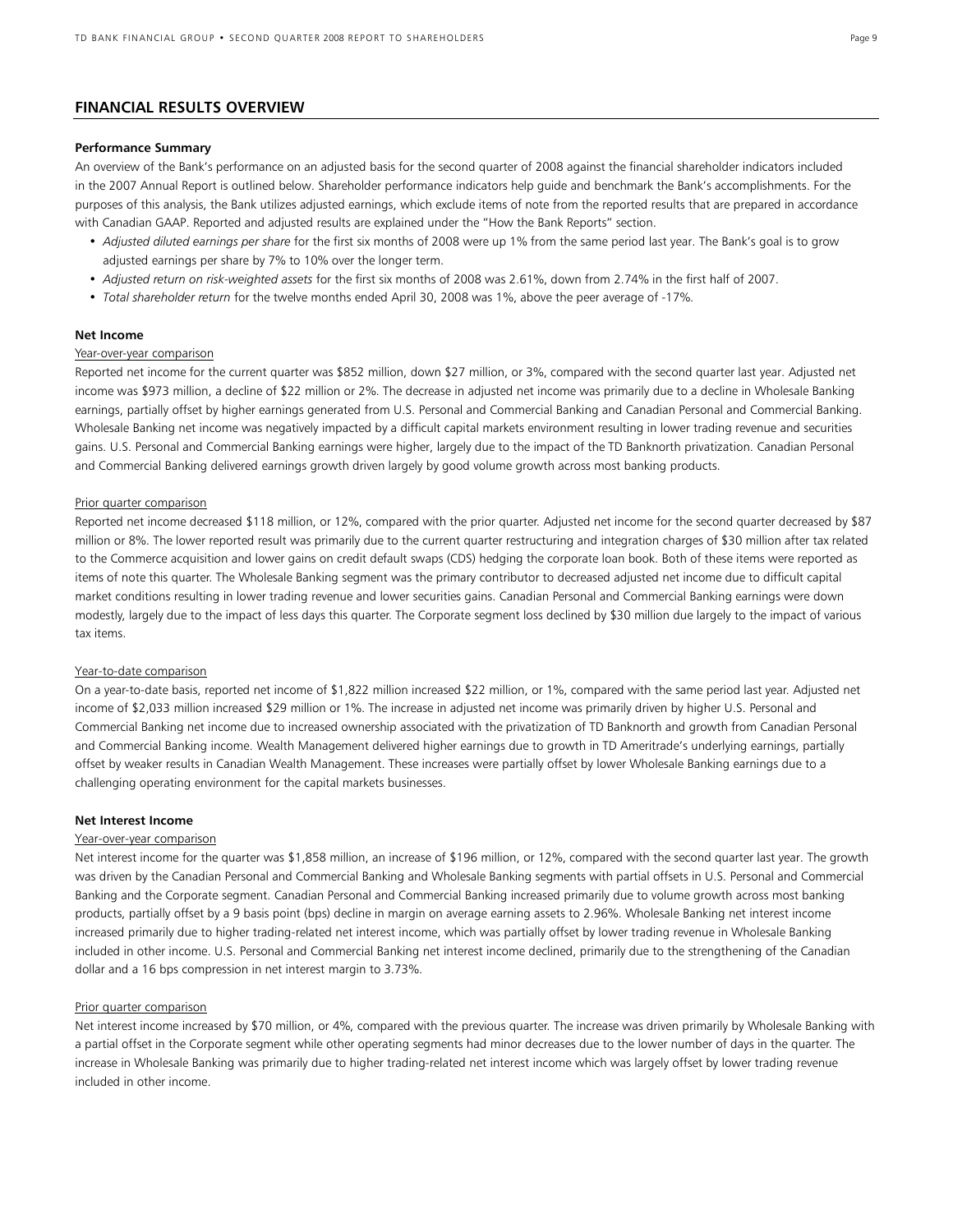#### Year-to-date comparison

On a year-to-date basis, net interest income of \$3,646 million increased \$313 million, or 9%, compared with the same period last year. The growth was driven primarily by the Canadian Personal and Commercial Banking and Wholesale Banking segments with U.S. Personal and Commercial Banking providing a partial offset. Canadian Personal and Commercial Banking net interest income increased primarily due to volume growth in real-estate secured lending, deposits and credit cards, which was partially offset by a 7 bps decline in margin on average earning assets to 2.97%. Wholesale Banking net interest income increased largely due to higher trading-related net interest income. However, the increase in trading-related net interest income was largely offset by lower trading revenue in Wholesale Banking included in other income. U.S. Personal and Commercial Banking net interest income declined primarily due to the strengthening of the Canadian dollar and the impact of an 11 bps compression in net interest margin.

#### **Other Income**

#### Year-over-year comparison

Reported other income for the second quarter was \$1,530 million, down \$352 million, or 19%, compared with the second quarter of last year. On an adjusted basis, other income was \$1,529 million, lower by \$342 million or 18%. The decrease in adjusted other income was driven by a \$384 million decline in Wholesale Banking due to lower trading revenue, and underwriting and advisory fees as the capital markets businesses were impacted by difficult market conditions. Wealth Management other income also declined from the prior year due to lower commissions in discount brokerage as a result of pricing changes introduced last year. Canadian Personal and Commercial Banking other income increased driven by higher personal deposit and card services fee growth.

#### Prior quarter comparison

Reported other income decreased \$286 million, or 16%, compared with the prior quarter. Adjusted other income was \$262 million, or 15%, below the prior quarter. The decline in adjusted other income was due to a \$302 million decrease in Wholesale Banking resulting from weaker foreign exchange and interest rate and credit trading revenue, lower securities gains and a decline in underwriting and advisory fees. The U.S. Personal and Commercial Banking segment provided a partial offset with marginally higher other income.

#### Year-to-date comparison

Reported other income of \$3,346 million decreased \$370 million, or 10%, compared with the same period last year. Prior year reported other income included the favourable impact of higher gains due to the change in fair value of CDS used to hedging the corporate loan book. Year-to-date adjusted other income was down \$393 million, or 11%, from the previous year. The decrease in adjusted other income was due to a decrease of \$400 million in Wholesale Banking driven by weak trading revenue and lower underwriting and advisory fees. Wealth Management and Corporate segments experienced marginal declines in other income. Canadian Personal and Commercial Banking reported higher other income, largely driven by higher fee income, primarily from personal deposit and credit card growth.

#### **Provision for Credit Losses**

#### Year-over-year comparison

During the quarter, the Bank recorded a provision for credit losses of \$232 million, an increase of \$60 million compared with the second quarter last year, primarily due to higher specific provisions in the Canadian Personal and Commerial Banking segments and higher general provisions in the U.S. Personal and Commercial Banking segment.

#### Prior quarter comparison

Provision for credit losses for the second quarter was down \$23 million from \$255 million in the prior quarter. The decrease was primarily due to a \$46 million decrease in specific provisions in the Wholesale Banking segment, which was partially offset by increases in the Canadian and U.S. Personal and Commercial Banking segments of \$19 million and \$20 million, respectively.

#### Year-to-date comparison

**Provision for Credit Losses**

On a year-to-date basis, provision for credit losses increased \$152 million, from \$335 million in the same period last year. The increase was primarily due to higher specific provisions in the Canadian Personal and Commercial Banking and Wholesale Banking segments, and higher general provisions in the U.S. Personal and Commercial Banking segment.

|                                         |         | For the three months ended |         |         | For the six months ended |  |
|-----------------------------------------|---------|----------------------------|---------|---------|--------------------------|--|
|                                         | Apr. 30 | Jan. 31                    | Apr. 30 | Apr. 30 | Apr. 30                  |  |
| (millions of Canadian dollars)          | 2008    | 2008                       | 2007    | 2008    | 2007                     |  |
| Net new specifics (net of reversals)    | \$244   | \$267                      | \$221   | \$511   | \$405                    |  |
| Recoveries                              | (33)    | (32)                       | (37)    | (65)    | (68)                     |  |
| Provision for credit losses - specifics | 211     | 235                        | 184     | 446     | 337                      |  |
| Change in general allowance             |         |                            |         |         |                          |  |
| <b>VFC</b>                              | 16      | 15                         |         | 31      | 22                       |  |
| TD Banknorth                            |         | 4                          | (23)    |         | (24)                     |  |
| Other                                   |         |                            |         |         |                          |  |
| Total                                   | \$232   | \$255                      | \$172   | \$487   | \$335                    |  |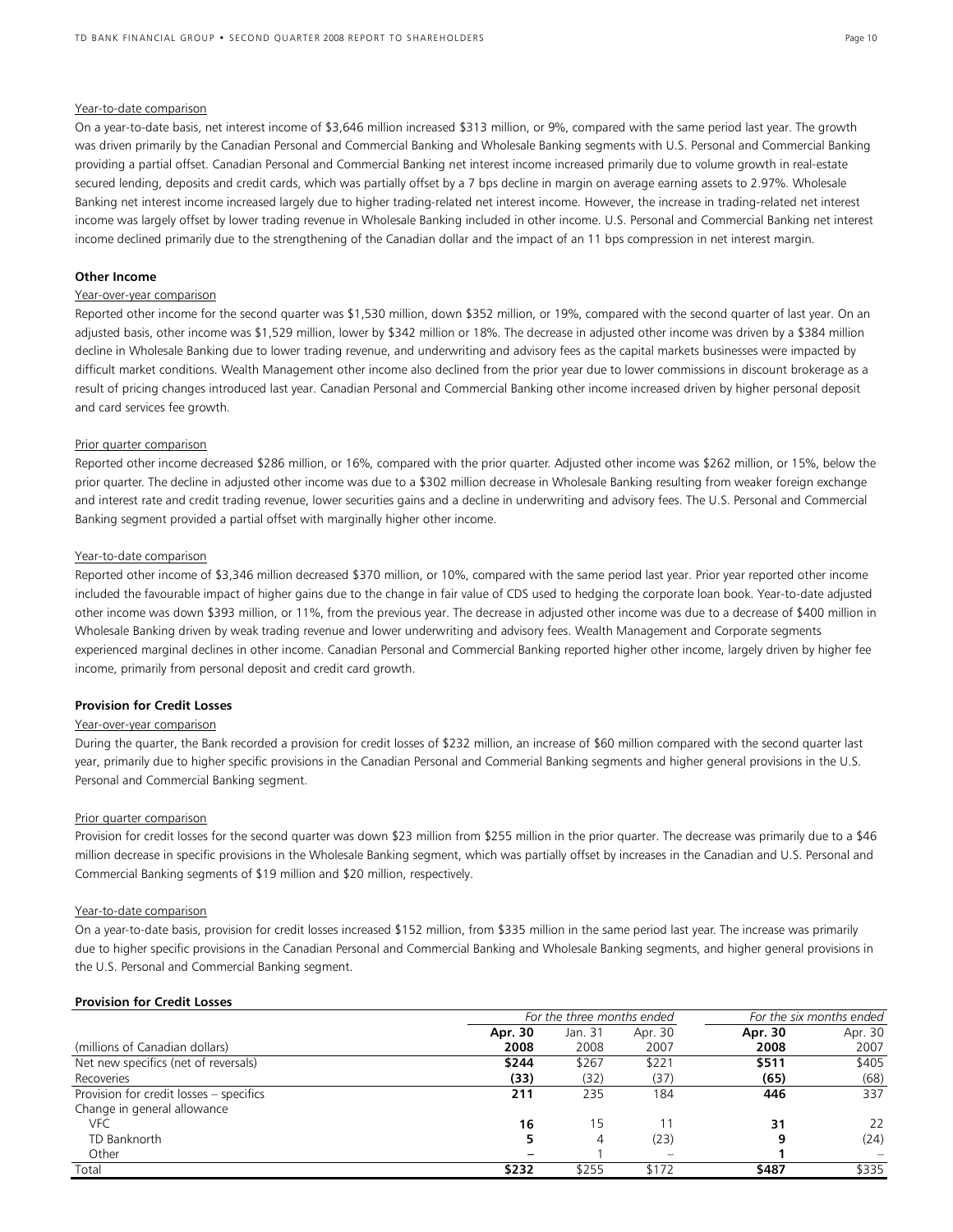#### **Non-Interest Expenses and Efficiency Ratio**

#### Year-over-year comparison

Reported non-interest expenses for the second quarter were \$2,206 million, down \$91 million, or 4%, compared with the second quarter last year. The current quarter reported expenses included \$48 million of restructuring and integration charges attributable to the Commerce acquisition while the prior period included \$86 million in charges related to the privatization of TD Banknorth and to the transfer of functions from TD Bank USA to TD Banknorth. These items were recognized as items of note. Adjusted non-interest expenses of \$2,041 million were down \$58 million, or 3%, compared with the second quarter last year due to reductions in U.S. Personal and Commercial Banking and Wholesale Banking, partially offset by growth in Canadian Personal and Commercial Banking. U.S. Personal and Commercial Banking non-interest expenses declined primarily due to the strengthening Canadian dollar and cost control initiatives. Wholesale Banking expenses were down primarily due to lower variable compensation. Canadian Personal and Commercial Banking reported higher year-over-year expenses, primarily driven by investments in new branches and longer hours.

The reported efficiency ratio was 65.1%, compared with 64.8% in the second quarter last year. The Bank's adjusted efficiency ratio was 60.3%, compared to 59.4% in the same period last year.

#### Prior quarter comparison

Reported non-interest expenses of \$2,206 million were down \$22 million, or 1%, compared with the prior quarter. Reported non-interest expenses this quarter included \$48 million of restructuring and integration charges attributable to the Commerce acquisition recognized as an item of note. Total adjusted non-interest expenses were \$2,041 million, down \$66 million or 3%. The decrease was a result of lower expenses in the Corporate segment and Wholesale Banking. Corporate segment experienced favourable tax items this quarter. Wholesale Banking expenses declined, driven by lower incentive compensation.

The reported efficiency ratio was 65.1%, compared with 61.8% in the prior quarter. The Bank's adjusted efficiency ratio was 60.3% compared with 58.8% in the prior quarter.

#### Year-to-date comparison

On a year-to-date basis, reported non-interest expenses of \$4,434 million were down \$84 million, or 2%, compared with the same period last year. The current year-to-date reported expenses included \$48 million of restructuring and integration charges attributable to the Commerce acquisition while the prior year-to-date period included \$86 million in charges related to the privatization of TD Banknorth and to the transfer of functions from TD Bank USA to TD Banknorth. Total adjusted non-interest expenses were \$4,148 million, down \$54 million, or 1%, due to declines in U.S. Personal and Commercial Banking and Wholesale Banking, partially offset by growth in Canadian Personal and Commercial Banking. U.S. Personal and Commercial Banking accounted for the greatest portion of the year-to-date decline, primarily due to the strengthening of the Canadian dollar and the impact of cost control initiatives. Wholesale Banking expenses decreased primarily due to lower incentive compensation. Canadian Personal and Commercial Banking expenses increased due to investments in new branches, higher staffing costs associated with longer branch hours and higher employee compensation.

The reported efficiency ratio improved to 63.4%, compared with 64.1% in the same period last year. The Bank's adjusted efficiency ratio improved to 59.5%, from 59.6% in the same period last year.

#### **Taxes**

As discussed in the "How the Bank Reports" section, the Bank adjusts its reported results to assess each of its businesses and to measure overall Bank performance. As such, the provision for income taxes is stated on a reported and an adjusted basis.

The Bank's effective tax rate was 16.8% for the second quarter, compared with 21.8% in the second quarter last year, and 21.0% in the prior quarter. On a year-to-date basis, the Bank's effective tax rate was 19.1%, compared with 20.6% in the same period last year. The period over period decrease is primarily attributable to a recognition of future tax benefits in the current quarter.

| $Taxes$ <sup>1</sup>                                                                                                                                                                                                              |       |         |       |                            |       |         |       |         |                          |         |
|-----------------------------------------------------------------------------------------------------------------------------------------------------------------------------------------------------------------------------------|-------|---------|-------|----------------------------|-------|---------|-------|---------|--------------------------|---------|
|                                                                                                                                                                                                                                   |       |         |       | For the three months ended |       |         |       |         | For the six months ended |         |
|                                                                                                                                                                                                                                   |       | Apr. 30 |       | Jan. 31                    |       | Apr. 30 |       | Apr. 30 |                          | Apr. 30 |
| (millions of Canadian dollars)                                                                                                                                                                                                    |       | 2008    |       | 2008                       |       | 2007    |       | 2008    |                          | 2007    |
| Income taxes at Canadian statutory income                                                                                                                                                                                         |       |         |       |                            |       |         |       |         |                          |         |
| tax rate                                                                                                                                                                                                                          | \$310 | 32.7%   | \$367 | 32.8%                      | \$374 | 34.8%   | \$677 | 32.7%   | \$766                    | 34.9%   |
| Increase (decrease) resulting from:                                                                                                                                                                                               |       |         |       |                            |       |         |       |         |                          |         |
| Dividends received                                                                                                                                                                                                                | (79)  | (8.3)   | (87)  | (7.7)                      | (67)  | (6.2)   | (166) | (8.0)   | (170)                    | (7.8)   |
| Rate differentials on international                                                                                                                                                                                               |       |         |       |                            |       |         |       |         |                          |         |
| operations                                                                                                                                                                                                                        | (69)  | (7.3)   | (84)  | (7.5)                      | (65)  | (6.0)   | (153) | (7.4)   | (147)                    | (6.7)   |
| Other $-$ net                                                                                                                                                                                                                     | (2)   | (0.3)   | 39    | 3.4                        | (8)   | (0.8)   | 37    | 1.8     |                          | 0.2     |
| Provision for income taxes and effective                                                                                                                                                                                          |       |         |       |                            |       |         |       |         |                          |         |
| income tax rate – reported                                                                                                                                                                                                        | \$160 | 16.8%   | \$235 | 21.0%                      | \$234 | 21.8%   | \$395 | 19.1%   | \$452                    | 20.6%   |
| $\sigma$ , the contract of the contract of the contract of the contract of the contract of the contract of the contract of the contract of the contract of the contract of the contract of the contract of the contract of the co |       |         |       |                            |       |         |       |         |                          |         |

<sup>1</sup> Certain comparative amounts have been reclassified to conform to the presentation adopted in the current period.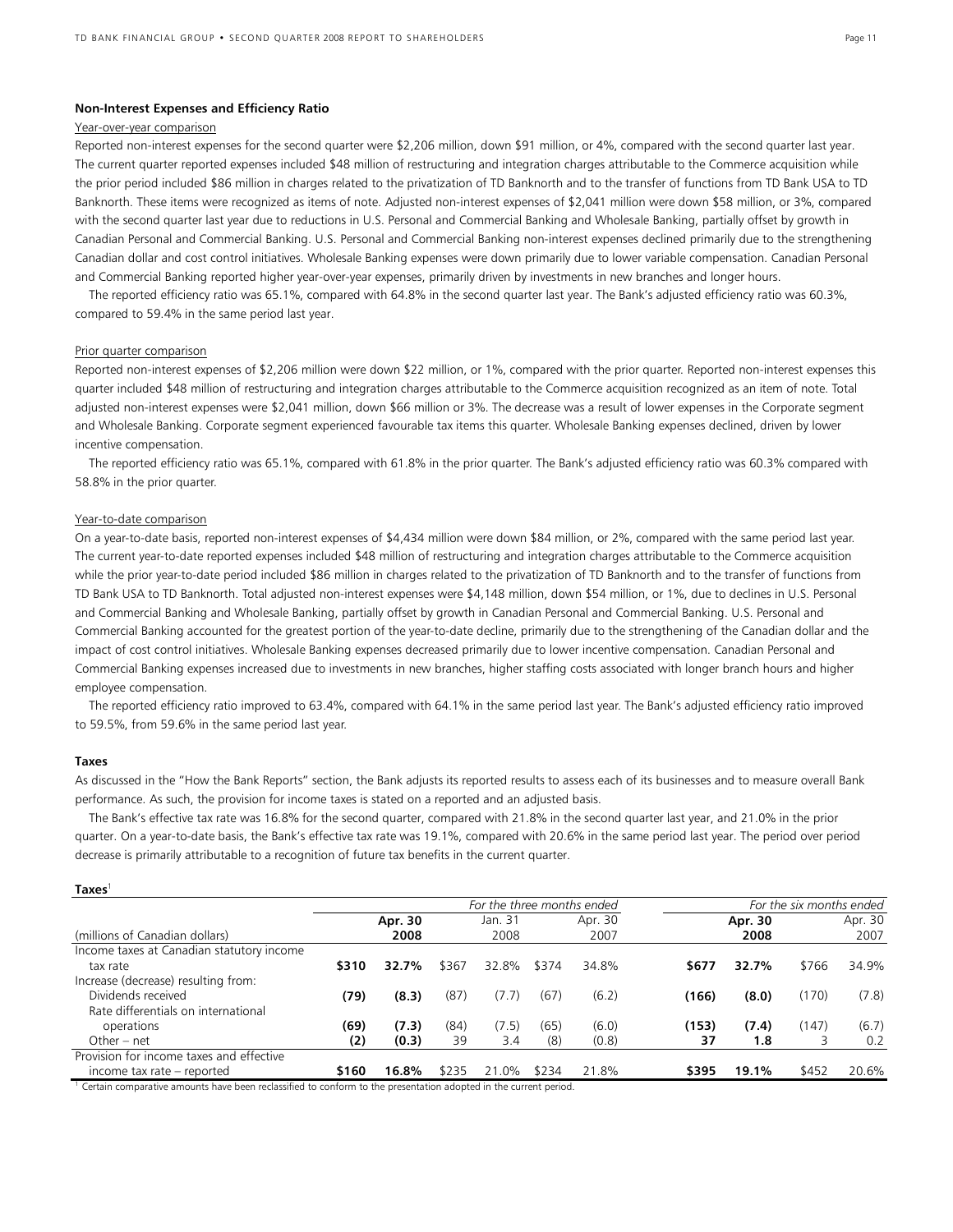### **Reconciliation of Non-GAAP Provision for Income Taxes**

|                                                                               | For the three months ended |         |         | For the six months ended |         |
|-------------------------------------------------------------------------------|----------------------------|---------|---------|--------------------------|---------|
|                                                                               | Apr. 30                    | Jan. 31 | Apr. 30 | Apr. 30                  | Apr. 30 |
| (millions of Canadian dollars)                                                | 2008                       | 2008    | 2007    | 2008                     | 2007    |
| Provision for income taxes - reported                                         | \$160                      | \$235   | \$234   | \$395                    | \$452   |
| Increase (decrease) resulting from items of note:                             |                            |         |         |                          |         |
| Amortization of intangibles                                                   | 42                         | 63      | 40      | 105                      | 83      |
| TD Banknorth restructuring, privatization and merger-related charges          |                            |         | 28      |                          | 28      |
| Restructuring and integration charges relating to the Commerce<br>acquisition | 18                         |         |         | 18                       |         |
| Change in fair value of credit default swaps hedging the corporate            |                            |         |         |                          |         |
| loan book, net of provision for credit losses                                 |                            | (13)    | (4)     | (13)                     | (1)     |
| Other tax items                                                               |                            | (20)    |         | (20)                     |         |
| Provision for insurance claims                                                |                            | 10      |         | 10                       |         |
| Tax effect – items of note                                                    | 60                         | 40      | 64      | 100                      | 110     |
| Provision for income taxes - adjusted                                         | \$220                      | \$275   | \$298   | \$495                    | \$562   |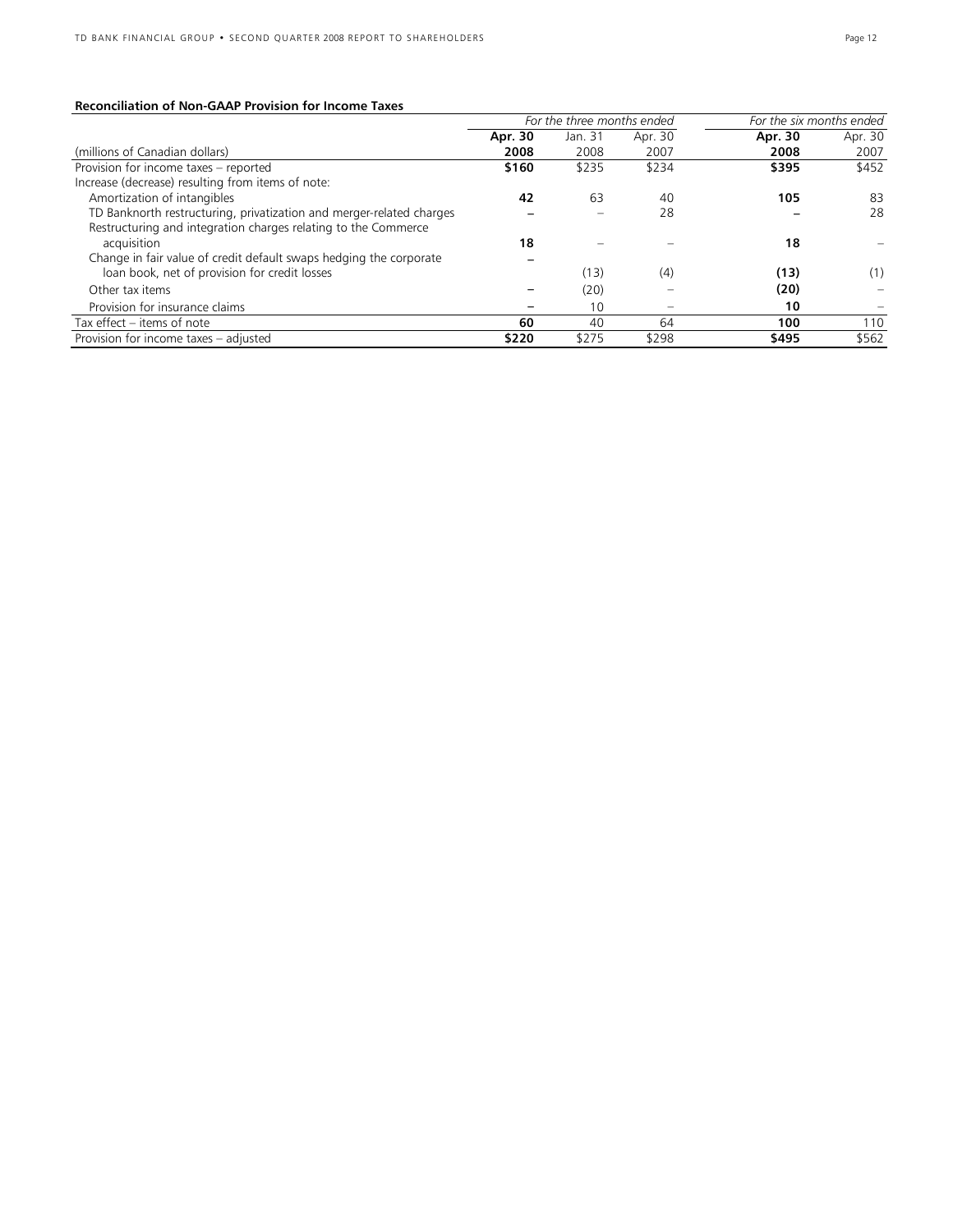### **HOW OUR BUSINESSES PERFORMED**

For management reporting purposes, the Bank's operations and activities are organized around the following operating business segments: Canadian Personal and Commercial Banking, Wealth Management, including TD Ameritrade, U.S. Personal and Commercial Banking, and Wholesale Banking. The Bank's other activities are grouped into the Corporate segment. Results of each business segment reflect revenue, expenses, assets and liabilities generated by the business in that segment. The Bank measures and evaluates the performance of each segment based on adjusted results where applicable, and for those segments the Bank notes that the measure is adjusted. Amortization of intangible expense is included in the Corporate segment. Accordingly, net income for the operating business segments is presented before amortization of intangibles, as well as any other items of note not attributed to the operating segments. For further details, see the "How the Bank Reports" section, the "Business Focus" section in the 2007 Annual Report and Note 27 to the 2007 audited Consolidated Financial Statements. For information concerning the Bank's measures of economic profit and return on invested capital, which are non-GAAP financial measures, see page 7. Segmented information also appears in Note 15.

Net interest income within Wholesale Banking is calculated on a taxable equivalent basis (TEB), which means that the value of non-taxable or taxexempt income, including dividends, is adjusted to its equivalent before-tax value. Using TEB allows the Bank to measure income from all securities and loans consistently and makes for a more meaningful comparison of net interest income with similar institutions. The TEB adjustment reflected in the Wholesale Banking segment is eliminated in the Corporate segment. The TEB adjustment for the quarter was \$107 million, compared with \$99 million in the second quarter last year, and \$135 million in the prior quarter. On a year-to-date basis, the TEB adjustment was \$242 million, compared with \$256 million in the same period last year.

 The Bank securitizes retail loans and receivables and records a gain or loss on sale, including the setup of an asset related to the retained interests. Credit losses incurred on retained interests subsequent to securitization are recorded as a charge to other income in the Bank's consolidated financial statements. For segment reporting, the provision for credit loss related to securitized volumes is included in the Canadian Personal and Commercial Banking segment but is reversed in the Corporate segment and reclassified as a charge to other income to comply with GAAP.

#### **Canadian Personal and Commercial Banking**

Canadian Personal and Commercial Banking net income for the quarter was \$582 million, an increase of \$42 million, or 8%, compared with the second quarter last year, and a decrease of \$16 million, or 3%, compared with the prior quarter. The annualized return on invested capital was 29%, up from the 27% in the second quarter last year and relatively flat with the prior quarter.

Net income for the six months ended April 30, 2008 was \$1,180 million, an increase of \$96 million, or 9%, compared with the same period last year. The return on invested capital, on a year-to-date basis, was 29%, compared to 27% in same period last year.

Revenue for the quarter was \$2,134 million, which grew by \$148 million, or 7%, compared with the second quarter last year, due to good volume growth across most banking products, particularly in real-estate secured lending, deposits and credit cards. Revenue decreased by \$13 million, or 1%, compared with the prior quarter, due mainly to fewer calendar days in the current quarter. On a year-to-date basis, revenue was \$4,281 million, which increased by \$285 million, or 7%, compared with the same period last year, for reasons similar to the comparison of this quarter to the second quarter last year. Higher fee income, primarily from personal deposit and credit card growth, also contributed to the year-over-year growth. Margin on average earning assets for the quarter decreased by 9 bps to 2.96%, compared with the second quarter last year due to portfolio mix, continued higher funding costs and ongoing price competition in high-yield savings and term deposits. Margin on average earning assets decreased 2 bps compared with the prior quarter on the continued price competition in deposits and on changing portfolio mix. On a year-to-date basis, margin on average earning assets decreased by 7 bps to 2.97%, compared with the same period last year.

Compared with the second quarter last year, real-estate secured lending volume (including securitizations) grew by \$14.7 billion, or 11%, personal deposit volume grew by \$6.5 billion, or 6%, and consumer loans volume grew by \$1.7 billion or 7%. Business deposits volume increased by \$3.4 billion, or 9%, and business loans and acceptances volume grew by \$2.7 billion or 14%. Gross originated insurance premiums grew by \$54 million or 9%. As at February 2008, personal deposit market share was 20.8% and personal lending market share was 19.8%. Small business lending (credit limits of less than \$250,000) market share as at December 31, 2007 was 18.5%.

Provision for credit losses for the quarter was \$191 million, which increased by \$48 million, or 34%, compared with the second quarter last year. Personal banking provision for credit losses of \$175 million was \$36 million higher than the second quarter last year, primarily due to higher personal lending and credit card volumes. Business banking provision for credit losses was \$16 million for the quarter, compared with \$4 million in the second quarter last year. Annualized provision for credit losses as a percentage of credit volume was 0.39%, an increase of 7 bps, compared with the second quarter last year, primarily from a change in asset mix. Provision for credit losses increased by \$19 million, or 11%, compared with the prior quarter. Personal banking provisions increased \$9 million, or 5%, compared with the prior quarter, primarily due to higher volumes. Business banking provisions increased by \$10 million, compared with the prior quarter, mainly due to reversals and recoveries in the prior quarter. On a year-to-date basis, provision for credit losses was \$363 million, which increased by \$82 million, or 29%, compared with the same period last year. Personal banking provisions of \$341 million increased \$74 million, or 28%, compared with the same period last year, primarily due to reasons listed above for the quarter, while business banking provisions amounted to \$22 million, compared with \$14 million in the same period last year.

Non-interest expenses for the quarter were \$1,095 million, which increased by \$62 million, or 6%, compared with the second quarter last year. On a year-to-date basis, non-interest expenses were \$2,191 million, which increased by \$99 million, or 5%, compared with the same period last year. Primary drivers of the expense growth were investments in new branches, higher staffing costs associated with longer branch hours and higher employee compensation. Non-interest expenses decreased by \$1 million compared with the prior quarter, mainly due to fewer calendar days in the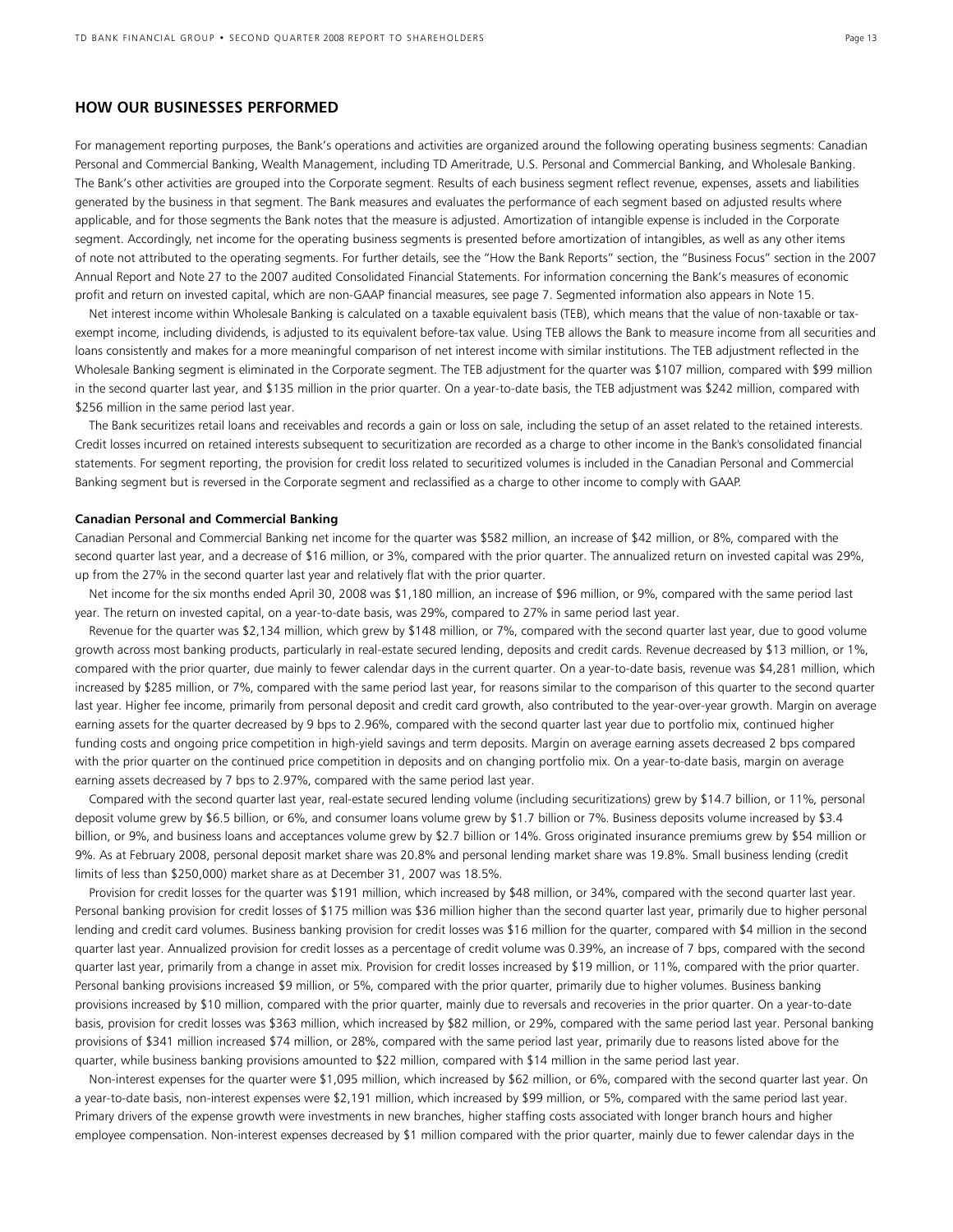current quarter and lower business volume-related costs. The average full time equivalent (FTE) staffing levels increased by 1,582, or 5%, compared with the second quarter last year. On a year-to-date basis, FTE staffing levels increased by 1,530, or 5%, compared with the same period last year. The growth was primarily from increases in branch sales and service personnel, as well as continued growth in the insurance business. FTE staffing levels decreased by 176, or 1%, compared with the prior quarter, primarily due to fewer seasonal part-time staff. The efficiency ratio for the current quarter improved to 51.3%, compared with 52.0%, in the second quarter last year and was relatively flat compared with the prior quarter ratio of 51.0%. On a year-to-date basis, the efficiency ratio improved to 51.2%, compared with 52.4% in the same period last year.

The outlook for the rate of year-over-year revenue growth is expected to be relatively stable for the balance of the year although margins continue to be vulnerable to higher funding costs and volume growth is susceptible to an economic downturn. Over time, we believe that revenue growth will continue to benefit from increasing our leading position in branch hours and new branch openings. Provisions for credit losses on both personal and business banking loans, in aggregate, are expected to grow, in line with the underlying volume growth and increase if economic conditions continue to worsen. The business lending provision should increase as well, as the expectation is that prior net recoveries in business loans will not continue. Expenses will continue to be closely managed to ensure spending supports long-term earnings growth.

#### **Wealth Management**

Wealth Management's net income for the second quarter was \$182 million, which represented a decrease of \$15 million, or 8%, compared with the second quarter last year, and a decrease of \$34 million, or 16%, compared with the prior quarter. The annualized return on invested capital for the quarter was 19% compared with 22% in the second quarter last year and 23% in the prior quarter. Canadian Wealth Management's net income was \$115 million, which represented a decrease of \$19 million, or 14%, compared with the second quarter last year, and a decrease of \$13 million, or 10%, compared to the prior quarter. The Bank's investment in TD Ameritrade generated net income of \$67 million, an increase of \$4 million, or 6%, compared with the second quarter last year and a decrease of \$21 million, or 24%, compared with the prior quarter. Strong core earnings growth was partially offset by the impact of the stronger Canadian dollar. For the second quarter ended March 31, 2008, TD Ameritrade delivered net income of US\$187 million, up 33% from the same period last year and 22% below the prior quarter.

Net income for the six months ended April 30, 2008 was \$398 million, an increase of \$15 million, or 4%, compared with the same period last year. The year-to-date increase in net income included results from the Bank's investment in TD Ameritrade, which generated \$155 million of net income compared with \$127 million in the same period last year. On a year-to-date basis, the return on invested capital was 21%, flat from the same period last year.

Revenue for the quarter was \$558 million, which decreased by \$36 million, or 6%, compared with the second quarter last year, primarily due to lower commissions in discount brokerage as a result of pricing changes introduced last year and lower new issue and trading revenues in full-service brokerage. Offsetting the decline was higher trade volumes in discount brokerage and increased net interest income, primarily due to growth in client cash deposits and margin loans. Revenue decreased by \$12 million, or 2%, compared with the prior quarter, primarily due to a combination of lower trading revenues, new issues and net interest income. On a year-to-date basis, revenue was \$1,128 million, which decreased \$17 million, or 1%, compared with the same period last year, primarily due to lower commissions in discount brokerage and current market conditions impacting new issues and trading revenues in full-service brokerage, partially offset by higher trade volumes in discount brokerage and the new mutual fund administration fee.

Expenses for the quarter were \$387 million, which decreased by \$6 million, or 2%, compared with the second quarter last year, primarily due to lower variable compensation associated with lower revenues. Expenses increased by \$8 million, or 2%, compared with the prior quarter, primarily due to timing of compensation-related expenses. On a year-to-date basis, expenses were \$766 million, which increased by \$9 million, or 1%, compared with the same period last year, mainly due to higher volume-related payments to sellers of the Bank's mutual funds, the new mutual fund administration fee and the continued investment in growing the sales force in our advice-based businesses and related support staff.

Assets under management of \$174 billion at April 30, 2008 increased \$14 billion, or 9%, from October 31, 2007, due to addition of net new client assets and the additional mutual fund assets from TD Ameritrade, partially offset by the impact of market-related declines. Assets under administration totalled \$187 billion at the end of the quarter, increasing by \$2 billion, or 1% from October 31, 2007, primarily due to addition of net new client assets, partially offset by declines driven by capital markets volatility.

Wealth Management is anticipated to continue to be impacted by volatile capital markets for the balance of the fiscal year. Investment in clientfacing advisors, products and technology continues in order to ensure that the business grows for the future.

#### **Wealth Management**

|                                |         | For the three months ended |         |         |         |
|--------------------------------|---------|----------------------------|---------|---------|---------|
|                                | Apr. 30 | Jan. 31                    | Apr. 30 | Apr. 30 | Apr. 30 |
| (millions of Canadian dollars) | 2008    | 2008                       | 2007    | 2008    | 2007    |
| Canadian Wealth                | \$115   | \$128                      | 134     | \$243   | 256     |
| TD Ameritrade                  | \$67    | 88                         | 63      | \$155   | 127     |
| Net income                     | \$182   | \$216                      | 197     | \$398   | 383     |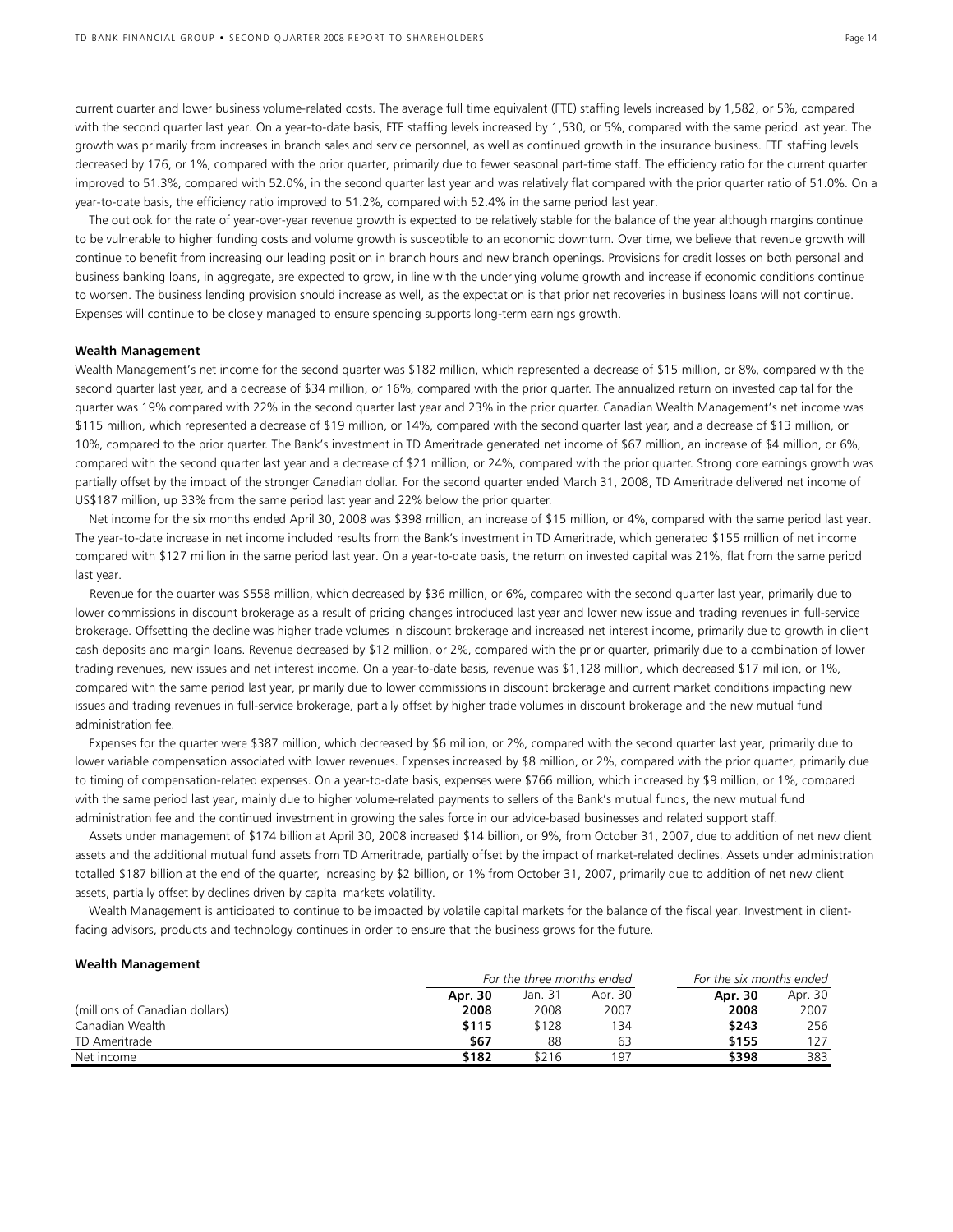#### **U.S. Personal and Commercial Banking**

The acquisition of Commerce closed on March 31, 2008. The Bank's consolidated balance sheet as at April 30, 2008 included the Commerce assets and liabilities. As this segment reports results on a one-month lag, Commerce results of operations will be included starting next quarter.

 U.S. Personal and Commercial Banking's reported net income for the quarter was \$100 million, compared with \$23 million in the second quarter last year, and \$127 million in the prior quarter. Adjusted net income for the quarter was \$130 million, compared with \$62 million in the second quarter last year and \$127 million in the prior quarter. Adjusted net income for the quarter excludes a \$30 million after-tax charge for restructuring and integration costs related to the Commerce acquisition while adjusted net income for the second quarter last year excluded a \$39 million after-tax charge being the Bank's share of TD Banknorth's restructuring, privatization and merger-related charges. There were no items of note affecting earnings in the first quarter of 2008. Much of the increase in adjusted net income over the second quarter of last year related to the increased ownership percentage in TD Banknorth from the privatization transaction that was completed in April 2007. The annualized return on invested capital was 5.9%, compared with 3.8% in the second quarter last year and 5.7% in the prior quarter.

 Reported net income for the six months ended April 30, 2008 was \$227 million, compared with \$87 million in the same period last year. On a yearto-date basis, adjusted net income was \$257 million, compared with adjusted net income of \$126 million in the same period last year; much of this increase was due to the increased ownership percentage. On a year-to-date basis, the return on invested capital was 5.8%, compared with 4.0% in the same period last year.

Revenue for the quarter was \$475 million which declined by \$29 million, or 6%, compared with the second quarter last year, primarily due to a stronger Canadian dollar relative to the U.S. dollar. Revenue in U.S. dollars increased 8% as higher fee income and a gain recorded in connection with the Visa initial public offering (IPO) more than offset a reduction in net interest income. Revenue increased by \$23 million, or 5%, compared with the prior quarter, primarily due to the gain on the Visa IPO. On a year-to-date basis, revenue declined \$63 million, or 6%, compared with the same period last year, primarily due to the stronger Canadian dollar. On a year-to-date basis, revenue in U.S. dollars increased by 7%, primarily due to growth in fee income, revenue from the January 2007 acquisition of Interchange, and the Visa gain. Net interest income was adversely affected by strong competition for deposits. Margin on average earning assets declined by 16 bps from 3.89% to 3.73%, compared with the second quarter last year, and decreased 15 bps compared with the prior quarter. On a year-to-date basis, the margin on average earning assets decreased by 11 bps from 3.92% to 3.81%, compared with the same period last year.

Provision for credit losses for the quarter was \$46 million which increased by \$11 million, or 31%, compared with the second quarter last year, and by \$20 million, or 77%, compared with the prior quarter. The increased provision for credit losses was due to increased net write-offs, including a \$12 million change in methodology related to small business loans. Net impaired loans increased by \$60 million compared with the second quarter last year, and by \$89 million compared with the prior quarter, primarily due to the inclusion of \$97 million of net impaired loans from Commerce at March 31, 2008. However, net impaired loans as a percentage of total loans and leases declined to 0.61%, compared with 0.72% as at the end of the prior quarter and 0.57% as at the end of the second quarter last year.

Reported non-interest expenses for the quarter were \$294 million, a decline of \$90 million, or 23%, from the second quarter last year and an increase of \$56 million, or 24%, over the prior quarter. On an adjusted basis, non-interest expenses declined by \$60 million, or 20%, compared with the second quarter last year, primarily due to strengthening of the Canadian dollar and cost control initiatives, while non-interest expenses increased slightly from the prior quarter. On a year-to-date basis, adjusted non-interest expenses were \$484 million which declined by \$121 million, or 20%, compared with the same period last year. The average FTE staffing level was 8,099, compared with 8,701 in the prior year and 8,019 in the prior quarter; the decline from the prior year levels were due to improved efficiency and branch closings. The efficiency ratio improved year over year and quarter over quarter on a reported and adjusted basis.

 Management continues to focus on asset quality, organic growth of loans and deposits, and on the ongoing integration of the TD Banknorth and Commerce organizations. Although the banking market in the U.S. is expected to remain challenging, and there is uncertainty related to the continuing effects of the ongoing market issues related to subprime real estate lending and related issues, we expect to be able to achieve our previously communicated target of at least \$750 million for the fiscal year and a minimum of \$1.2 billion for 2009. For more detail, see the Bank's press release dated April 21, 2008, which is available on the Bank's website at www.td.com, as well as on SEDAR at www.sedar.com and on the SEC's st www.sec.org (EDGAR filers section).

#### **Wholesale Banking**

Wholesale Banking reported net income for the quarter of \$93 million, a decrease of \$124 million, or 57%, compared with the second quarter last year, and a decrease of \$70 million, or 43%, compared with the prior quarter. The annualized return on invested capital was 11% in the current quarter, compared with 34% in the second quarter last year and 21% in the prior quarter.

Net income for the six months ended April 30, 2008 was \$256 million, down \$158 million, or 38%, while the return on invested capital was 16%, compared with 32% for the same period last year.

Wholesale Banking revenue was derived primarily from capital markets, investing and corporate lending activities. Revenue for the quarter was \$428 million, compared with \$642 million in the second quarter last year and \$608 million in the prior quarter. The capital markets businesses generate revenue from advisory, underwriting fees, trading, facilitation and execution services. Capital markets revenue decreased from the second quarter last year, primarily due to weaker interest rate and credit trading revenue, and lower underwriting, partially offset by stronger foreign exchange trading revenue. Interest rate and credit trading revenue declined due to weaker credit markets, lower liquidity and a breakdown in traditional pricing relationships between bonds and credit default swaps (CDS). Foreign exchange trading generated strong revenue, mainly driven by interest rates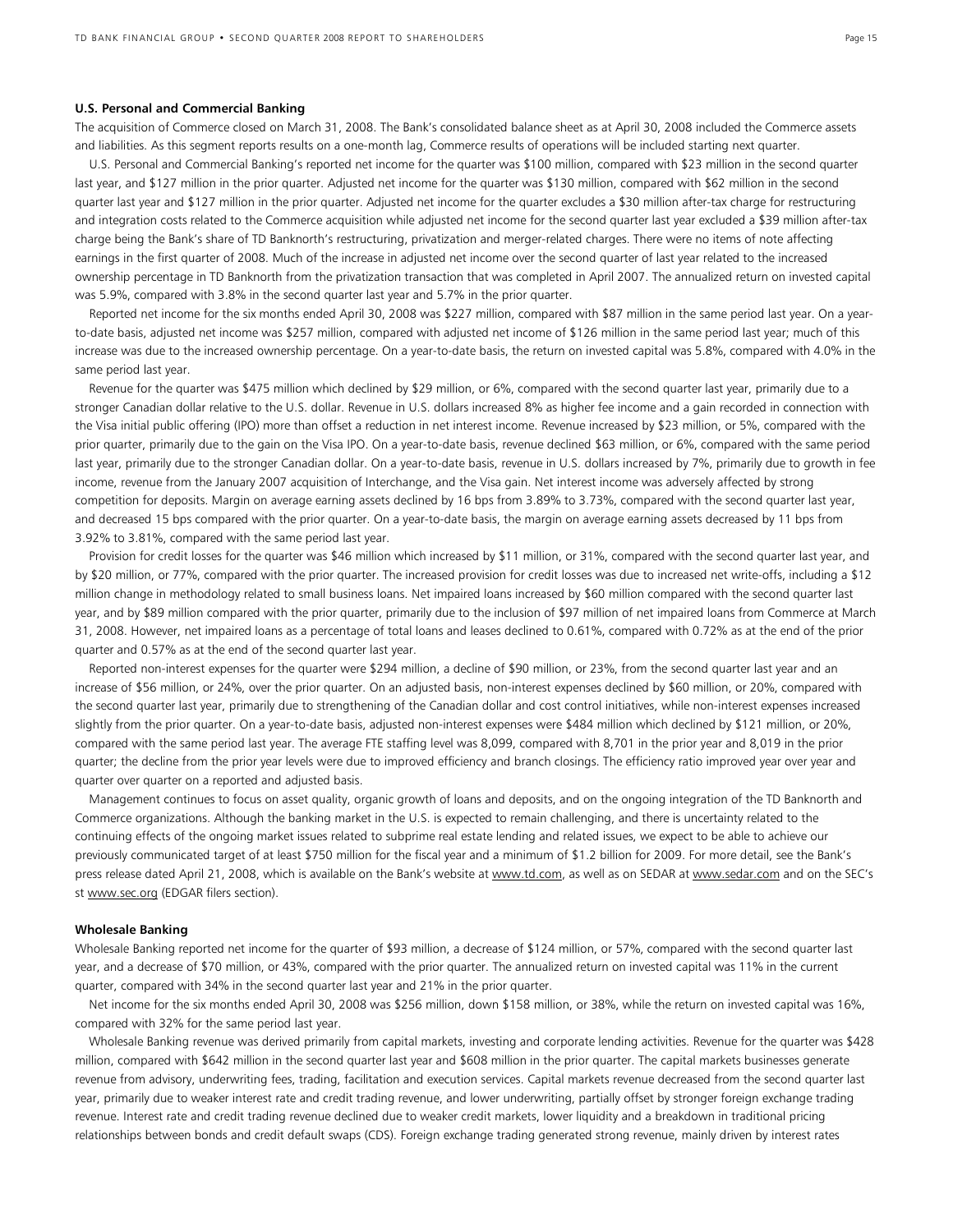volatilty. Capital markets revenue decreased from the prior quarter, primarily due to lower foreign exchange, interest rate and credit trading revenue, partially offset by stronger equity trading revenue. The equity investment portfolio posted lower securities gains this quarter compared with the second quarter last year and the prior quarter. Corporate lending revenue was in line with the second quarter last year and the prior quarter. On a year-to-date basis, revenue was \$1,036 million, a decrease of \$241 million, or 19%, compared with the same period last year, primarily due to lower trading revenue, partially offset by higher securities gains.

Provision for credit losses was comprised of allowances for credit losses and accrual costs for credit protection. Provision for credit losses was \$10 million in the quarter, compared with \$12 million in the second quarter last year and \$56 million in the prior quarter. The prior quarter included specific allowance of \$43 million related to two credit exposures in the merchant banking portfolio. On a year-to-date basis, provision for credit losses was \$66 million, an increase of \$30 million compared with the same period last year. Wholesale Banking continues to proactively manage its credit risk and currently holds \$2.5 billion in notional CDS protection.

Expenses for the quarter were \$291 million, a decrease of \$38 million, or 12%, compared with the second quarter last year, primarily due to lower variable compensation. Expenses decreased \$30 million, or 9%, from the prior quarter, mainly due to lower variable compensation related to lower net income. On a year-to-date basis, expenses were \$612 million, a decrease of \$49 million, or 7%, compared with the same period last year. The efficiency ratio for the quarter was 68%, compared with 51% in the second quarter last year and 53% in the prior quarter. On a year-to-date basis, the efficiency ratio was 59%, compared with 52% in the same period last year.

Overall, Wholesale Banking had a weak quarter driven by lower trading revenue, weaker capital markets activity and a lower contribution from the equity investment portfolio. We expect the operating environment to remain challenging which may lead to continued lower capital market activity and lower trading revenues relative to the prior year. Key priorities remain: solidifying our position as a top three dealer in Canada, seeking opportunities to grow proprietary trading in scalable and liquid markets, maintaining a superior rate of return on invested capital and enhancing the efficiency ratio through improved cost control.

#### **Corporate**

Corporate segment's reported net loss was \$105 million for the quarter, compared with a reported net loss of \$98 million in the second quarter last year and a reported net loss of \$134 million in the prior quarter. The adjusted net loss for the quarter was \$14 million, compared with an adjusted net loss of \$21 million in the same quarter last year and an adjusted net loss of \$44 million in the previous quarter. Compared with last year, on an adjusted basis, the net loss improved by \$7 million, primarily as a result of favourable tax items, which were partially offset by costs related to increased corporate financing activity. The current quarter adjusted net loss improved by \$30 million from the prior quarter, also due to similar factors as above, combined with higher net securitization gains and the impact of unfavourable tax items in the prior quarter.

 The Corporate segment's reported net loss was \$239 million for the six months ended April 30, 2008. On an adjusted basis, the year-to-date net loss was \$58 million or \$55 million higher than last year, mainly due to a decrease in securitization activity and costs related to increased corporate financing activity.

The difference between reported and adjusted net income for the corporate segment was due to certain items of note as outlined below. These items are described more fully on page 6.

|                                                              | For the three months ended |         |            | For the six months ended |         |
|--------------------------------------------------------------|----------------------------|---------|------------|--------------------------|---------|
|                                                              | Apr. 30                    | Jan. 31 | Apr. 30    | Apr. 30                  | Apr. 30 |
| (millions of Canadian dollars)                               | 2008                       | 2008    | 2007       | 2008                     | 2007    |
| Corporate segment net income - reported                      | \$(105)                    | \$(134) | $$^{(98)}$ | \$(239)                  | \$(168) |
| Items of note affecting net income, net of income taxes:     |                            |         |            |                          |         |
| Amortization of intangibles                                  | 92                         | 75      | 80         | 167                      | 163     |
| TD Banknorth restructuring, privatization and merger-related |                            |         |            |                          |         |
| charges                                                      |                            |         | 4          |                          | 4       |
| Change in fair value of credit default swaps hedging the     |                            |         |            |                          |         |
| corporate loan book, net of provision for credit losses      | (1)                        | (25)    | (7)        | (26)                     | (2)     |
| Other tax items – restatement of future tax asset            |                            | 20      |            | 20                       |         |
| Provision for insurance claims                               |                            | 20      |            | 20                       |         |
| Total items of note                                          | 91                         | 90      | 77         | 181                      | 165     |
| Corporate segment net income – adjusted                      | \$(14)                     | \$(44)  | \$(21)     | \$ (58)                  | \$(3)   |

#### **Reconciliation of Corporate Segment Reported and Adjusted Net Income**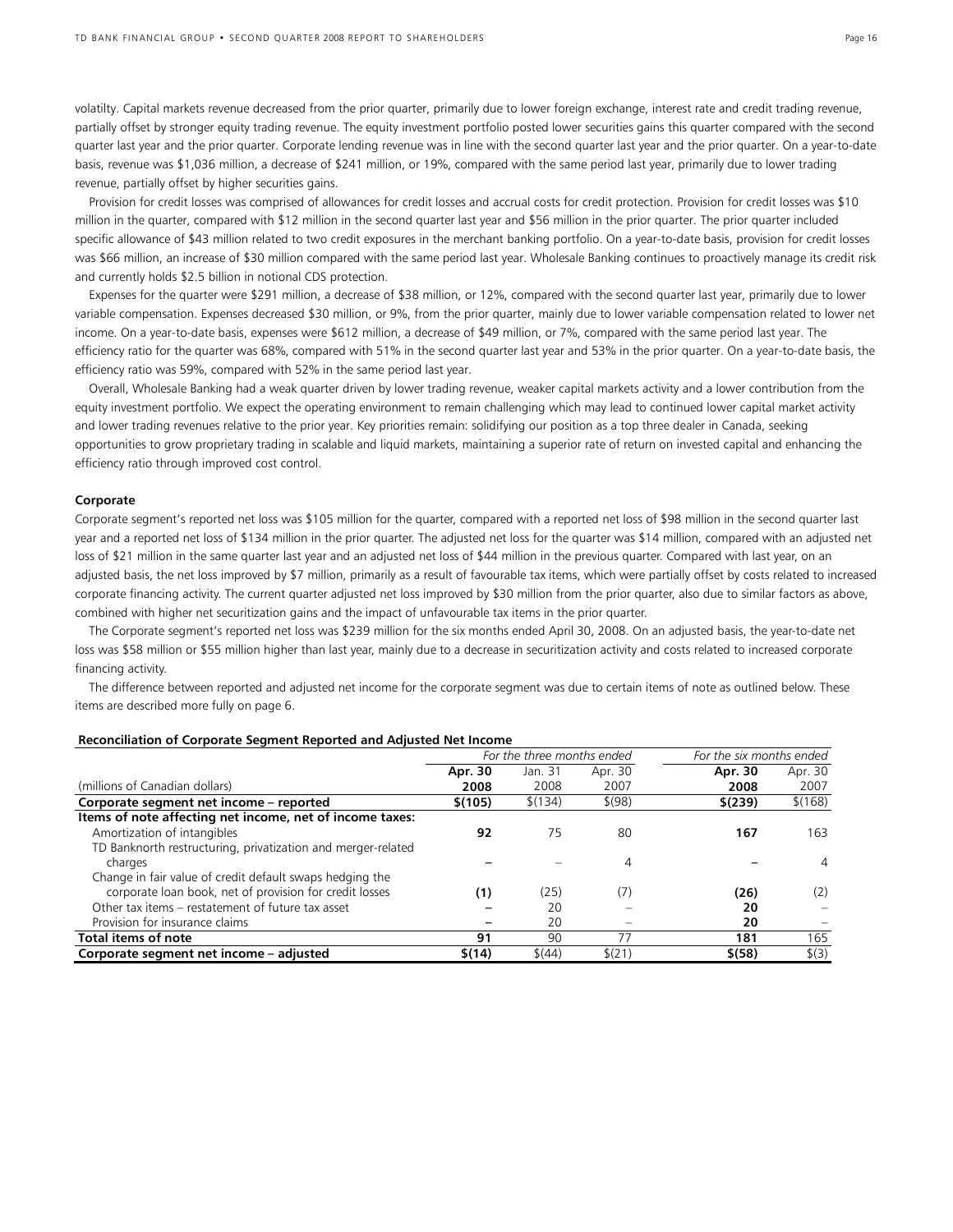#### **TD AMERITRADE HOLDING CORPORATION**

The condensed financial statements of TD AMERITRADE Holding Corporation, based on its consolidated financial statements filed with the SEC, are provided as follows:

#### **CONDENSED CONSOLIDATED BALANCE SHEETS**

| (millions of U.S. dollars)                                       | Mar. 31, 2008 | Sept. 30, 2007 |
|------------------------------------------------------------------|---------------|----------------|
| <b>Assets</b>                                                    |               |                |
| Receivables from brokers, dealers and clearing organizations     | \$5,033       | \$6,750        |
| Receivables from clients, net of allowance for doubtful accounts | 7.529         | 7,728          |
| Other assets                                                     | 5,173         | 3,614          |
| Total assets                                                     | 17,735        | 18,092         |
| <b>Liabilities</b>                                               |               |                |
| Payable to brokers, dealers and clearing organizations           | 6.644         | 8,387          |
| Payable to clients                                               | 5.059         | 5,314          |
| Other liabilities                                                | 3,479         | 2,236          |
| Total liabilities                                                | 15,182        | 15,937         |
| Stockholders' equity                                             | \$2,553       | \$2,155        |
| Total liabilities and stockholders' equity                       | \$17,735      | \$18,092       |

#### **CONDENSED CONSOLIDATED STATEMENTS OF INCOME**

|                                                      | For the three months ended |         |         | For the six months ended |
|------------------------------------------------------|----------------------------|---------|---------|--------------------------|
|                                                      | Mar. 31                    | Mar. 31 | Mar. 31 | Mar. 31                  |
| (millions of U.S. dollars, except per share amounts) | 2008                       | 2007    | 2008    | 2007                     |
| <b>Revenues</b>                                      |                            |         |         |                          |
| Net interest revenue                                 | \$138                      | \$137   | \$287   | \$276                    |
| Fee-based and other revenue                          | 485                        | 388     | 978     | 784                      |
| Net revenue                                          | 623                        | 525     | ,265    | ,060                     |
| <b>Expenses</b>                                      |                            |         |         |                          |
| Employee compensation and benefits                   | 132                        | 109     | 238     | 207                      |
| Other                                                | 191                        | 191     | 371     | 390                      |
| Total expenses                                       | 323                        | 300     | 609     | 597                      |
| Other income                                         | 0                          | 5       |         | -6                       |
| Pre-tax income                                       | 300                        | 230     | 657     | 469                      |
| Provision for income taxes                           | 113                        | 89      | 229     | 182                      |
| Net income <sup>1</sup>                              | 187                        | 141     | 428     | 287                      |
| Earnings per share - basic                           | \$0.31                     | \$0.24  | \$0.72  | \$0.48                   |
| Earning per share - diluted                          | \$0.31                     | \$0.23  | \$0.71  | \$0.47                   |

<sup>1</sup> The Bank's equity share of net income of TD Ameritrade is subject to adjustments relating to amortization of intangibles.

### **BALANCE SHEET REVIEW**

Total assets were \$504 billion as at April 30, 2008, \$82 billion higher than at October 31, 2007 of which \$57 billion related to the acquisition of Commerce this quarter. The table below shows the impact of Commerce. Excluding the Commerce impact, total assets increased \$24.4 billion compared to October 31, 2007. The net increase was composed primarily of a \$15 billion increase in loans, a \$5 billion increase in securities purchased under reverse repurchase agreements and a \$4 billion increase in other assets. Residential mortgage loans increased \$6 billion, mainly due to Canadian Personal and Commercial Banking volume growth. Consumer and personal loans were \$4 billion higher with the increase arising from volume growth in Canadian Personal and Commercial Banking. Business and government loans were up \$5 billion, primarily due to volume growth in U.S. Personal and Commercial Banking and Wholesale Banking. Securities purchased under reverse repurchase agreements increased \$4 billion in Wholesale Banking and \$2 billion in U.S. Personal and Commercial Banking as the business experienced higher client demand. Other assets increased \$4 billion, primarily due to the combination of higher customer liabilities under acceptances in Canadian Commercial and Personal Banking and Wholesale Banking, driven by higher business volumes and a \$2 billion increase in trading derivatives, primarily in Wholesale Banking due to market movement.

 Excluding Commerce, total deposits were \$302 billion at the end of the second quarter, an increase of \$26 billion from October 31, 2007. Personal deposits increased \$10 billion, largely due to increased volumes in Canadian Personal and Commercial Banking and U.S. Personal and Commercial Banking. Business and government deposits were up \$10 billion, driven primarily by higher Canadian Personal and Commercial Banking and Corporate segment balances. Wholesale Banking trading deposits were also up \$7 billion. Acceptances increased \$2 billion, primarily in Canadian Personal and Commercial Banking and Wholesale Banking due to higher business volumes. Obligations related to securities sold under repurchase agreements decreased by \$2 billion due to Wholesale Banking-related activity. Other liabilities decreased \$5 billion, primarily due to lower Wholesale Banking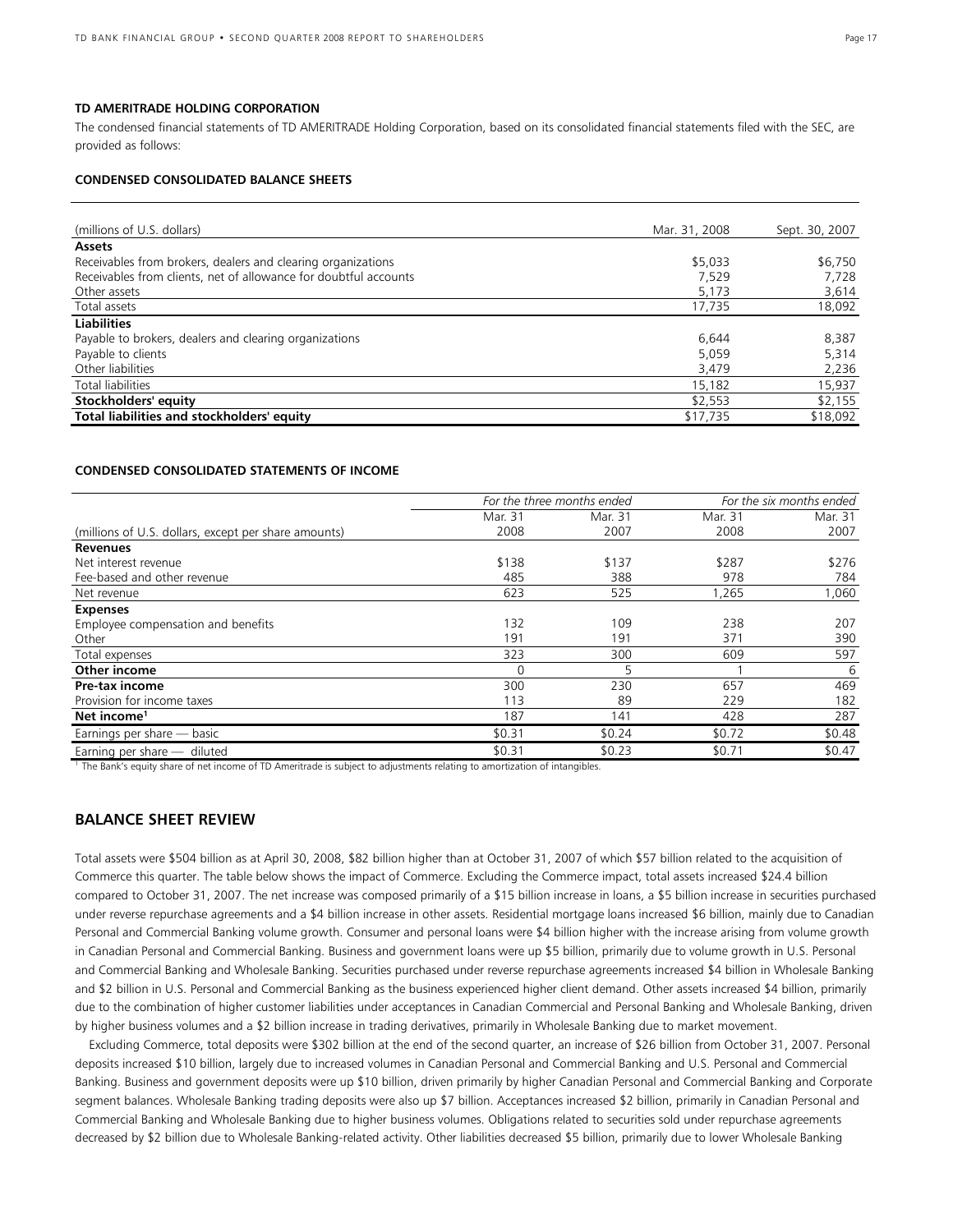broker payables and a lower net future tax liability. Subordinated notes and debentures increased \$3 billion due to the \$0.5 billion medium term note issuance in April 2008 and the \$2.5 billion issuance of medium term notes in the first quarter. Preferred stock increased \$0.7 billion due to issuances in the first and second quarters of this year.

The table below presents the impact of the acquisition of Commerce on the Bank's consolidated balance sheet as at April 30, 2008:

#### **Impact of Commerce on the Bank's Consolidated Balance Sheet**

|                                                                                                                    |                                        |                                                  | <b>TDBFG</b>        | <b>TDBFG</b>          |
|--------------------------------------------------------------------------------------------------------------------|----------------------------------------|--------------------------------------------------|---------------------|-----------------------|
|                                                                                                                    | TDBFG Consolidated,                    |                                                  | <b>Consolidated</b> | Consolidated          |
| (millions of Canadian dollars)                                                                                     | excluding Commerce<br>(April 30, 2008) | Commerce impact <sup>1</sup><br>(March 31, 2008) | (April 30,<br>2008) | (October 31,<br>2007) |
| <b>Assets</b>                                                                                                      |                                        |                                                  |                     |                       |
|                                                                                                                    |                                        |                                                  |                     |                       |
| Cash and cash equivalents                                                                                          | \$17,711                               | \$408                                            | \$18,119            | \$16,536              |
| Securities                                                                                                         | 122,670                                | 25,167                                           | 147,837             | 123,036               |
| Loans, net of allowance for credit losses                                                                          | 190,393                                | 18,034                                           | 208,427             | 175,915               |
| Goodwill                                                                                                           | 8,099                                  | 6,114                                            | 14,213              | 7,918                 |
| Other intangibles (gross)                                                                                          | 1,891                                  | 1,882                                            | 3,773               | 2,104                 |
| Other                                                                                                              | 105,749                                | 5,503                                            | 111,252             | 96,615                |
| <b>Total assets</b>                                                                                                | \$446,513                              | \$57,108                                         | \$503,621           | \$422,124             |
| <b>Liabilities</b>                                                                                                 |                                        |                                                  |                     |                       |
| Deposits                                                                                                           | \$302,252                              | \$47,271                                         | \$349,523           | \$276,393             |
| Other                                                                                                              | 105,648                                | 3,427                                            | 109,075             | 112,905               |
| Subordinated notes and debentures, liability for preferred<br>shares, capital trust securities and non-controlling |                                        |                                                  |                     |                       |
| interests in subsidiaries                                                                                          | 14,428                                 |                                                  | 14,428              | 11,422                |
| <b>Total liabilities</b>                                                                                           | 422,328                                | 50.698                                           | 473,026             | 400,720               |
| Shareholders' equity                                                                                               |                                        |                                                  |                     |                       |
| Common shares                                                                                                      | 6,671                                  | 6,147                                            | 12,818              | 6,577                 |
| Contributed surplus                                                                                                | 120                                    | 263                                              | 383                 | 119                   |
| Preferred shares, retained earnings and accumulated                                                                |                                        |                                                  |                     |                       |
| other comprehensive income                                                                                         | 17,394                                 |                                                  | 17,394              | 14,708                |
| Total shareholders' equity                                                                                         | 24,185                                 | 6,410                                            | 30,595              | 21,404                |
| Total liabilities and shareholders' equity                                                                         | \$446.513                              | \$57,108                                         | \$503,621           | \$422,124             |

<sup>1</sup> Commerce impact includes the Commerce assets and liabilities acquired (shown in Note 20 to the Interim Consolidated Financial Statements for the quarter ended April 30, 2008) and the purchase consideration for the Commerce acquisition. Cash portion of the purchase consideration is included in other liabilities.

### **CREDIT PORTFOLIO QUALITY**

Gross impaired loans were \$909 million at April 30, 2008, \$340 million higher than at October 31, 2007, largely due to the addition of impaired loans in the Canadian Personal and Commercial Banking and \$97 million due to the acquisition of Commerce. No allowance was initially recognized upon acquisition as these loans are measured at fair value.

 Net impaired loans as at April 30, 2008, after deducting specific allowances, totalled \$654 million, compared with \$366 million as at October 31, 2007.

 The total allowance for credit losses of \$1,369 million as at April 30, 2008 comprised total specific allowances of \$255 million and a general allowance of \$1,114 million. Specific allowances increased by \$52 million from \$203 million as at October 31, 2007. The general allowance for credit losses as at April 30, 2008 was up by \$22 million, compared with October 31, 2007, mainly due to the increase related to VFC. The Bank establishes general allowances to recognize losses that management estimates to have occurred in the portfolio at the balance sheet date for loans or credits not yet specifically identified as impaired.

#### **Changes in Gross Impaired Loans and Acceptances**

|                                             | For the three months ended |         |         |  |
|---------------------------------------------|----------------------------|---------|---------|--|
|                                             | Apr. 30                    | Oct. 31 | Apr. 30 |  |
| (millions of Canadian dollars)              | 2008                       | 2007    | 2007    |  |
| Balance at beginning of period              | \$818                      | \$590   | \$511   |  |
| Additions                                   | 575                        | 387     | 461     |  |
| Return to performing status, repaid or sold | (234)                      | (188)   | (158)   |  |
| Write-offs                                  | (258)                      | (202)   | (207)   |  |
| Foreign exchange and other adjustments      |                            | (18)    | (4)     |  |
| Balance at end of period                    | \$909                      | \$569   | \$603   |  |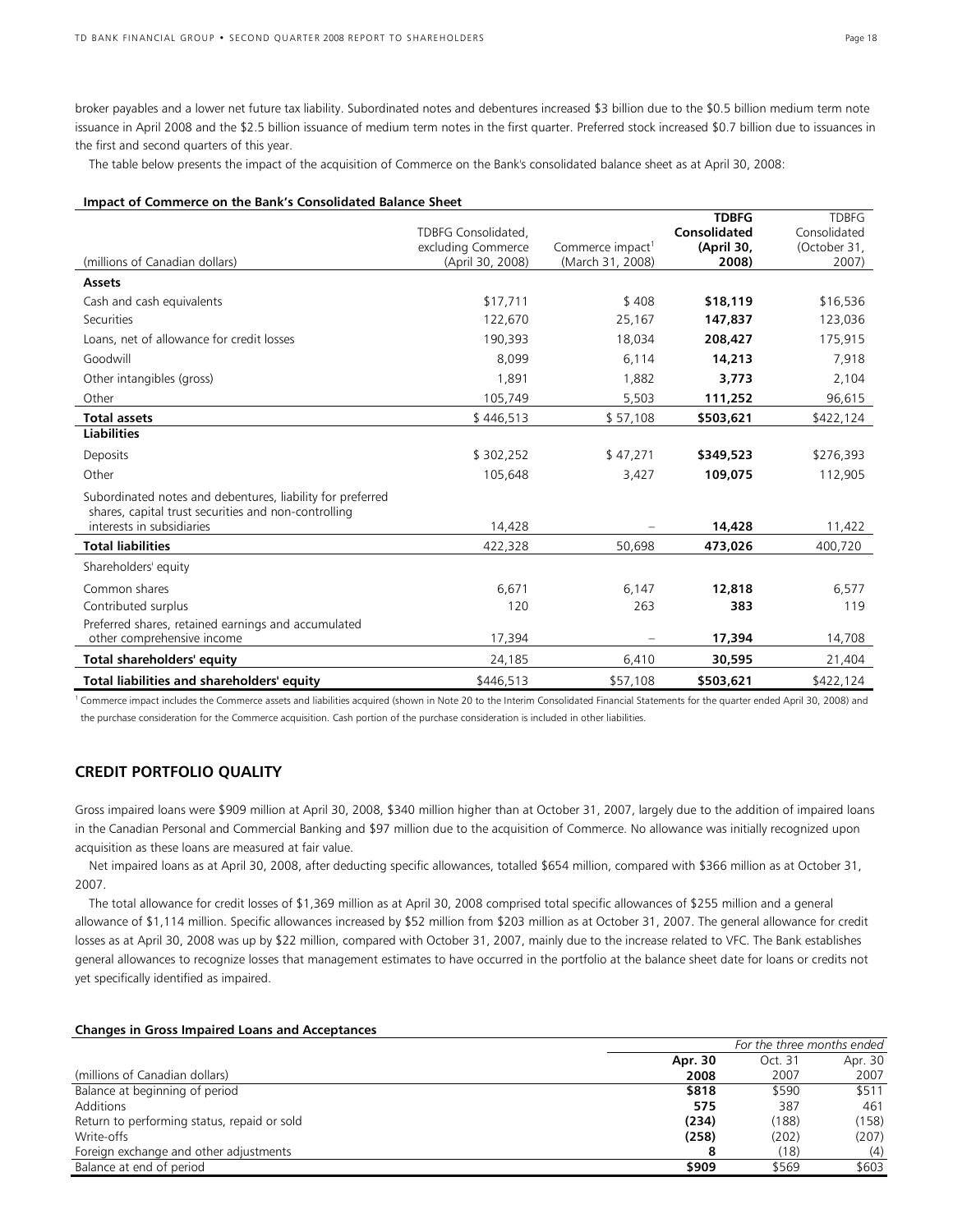#### **Allowance for Credit Losses<sup>1</sup>**

|                                                                  |         |         | As at   |
|------------------------------------------------------------------|---------|---------|---------|
|                                                                  | Apr. 30 | Oct. 31 | Apr. 30 |
| (millions of Canadian dollars)                                   | 2008    | 2007    | 2007    |
| Specific allowance                                               | \$255   | \$203   | \$231   |
| General allowance                                                | 1.114   | 1.092   | 1.147   |
| Total allowance for credit losses                                | \$1,369 | \$1,295 | \$1,378 |
| Impaired loans net of specific allowance                         | \$654   | \$366   | \$372   |
| Net impaired loans as a percentage of net loans                  | $0.3\%$ | 0.2%    | 0.2%    |
| Provision for credit losses as a percentage of net average loans | 0.49%   | 0.30%   | 0.41%   |

<sup>1</sup> Certain comparative amounts have been restated to conform to the presentation adopted in the current period.

#### **Non-prime Loans**

As at April 30, 2008, the Bank's wholly-owned subsidiary, VFC Inc., had approximately \$1 billion (October 31, 2007: \$0.9 billion) gross exposure to non-prime loans which mainly consist of automotive loans originated in Canada. The credit loss rate, defined as the average provision for credit losses divided by the average month-end loan balance, which is an indicator of credit quality, is approximately 6% on an annual basis. The Bank's portfolio continues to perform as expected. These loans are recorded at amortized cost. See Note 3 to the 2007 Annual Consolidated Financial Statements for further information regarding the accounting for loans and related credit losses.

#### **Exposure to Alt-A Securities**

As discussed in Note 20 to the Interim Consolidated Financial Statements for the quarter ended April 30, 2008, the results of Commerce are recorded on a one month lag basis, therefore the balance sheet values of Commerce assets recorded in the Bank's consolidated balance sheet as at April 30, 2008, represent the fair value of Commerce assets at March 31, 2008.

 As at April 30, 2008, due to its acquisition of Commerce, the Bank had \$3.7 billion (October 31, 2007: nil) gross exposure to Alt-A mortgages in residential mortgage-backed securities (RMBS) collateralized primarily by fixed-rate mortgages with no rate reset features. These securities are hedged for market risk in the context of the overall balance sheet, however, they may expose the Bank to credit risk. Upon the acquisition of Commerce, this portfolio was recorded at fair value. The Bank's Alt-A exposures are fair valued using broker-dealer quotes. Based on the Bank's analysis, the intrinsic value of the portfolio is considered to exceed the fair value, net of a liquidity discount, in today's market. These securities have public debt ratings of AAA and are accounted for as available-for-sale-securities. The following table discloses the fair value of the securities by vintage year:

#### **Alt-A Securities Exposure by Vintage Year**

|                                | As $At$ |
|--------------------------------|---------|
|                                | Apr. 30 |
| (millions of Canadian dollars) | 2008    |
| 2003                           | \$452   |
| 2004                           | 825     |
| 2005                           | 1,054   |
| 2006                           | 553     |
| 2007                           | 864     |
| Total Alt-A securities         | \$3,748 |

### **CAPITAL POSITION**

The Bank's capital ratios are calculated using the guidelines of the Office of the Superintendent of Financial Institutions (OSFI). Effective November 1, 2007, the Bank began calculating its regulatory capital under the new capital adequacy rules included in Basel II. The top corporate entity to which Basel II applies at the consolidated level is The Toronto-Dominion Bank.

 Under Basel II, risk-weighted assets (RWA) are calculated for each of credit risk, market risk and operational risk. Operational risk is a new component of total RWA and represents the risk of loss resulting from inadequate or failed internal processes, people and systems or from external events. The Bank's RWA were as follows:

| <b>Risk-weighted Assets</b>     |                     |                     |
|---------------------------------|---------------------|---------------------|
| (millions of Canadian dollars)  | As at Apr. 30, 2008 | As at Jan. 31, 2008 |
| Risk-weighted assets (RWA) for: |                     |                     |
| Credit risk                     | 147,617             | \$121,460           |
| Market risk                     | 7,140               | 4,088               |
| Operational risk                | 23,878              | 20,352              |
| <b>Total RWA</b>                | 178,635             | \$145,900           |
|                                 |                     |                     |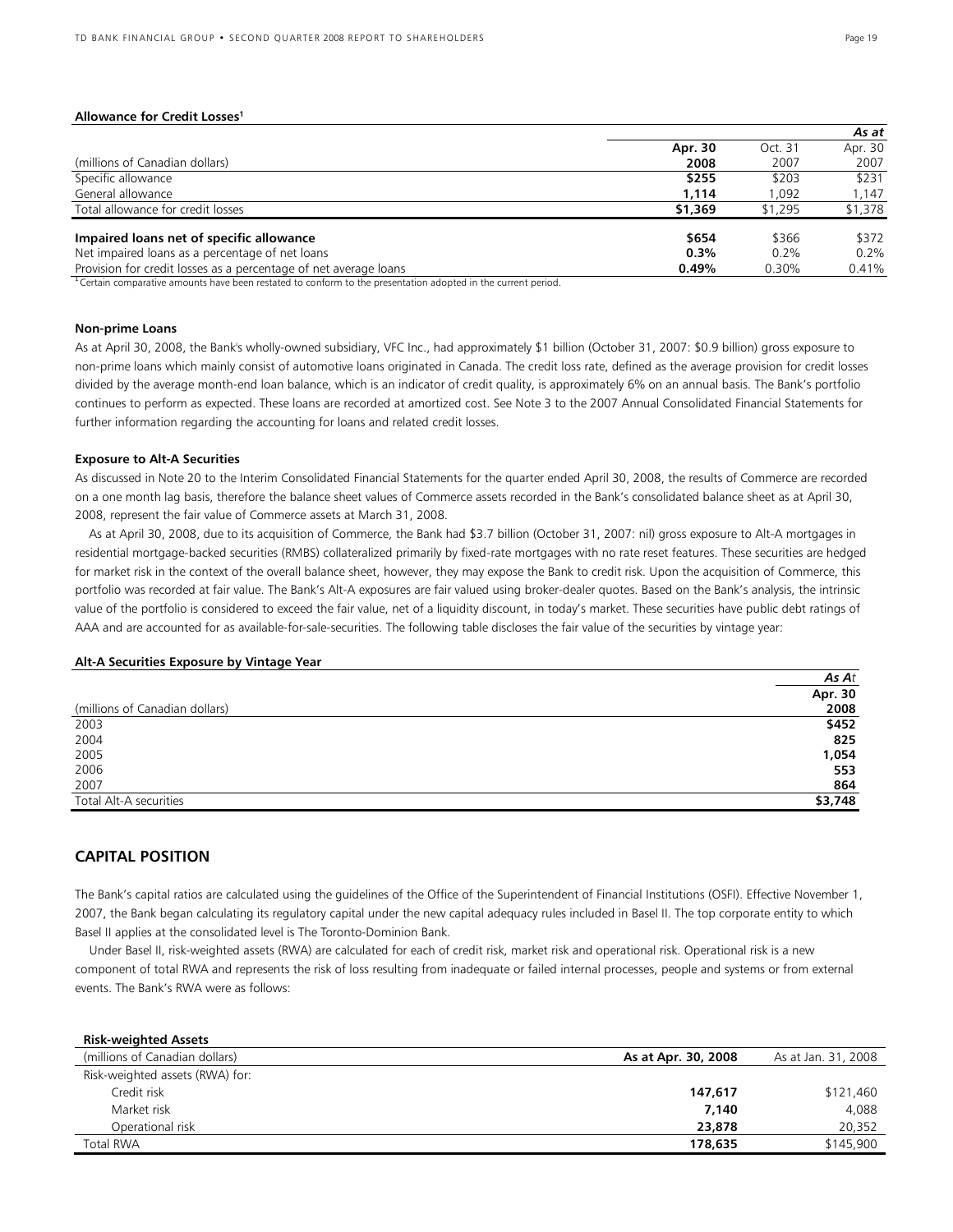RWA increased \$32.7 billion over the prior quarter. Of this increase, \$29.3 billion was due to the Commerce acquisition which produced \$26.0 billion of credit risk RWA and \$3.3 billion of operational risk RWA. The Commerce acquisition had no impact on market risk RWA.

 OSFI's target Tier 1 and Total capital ratios for Canadian banks are 7% and 10%, respectively. As at April 30, 2008, the Bank's Tier 1 capital ratio was 9.1% and the Total capital ratio was 12.7%, computed under Basel II. Under Basel I, the Bank's Tier 1 capital ratio and Total capital ratio were 10.3% and 13.0%, respectively, at October 31, 2007.

 The Bank continues to hold sufficient capital levels to ensure that flexibility is maintained to grow operations, both organically and through strategic acquisitions. The strong capital ratios are the result of the Bank's internal capital generation, management of the balance sheet and periodic issuance of capital securities.

 For accounting purposes, GAAP is followed for consolidation of subsidiaries and joint ventures. For regulatory capital purposes, insurance subsidiaries are deconsolidated and reported as a deduction from capital. Insurance subsidiaries are subject to their own capital adequacy reporting such as OSFI's Minimum Continuing Capital Surplus Requirements. Currently, for regulatory capital purposes, all the entities of the Bank are either consolidated or deducted from capital and there are no entities from which surplus capital is recognized.

 During the quarter, the Bank issued \$250 million of its Class A First Preferred Shares, Series R. Also during the quarter, the Bank issued \$500 million of medium term notes constituting subordinated indebtedness which qualify as Tier 2B regulatory capital. For further details of debt and equity issues/repurchases, see Notes 6, 7 and 8 to the Interim Consolidated Financial Statements. For further details of regulatory capital, see Note 9 to the Interim Consolidated Financial Statements.

### **MANAGING RISK**

#### **EXECUTIVE SUMMARY**

Financial services involve prudently taking risks in order to generate profitable growth. At the Bank, our goal is to earn a stable and sustainable rate of return for every dollar of risk we take, while putting significant emphasis on investing in our businesses to ensure we can meet our future growth objectives. Our businesses thoroughly examine the various risks to which they are exposed and assess the impact and likelihood of those risks. We respond by developing business and risk management strategies for our various business units taking into consideration the risks and business environment in which we operate. Through our businesses and operations, we are exposed to a broad number of risks that have been identified and defined in our Enterprise Risk Framework. This framework outlines appropriate risk oversight processes and the consistent communication and reporting of key risks that could hinder the achievement of our business objectives and strategies. Our risk governance structure and risk management approach have not changed from that described in our 2007 Annual Report. Certain risks have been outlined below. For a complete discussion of our risk governance structure and our risk management approach, see our 2007 Annual Report.

#### **WHO MANAGES RISK**

We have a risk governance structure in place that emphasizes and balances strong central oversight and control of risk with clear accountability for, and ownership of, risk within each business unit. Our structure ensures that important information about risks flows up from the business units and oversight functions to the Senior Executive Team and the Board of Directors.

#### **HOW WE MANAGE RISK**

We have a comprehensive and proactive risk management approach that combines the experience and specialized knowledge of individual business units, risk professionals and the corporate oversight functions. Our approach is designed to promote a strong risk management culture and ensure alignment to our strategic objectives. It includes:

- Maintaining appropriate enterprise-wide risk management policies and practices including guidelines, requirements and limits to ensure risks are managed to acceptable levels;
- Subjecting risk management policies to regular review and evaluation by the Executive Committees and review and approval by the Risk Committee of the Board;
- An integrated enterprise-wide risk monitoring and reporting process that communicates key elements of our risk profile, both quantitatively and qualitatively, to senior management and the Board of Directors;
- Maintaining risk measurement methodologies that support risk quantification, including Value-at-Risk (VaR) analysis, scenario analysis and stress-testing;
- Annual self-assessments by significant business units and corporate oversight functions of their key risks and internal controls. Overall significant risk issues are identified, escalated and monitored as needed;
- Supporting appropriate performance measurement that allocates risk-based economic capital to businesses and charges a cost against that capital;
- Actively monitoring internal and external risk events to assess whether our internal controls are effective;
- Independent and comprehensive reviews conducted by the Audit Department of the quality of the internal control environment and compliance with established risk management policies and procedure.

#### **Basel II**

Basel II is a framework developed by the Basel Committee on Banking Supervision, with the objectives of improving the consistency of capital requirements internationally and making required regulatory capital more risk sensitive. Basel II sets out several options which represent increasingly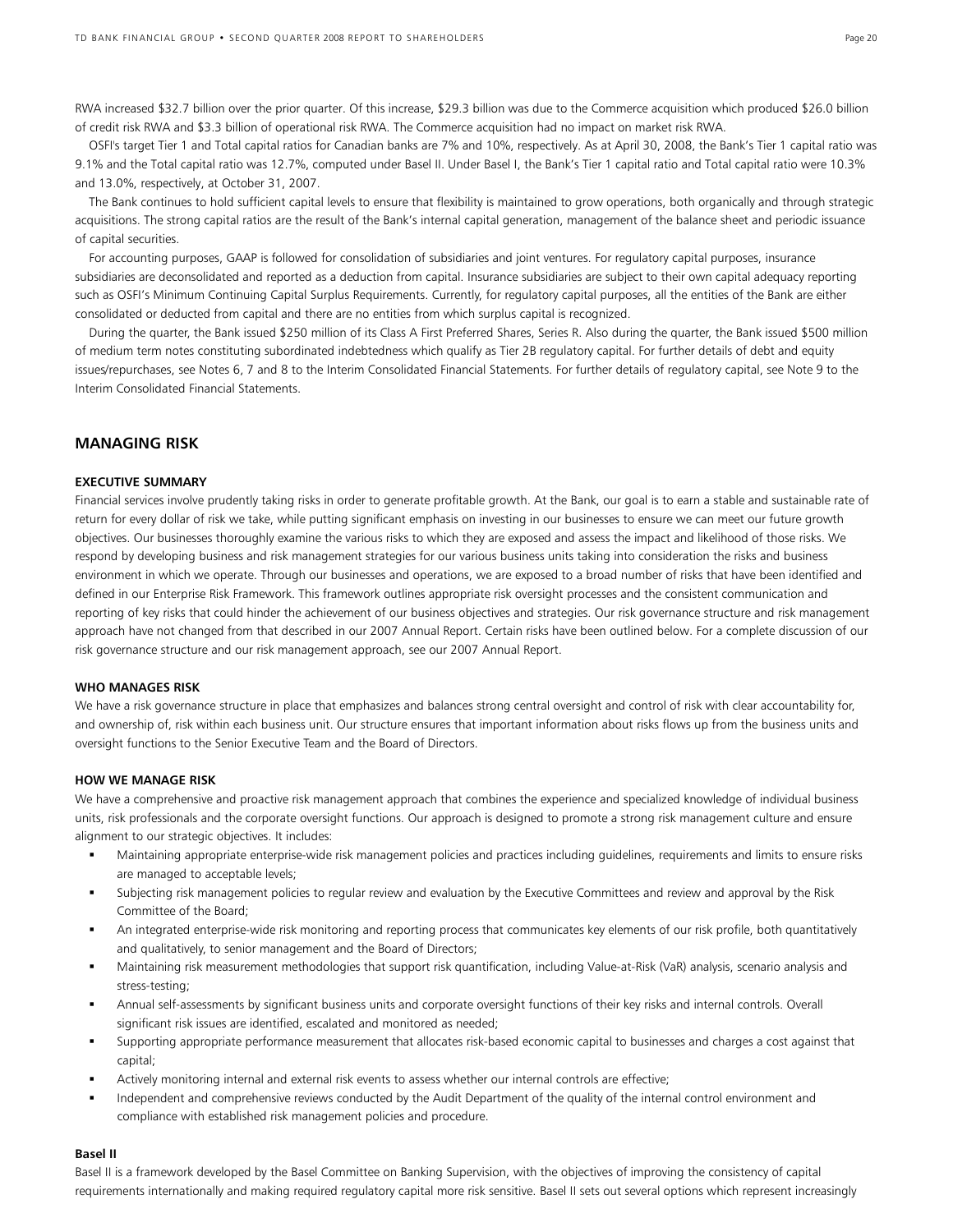more risk-sensitive approaches to calculating credit-, market- and operational-risk-based regulatory capital. Under the more sophisticated approaches, banks develop their own internal estimates of risk parameters, which are used in the determination of RWA and calculation of regulatory capital.

The Bank has implemented the Advanced Internal Ratings Based (AIRB) approach to credit risk for all material portfolios, with some exemptions and waivers in place to use the Standardized approach as outlined below. We do not use the Foundation Internal Ratings Based approach.

- Exemptions are available for non-material portfolios to remain under the Standardized approach indefinitely. We have exemptions in place covering some small exposures in North America. The continued appropriateness of the Standardized approach will be reconfirmed annually by Risk Management.
- Waivers are available to use the Standardized approach for a defined period of time where there are clear plans in place to implement the AIRB approach. We have received waivers for our Margin Trading Book, some small Retail portfolios and the majority of our TD Banknorth portfolios. Detailed plans are in place to implement the AIRB approach for these portfolios within timelines agreed with OSFI. Commerce portfolios are reported using the Interim Approach to Reporting, moving to the Standardized approach in 2009.

We are compliant with the market risk requirements as at October 31, 2007 and are implementing the additional market risk requirements within the OSFI-established timelines. For operational risk, the Basic Indicator Approach is used primarily for TD Banknorth and Commerce. For the rest of the Bank, we use The Standardized Approach.

The shaded areas of this MD&A represent a discussion on risk management policies and procedures relating to credit, market and liquidity risks as required under the Canadian Institute of Chartered Accountants (CICA) Handbook Section 3862, *Financial Instruments – Disclosures*, which permits these specific disclosures to be included in the MD&A. Therefore, the shaded areas, presented on pages 21 to 27, form an integral part of the unaudited interim consolidated financial statements for the quarter ended April 30, 2008.

#### **CREDIT RISK**

*Credit risk is the potential for financial loss if a borrower or counterparty in a transaction fails to meet its obligations in accordance with agreed terms.*  Credit risk is one of the most significant and pervasive risks in banking. Every loan, extension of credit or transaction that involves settlements between the Bank and other parties or financial institutions exposes the Bank to some degree of credit risk.

 Our primary objective is to create a methodological approach to our credit risk assessment in order to better understand, select and manage our exposures to deliver reduced earnings volatility.

Our strategy is to ensure central oversight of credit risk in each business, reinforcing a culture of accountability, independence and balance.

#### *Who Manages Credit Risk*

The responsibility for credit risk management is enterprise-wide in scope.

 Credit risk control functions are integrated into each business to reinforce ownership of credit risk, reporting to the Risk Management Department to ensure objectivity and accountability.

 Each business segment's credit risk control unit is primarily responsible for credit adjudication, and is subject to compliance with established policies, exposure guidelines and discretionary limits, as well as adherence to established standards of credit assessment, with escalation to the Risk Management Department for material credit decisions.

 Independent oversight of credit risk is provided by the Risk Management Department, through the development of centralized policies to govern and control portfolio risks and product specific policies as required.

The Risk Committee of the Board ultimately oversees the management of credit risk and annually approves all major credit risk policies.

#### *How we Manage Credit Risk*

Credit Risk is managed through a centralized infrastructure based on:

- Centralized approval by the Risk Management Department of all credit risk policies and the discretionary limits of officers throughout the Bank for extending lines of credit;
- The establishment of guidelines to monitor and limit concentrations in the portfolios in accordance with the Board approved, enterprise-wide policies governing country risk, industry risk and group exposures;
- The development and implementation of credit risk models and policies for establishing borrower and facility risk ratings to quantify and monitor the level of risk and facilitate its management in our Commercial Banking and Wholesale Banking businesses. Risk ratings are also used to determine the amount of credit exposure we are willing to extend to a particular borrower.
- Approval of the scoring techniques and standards used in extending, monitoring and reporting of personal credit in our retail businesses;
- Implementation of management processes to monitor country, industry and counterparty risk ratings which include daily, monthly and quarterly review requirements for credit exposures;
- Implementation of an ongoing monitoring process for the key risk parameters used in our credit risk models.

Unanticipated economic or political changes in a foreign country could affect cross-border payments for goods and services, loans, dividends, traderelated finance, as well as repatriation of the Bank's capital in that country. The Bank currently has counterparty exposure in a number of countries, with the majority of the exposure in North America. Country risk ratings are based on approved risk rating models and qualitative factors and are used to establish country exposure guidelines covering all aspects of credit exposure across all businesses. Country risk ratings are managed on an ongoing basis and subject to a detailed review at least annually.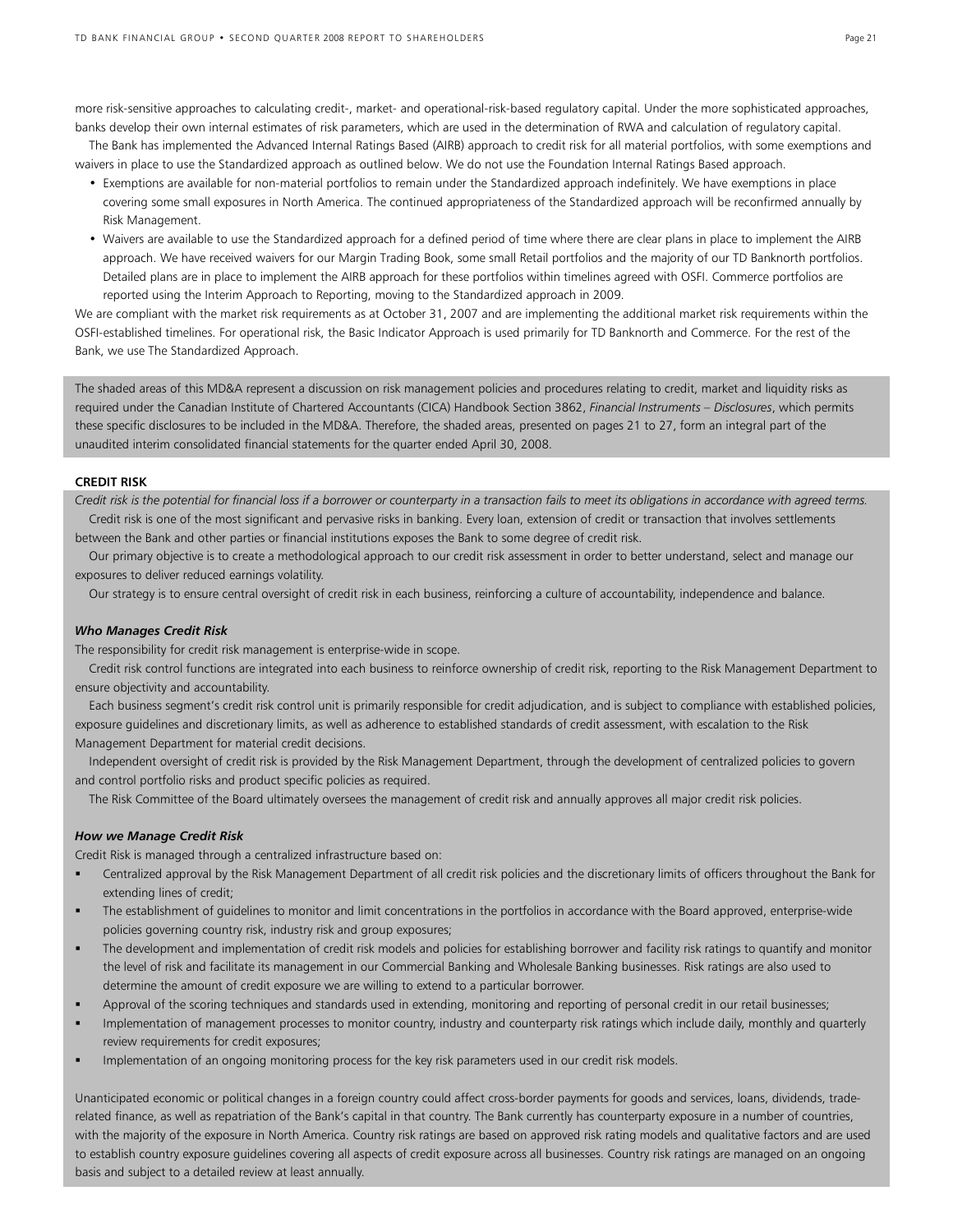As part of our credit risk strategy, we establish credit exposure limits for specific industry sectors. We monitor industry concentration limits to ensure the diversification of our loan portfolio. Industry exposure guidelines are a key element of this process as they limit exposure based on an internal risk rating score determined through the use of our industry risk rating model and detailed industry analysis.

 If several industry segments are affected by common risk factors, we assign a single exposure guideline to those segments. In addition, for each material industry, the Risk Management Department assigns a maximum exposure limit or a concentration limit which is a percentage of our total wholesale and commercial exposure. We regularly review industry risk ratings to ensure that those ratings properly reflect the risk of the industry.

 Credit derivatives may be used from time to time to mitigate industry concentration and borrower-specific exposure as part of our portfolio risk management techniques.

#### *Credit Risk Exposures under Basel II*

Gross credit risk exposures include both on- and off-balance sheet exposures. On-balance sheet exposures consist primarily of outstanding loans, acceptances, non-trading securities, derivatives and certain repo-style transactions. Off-balance sheet exposures consist primarily of undrawn commitments, guarantees and certain repo-style transactions. The calculation of gross credit risk exposures differs under each of the two approaches we use to measure credit risk: the Standardized approach and the AIRB approach.

Gross credit risk exposures, measured before credit risk mitigants, are given below:

|                                | - - -<br>As at April 30, 2008 |           |           |              |           | As at January 31, 2008 |
|--------------------------------|-------------------------------|-----------|-----------|--------------|-----------|------------------------|
| (millions of Canadian dollars) | <b>Standardized</b>           | AIRB      | Total     | Standardized | AIRB      | Total                  |
| Residential secured            | \$7,849                       | \$124,927 | \$132,776 | \$4,071      | \$117,856 | \$121.927              |
| Qualifying revolving retail    |                               | 41,019    | 41,019    |              | 40.353    | 40,353                 |
| Other retail                   | 15,375                        | 20,040    | 35,415    | 11,903       | 19,589    | 31,492                 |
| Corporate                      | 45,019                        | 99,646    | 144,665   | 24,305       | 98.039    | 122.344                |
| Sovereign                      | 724                           | 42,261    | 42,985    | .276         | 34,440    | 35,716                 |
| Bank                           | 6,841                         | 84,982    | 91,823    | .299         | 92.347    | 93,646                 |
| Gross credit risk exposures    | \$75,808                      | \$412,875 | \$488,683 | \$42,854     | \$402,624 | \$445,478              |

### **Gross Credit Risk Exposures<sup>1</sup> by Counterparty Type - Standardized and AIRB Approaches**

<sup>1</sup> Gross credit risk exposures exclude equity and securitization exposures.

Gross credit risk exposures increased \$43.2 billion over the prior quarter. Of this increase, \$30.3 billion was due to the Commerce acquisition and is included under the Standardized approach.

#### *Credit Risk Exposures subject to the Standardized approach*

Under the Standardized approach, used primarily for TD Banknorth portfolios, balance sheet exposures (net of specific allowances) are multiplied by OSFI-prescribed risk-weights to calculate RWA. Risk-weights are assigned based on certain factors including counterparty type, product type and the nature/extent of credit risk mitigation. External credit ratings from Moody's Investors Service are used to determine the risk-weight of our Sovereign and U.S. Bank exposures. For off-balance sheet exposures, the notional amount of the exposure is multiplied by a credit conversion factor to produce a credit equivalent amount which is then treated in the same manner as an on-balance sheet exposure.

 Commerce exposures are currently subject to the Interim Approach to Reporting. This approach is similar to the Standardized approach, with the exception of Small business entities, which receive a higher risk-weight under the Interim Approach to Reporting than they do under the Standardized approach.

#### *Credit Risk Exposures subject to the AIRB approach*

Banks adopting the AIRB approach to credit risk are required to categorize banking-book exposures by counterparty type, each having different underlying risk characteristics. These counterparty types may differ from the presentation in our financial statements.

 Our credit risk exposures are categorized into two main portfolios, non-retail and retail. For the non-retail portfolio, exposures are managed on an individual basis, using industry and sector-specific credit risk models, and expert judgement. We have categorized non-retail credit risk exposures according to the following Basel II counterparty types: corporate (wholesale and commercial customers, and certain small businesses), sovereign (governments, central banks and certain public sector entities), and bank (regulated deposit-taking institutions and securities firms).

 For the retail portfolio (individuals and certain small businesses), exposures are managed on a pooled basis, using predictive credit scoring techniques. We have categorized three sub-types of retail exposures: residential secured (e.g. individual mortgages, home equity lines of credit), qualifying revolving retail (e.g. individual credit cards, unsecured lines of credit and overdraft protection products), and other retail (e.g. personal loans, student lines of credit, small business banking credit products).

#### *Risk Parameters*

Under the AIRB approach, we have developed internal risk rating systems based on key risk estimates; first, probability of default (PD) – the degree of likelihood that the borrower will not be able to meet its scheduled repayments; second, exposure at default (EAD) – the total amount we are exposed to at the time of default; and third, loss given default (LGD) – the amount of the loss when a borrower defaults on a loan, expressed as a percentage of EAD. Application of these risk parameters allows us to measure and monitor our credit risk to ensure it remains within pre-determined thresholds.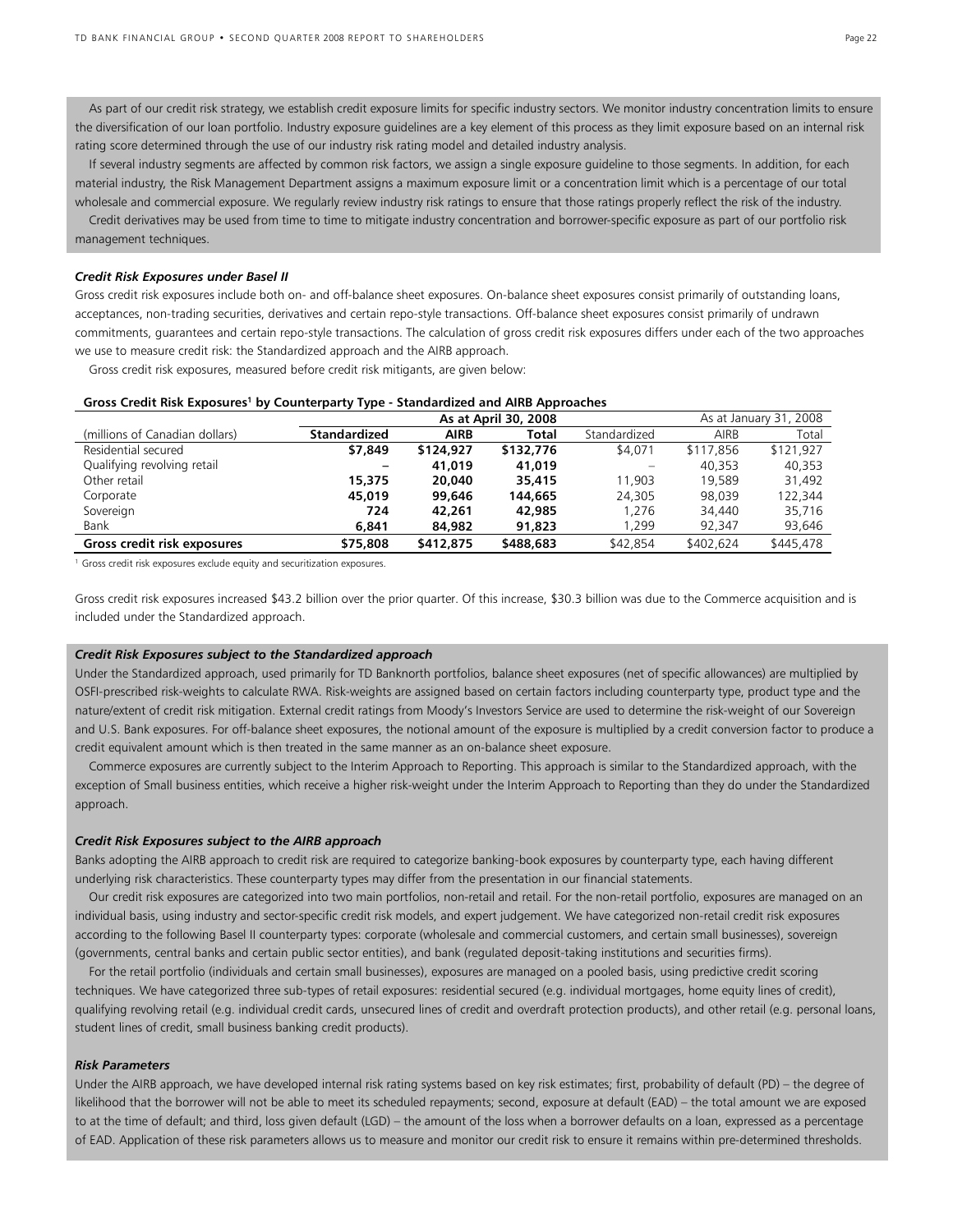### *Non-retail Exposures*

Credit risk for non-retail exposures is evaluated through a two-dimensional risk rating system comprised of a borrower risk rating and a facility risk rating, which is applied to all corporate, sovereign, and bank exposures. The risk ratings are determined through the use of industry and sector-specific credit risk models designed to quantify and monitor the level of risk and facilitate its management. All borrowers and facilities are assigned an internal risk rating which must be reviewed at least once each year.

 Each borrower is assigned a borrower risk rating that reflects the PD of the borrower. Key factors in the assessment of borrower risk include the borrower's competitive position, industry, financial performance, economic trends, management and access to funds. The facility risk rating maps to LGD and takes into account facility-specific characteristics, such as collateral, seniority of debt, and structure.

 Internal risk ratings form the basis of several decision-making processes within the organization, including the calculation of general allowances for credit losses, regulatory capital and economic capital. Internal ratings are also integral to portfolio monitoring and management, and are used in setting exposure limits and loan pricing.

#### *Retail Exposures*

Our retail credit segment is composed of a large number of customers, and includes residential mortgages, unsecured loans, credit card receivables and small business credits. Requests for retail credit are processed using automated credit and behavioural scoring systems or, for larger and more complex transactions, directed to underwriters in regional credit centres who operate within designated approval limits. Once retail credits are funded they are monitored on an ongoing basis using quantitative customer management programs which utilize current internal and external risk indicators to identify changes in risk.

 Retail exposures are assessed on a pooled basis, with each pool consisting of exposures that possess similar homogeneous characteristics. Pools are segmented by product type and by the forward-looking one-year PD estimate. Credit risk is evaluated through statistically derived analytical models and decision strategies. Proprietary statistical models have been developed for each retail product portfolio based on a minimum of 10 years of internal historical data. Credit risk parameters (PD, EAD and LGD) for each individual facility are updated quarterly using the most recent borrower credit bureau and product-related information. The calculation of LGD includes an adjustment to reflect the potential of increased loss during an economic downturn.

### *Validation of the Credit Risk Rating System*

Credit risk rating systems and methodologies are subject to independent validation to verify that they remain accurate predictors of risk. The validation process includes the following considerations:

- Risk parameter estimates PDs, EADs and LGDs are reviewed and updated against actual loss experience and benchmarked against public sources of information to ensure estimates continue to be reasonable predictors of potential loss
- Model performance estimates continue to be discriminatory, stable and predictive
- Data quality data used in the risk rating system is accurate, appropriate and sufficient
- Assumptions key assumptions underlying model development remain valid for the current portfolio and environment

The Risk Management Department contributes to the oversight of the credit risk rating system in accordance with the Bank's model risk rating policy. The Risk Committee of the Board is apprised of the performance of the credit risk rating system, at a minimum, on an annual basis. The Risk Committee must approve any material changes to the Bank's credit risk rating system.

#### *Stress Testing*

Sensitivity and stress tests are used to ascertain the size of probable losses under a range of scenarios for our credit portfolios. Sensitivity tests are performed using different market and economic assumptions to examine the impact on portfolio metrics. Stress tests are also employed to assess client-specific and portfolio vulnerability to the effects of severe but plausible conditions, such as material market or industry disruption or economic downturn.

#### *Credit Risk Mitigation*

There are documented policies and procedures in place for the valuation and management of financial and non-financial collateral, for vetting and negotiation of netting agreements, and other credit risk mitigation techniques used in connection with on- and off-balance sheet banking activities which result in credit exposure. The amount and type of collateral and other credit enhancements required depend on the Bank's internal assessment of counterparty credit quality and repayment capacity.

 Non-financial collateral is primarily used in connection with retail exposures. Enterprise-wide standards for collateral valuation, frequency of recalculation of the collateral requirement, documentation, registration and perfection procedures and monitoring are in effect. Non-financial collateral taken by the Bank includes residential real estate, real estate under development, commercial real estate and business assets, such as accounts receivable, inventory and fixed assets. Non-financial collateral is concentrated in residential real estate and business assets.

 Financial collateral is primarily used in connection with non-retail exposures. Financial collateral processes are centralized in the Treasury Credit group within Wholesale Banking and include pre-defined haircuts and procedures for the receipt, safekeeping and release of the pledged securities. The main types of financial collateral taken by the Bank include cash and negotiable securities issued by governments and investment grade issuers.

Guarantees may be taken in order to reduce the risk in credit exposures. For guarantees taken in support of a pool of retail exposures, the guarantor must be a government agency or investment grade issuer.

 The Bank makes use of credit derivatives and on-balance sheet netting for the purposes of credit risk mitigation. Derivative counterparties are investment grade financial institutions with the additional benefit of netting agreements and collateral support agreements. Credit policies are in place that limit the amount of credit exposure to an entity based on the credit quality and repayment capacity of the entity.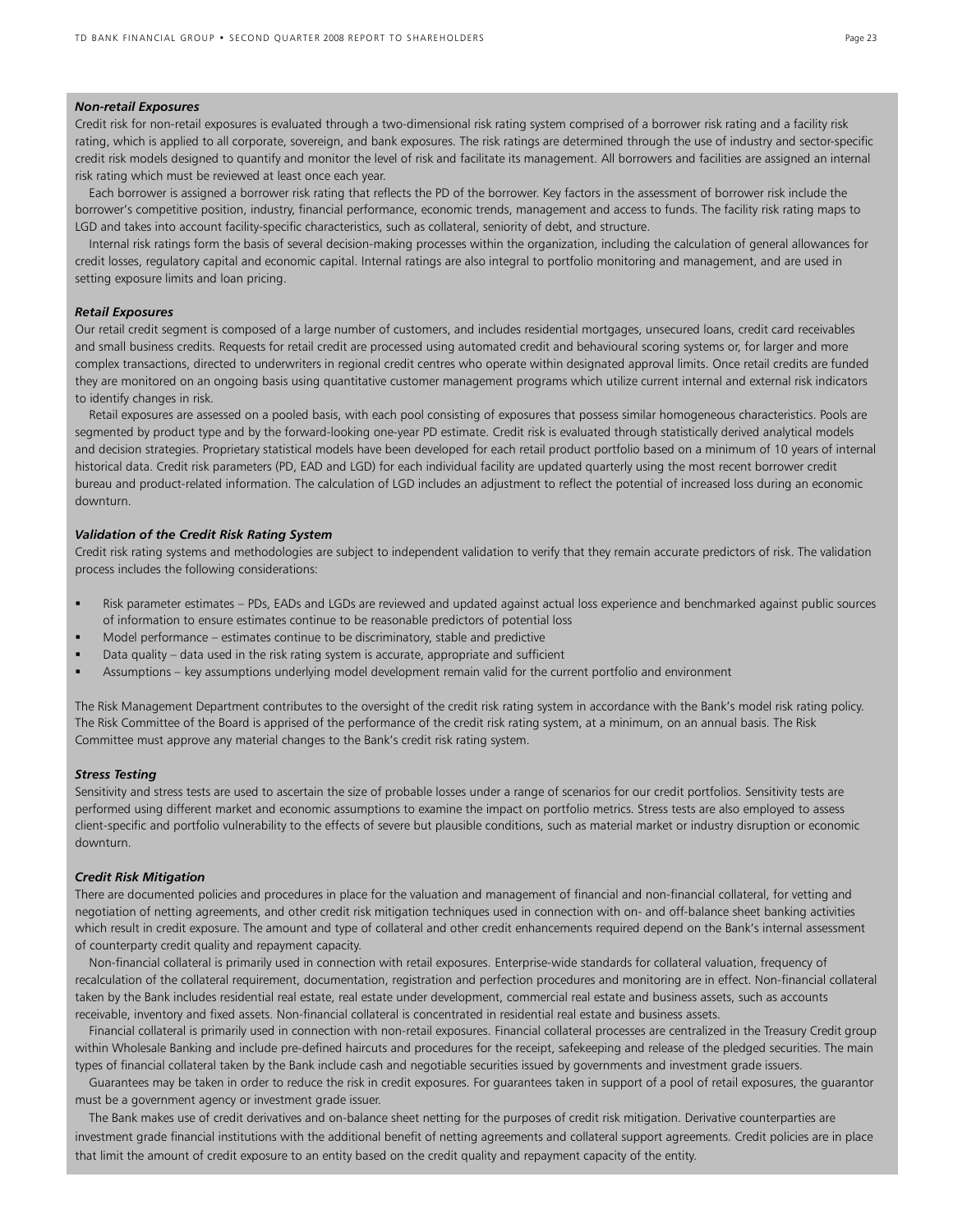Off-balance sheet transactions with qualifying financial institutions are subject to netting agreements and collateral agreements. Residual credit exposure, after the effects of collateral, are calculated and reported daily. This represents a substantial portion of credit risk mitigation used in connection with off-balance sheet items and related credit exposures.

### **MARKET RISK**

*Market risk is the potential for loss from changes in the value of financial instruments. The value of a financial instrument can be affected by changes in interest rates, foreign exchange rates, equity and commodity prices and credit spreads.* 

We are exposed to market risk in our trading and investment portfolios, as well as through our non-trading activities.

### *Market Risk in Trading Activities*

The four main trading activities that expose us to market risk are:

- Market making: We provide markets for a large number of securities and other traded products. We keep an inventory of these securities to buy from and sell to investors, profiting from the spread between bid and ask prices;
- Sales: We provide a wide variety of financial products to meet the needs of our clients, earning money on these products from mark-ups and commissions;
- Arbitrage: We take positions in certain markets or products and offset the risk in other markets or products. Our knowledge of various markets and products and how they relate to one another allows us to identify and benefit from pricing anomalies;
- Positioning: We aim to make profits by taking positions in certain financial markets in anticipation of changes in those markets.

#### *Who Manages Market Risk in Trading Activities*

Primary responsibility for managing market risk in trading activities lies with Wholesale Banking with oversight from Trading Risk Management within the Risk Management Department.

#### *How we Manage Market Risk in Trading Activities*

#### *Trading Limits*

We set trading limits that are consistent with the approved business plan for each business and our tolerance for the market risk of that business. The core market risk limits are based on the key risk drivers in the business and can include notional limits, credit spread limits, yield curve shift limits, price and volatility shift limits.

 Another primary measure of trading limits is Value-at-Risk (VaR) which we use to monitor and control overall risk levels and to calculate the regulatory capital required for market risk in trading activities.

 At the end of each day, risk positions are compared with risk limits, with excesses reported in accordance with established market risk policies and procedures.

### *Calculating VaR*

We estimate VaR by creating a distribution of potential changes in the market value of the current portfolio. We value the current portfolio using the most recent 259 trading days of market price and rate changes as well as the market value changes associated with probability of Debt Issuer rating migrations and defaults. VaR is then computed as the threshold level that portfolio losses are not expected to exceed more than one out of every 100 trading days.

The graph below discloses daily VaR usage and trading-related income<sup>1</sup> within the Wholesale Banking segment.



1 Trading-related income is the total of trading income reported in other income and the net interest income on trading positions reported in net interest income.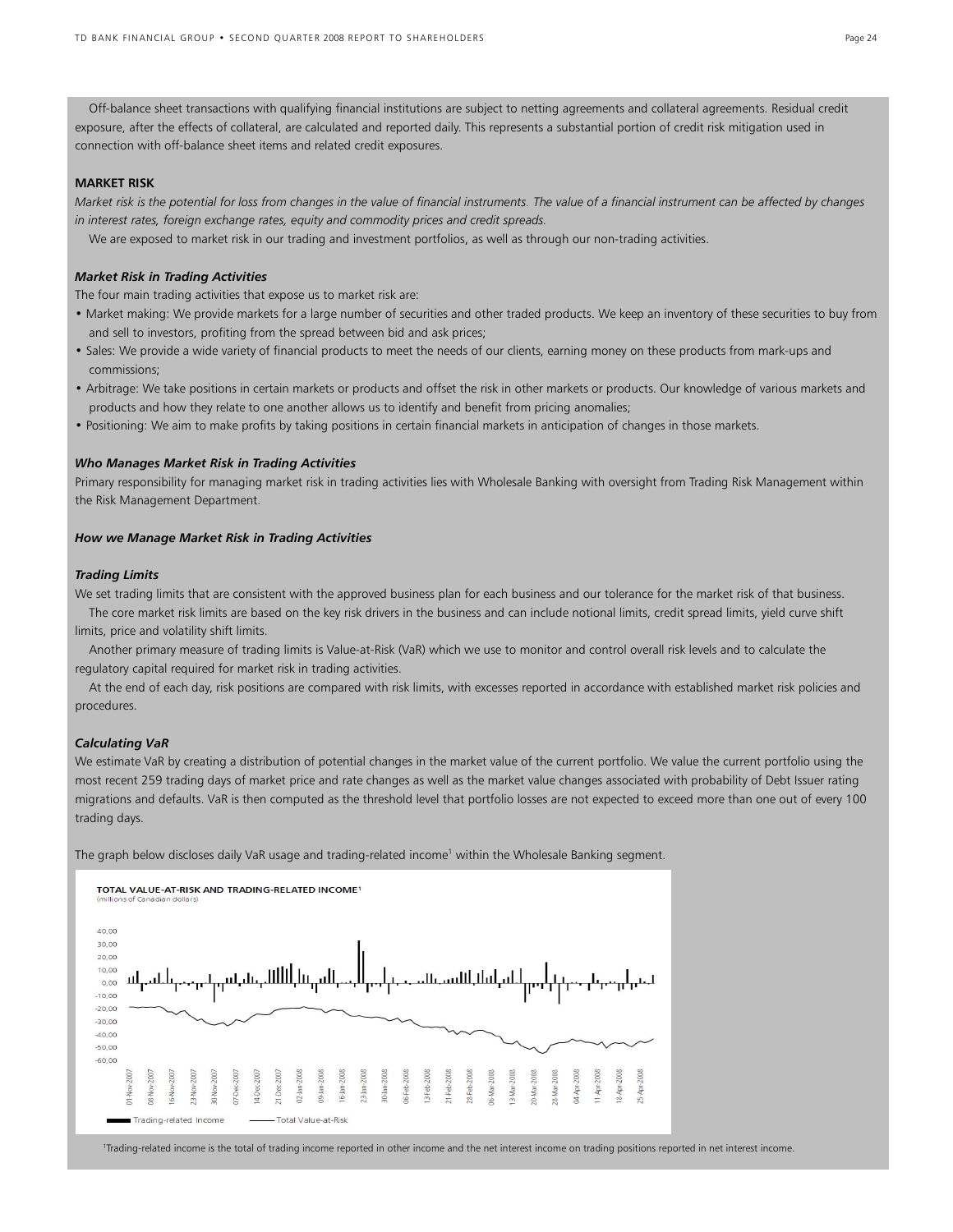| <b>Value-at-Risk Usage</b>          |                                 |                       |                  |                  |                          |           |           |           |
|-------------------------------------|---------------------------------|-----------------------|------------------|------------------|--------------------------|-----------|-----------|-----------|
|                                     |                                 | For the quarter ended |                  |                  | For the six months ended |           |           |           |
| (millions of Canadian dollars)      |                                 |                       |                  | April 30, 2008   | Jan 31.                  | April 30. | April 30. | April 30, |
|                                     | High<br>As at<br>Average<br>Low | 2008<br>Average       | 2007<br>Average  | 2008<br>Average  | 2007<br>Average          |           |           |           |
| Interest rate and credit spread     |                                 |                       |                  |                  |                          |           |           |           |
| risk                                | \$23.6                          | \$26.3                | \$31.6           | \$19.0           | \$15.8                   | \$7.0     | \$21.1    | \$7.3     |
| Equity risk                         | 11.1                            | 10.2                  | 14.5             | 4.5              | 5.3                      | 10.3      | 7.7       | 8.7       |
| Foreign exchange risk               | 2.2                             | 2.4                   | 6.7              | 1.0              | 2.5                      | 2.0       | 2.5       | 2.0       |
| Commodity risk                      | 1.7                             | 1.6                   | 3.0              | 0.7              | 1.0                      | 1.6       | 1.3       | 1.6       |
| Debt specific risk                  | 35.0                            | 31.2                  | 41.7             | 19.8             | 19.1                     | 13.1      | 25.2      | 13.6      |
| Diversification effect <sup>1</sup> | (30.3)                          | (29.8)                | n/m <sup>2</sup> | n/m <sup>2</sup> | (19.9)                   | (17.4)    | (24.9)    | (16.1)    |
| Total Value-at-Risk                 | \$43.3                          | \$41.9                | \$54.1           | \$27.0           | \$23.8                   | \$16.6    | \$32.9    | \$17.1    |

<sup>1</sup> The aggregate VaR is less then the sum of the VaR of the different risk types due to risk offsets resulting from portfolio diversification. <sup>2</sup> Not meaningful. It is not meaningful to compute a diversification effect because the high and low may occur on different days for different risk types.

#### *Stress Testing*

Our trading business is subject to an overall global stress test limit. As well, each global business has a stress test limit, and each broad risk class has an overall stress test limit.

Stress tests are produced and reviewed regularly with the Market Risk and Capital Committee.

#### *Market Risk in Investment Activities*

We are also exposed to market risk in the Bank's own investment portfolio and in the merchant banking business. Risks are managed through a variety of processes, including identification of our specific risks and determining their potential impact. Policies and procedures are established to monitor, measure and mitigate those risks.

#### *Who Manages Market Risk in Investment Activities*

The TDBFG Investment Committee regularly reviews the performance of the Bank's own investments and assesses the success of the portfolio managers. Similarly, the Merchant Banking Investment Committee reviews and approves merchant banking investments. The Risk Committee of the Board reviews and approves the investment policies and limits for the Bank's own portfolio and for the merchant banking business.

#### *How we Manage Risk in Investment Activities*

We use advanced systems and measurement tools to manage portfolio risk. Risk intelligence is embedded in the investment decision-making process by integrating performance targets, risk/return tradeoffs and quantified risk tolerances. Analysis of returns identifies performance drivers, such as sector and security exposures, as well as the influence of market factors.

#### *Market Risk in Non-trading Banking Transactions*

We are exposed to market risk when we enter into non-trading banking transactions with our customers. These transactions primarily include deposit taking and lending, which are also referred to as "asset and liability" positions.

#### *Asset/Liability Management*

*Asset/liability management deals with managing the market risks of our traditional banking activities. Market risks primarily include interest rate risk and foreign exchange risk.* 

#### *Who is Responsible for Asset/Liability Management*

The Treasury and Balance Sheet Management Department measures and manages the market risks of our non-trading banking activities, with oversight from the Asset/Liability Committee, which is chaired by the Chief Financial Officer, and includes other senior executives. The Risk Committee of the Board periodically reviews and approves all asset/liability management market risk policies and receives reports on compliance with approved risk limits.

#### *How we Manage our Asset and Liability Positions*

When Bank products are issued, risks are measured using a fully hedged option-adjusted transfer-pricing framework that allows us to measure and *manage product risk within a target risk profile. The framework also ensures that business units engage in risk-taking activities only if they are productive.* 

#### *Managing Interest Rate Risk*

Interest rate risk is the impact that changes in interest rates could have on our margins, earnings and economic value. The objective of interest rate risk management is to ensure that earnings are stable and predictable over time. To this end, we have adopted a disciplined hedging approach to managing the net income contribution from our asset and liability positions including a modeled maturity profile for non-rate sensitive assets, liabilities and equity. Key aspects of this approach are:

- Evaluating and managing the impact of rising or falling interest rates on net interest income and economic value;
- Measuring the contribution of each Bank product on a risk-adjusted, fully-hedged basis, including the impact of financial options, such as mortgage commitments, that are granted to customers;
- Developing and implementing strategies to stabilize net income from all personal and commercial banking products.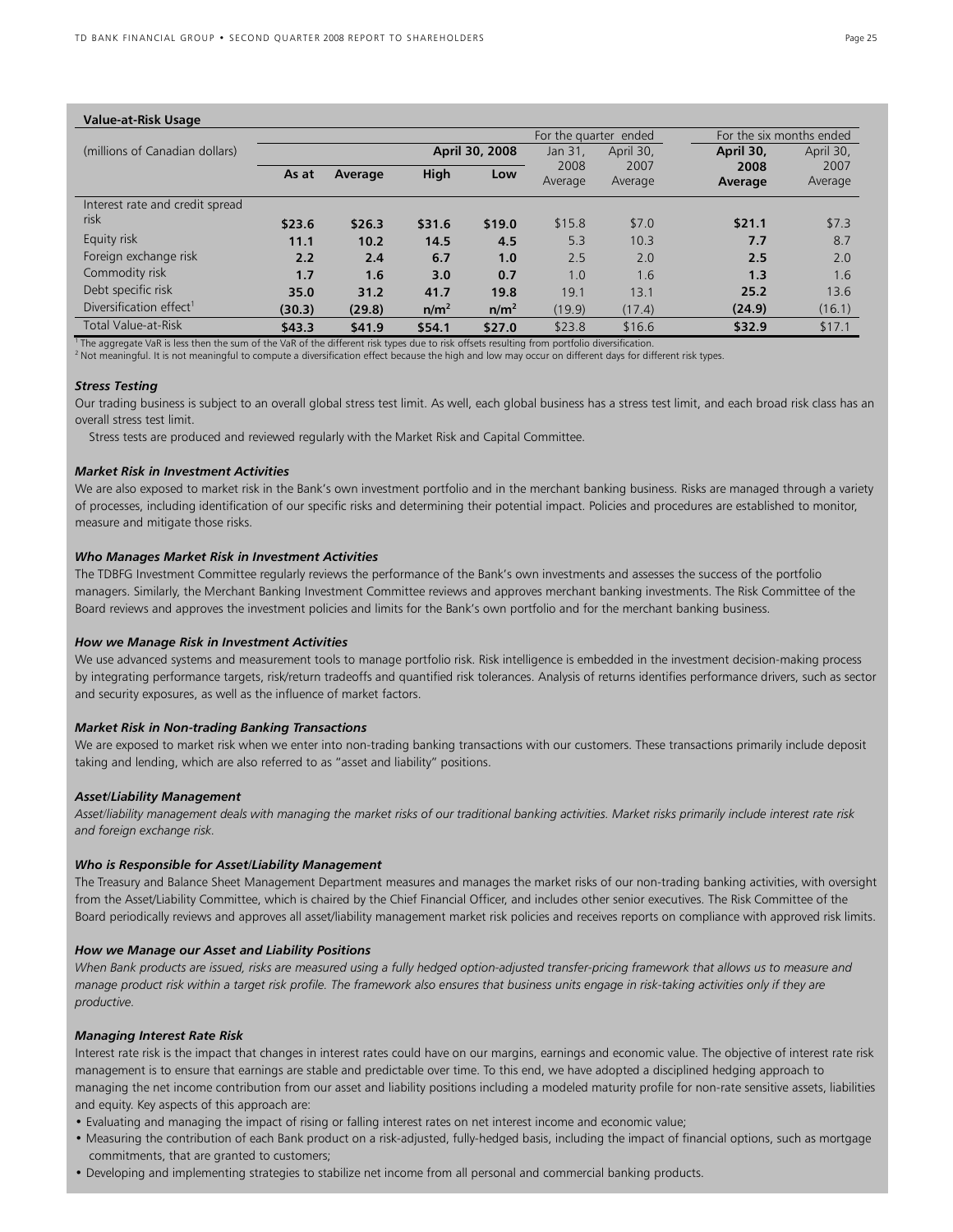We are exposed to interest rate risk when asset and liability principal and interest cash flows have different payment or maturity dates. These are called "mismatched positions." An interest-sensitive asset or liability is repriced when interest rates change, when there is cash flow from final maturity, normal amortization, or when customers exercise prepayment, conversion or redemption options offered for the specific product.

 Our exposure to interest rate risk depends on the size and direction of interest rate changes, and on the size and maturity of the mismatched positions. It is also affected by new business volumes, renewals of loans or deposits, and how actively customers exercise options, such as prepaying a loan before its maturity date.

 Interest rate risk is measured using various interest rate "shock" scenarios to estimate the impact of changes in interest rates on both the Bank's annual Earnings at Risk (EaR) and Economic Value at Risk (EVaR). EaR is defined as the change in our annual net interest income from a 100 bps unfavourable interest rate shock due to mismatched cash flows. EVaR is defined as the difference in the change in the present value of our asset portfolio and the change in the present value of our liability portfolio, including off-balance sheet instruments, resulting from a 100 bps unfavourable interest rate shock.

 Valuations of all asset and liability positions, as well as off-balance sheet exposures, are performed regularly. Our objectives are to protect the present value of the margin booked at the time of inception for fixed-rate assets and liabilities, and to reduce the volatility of net interest income over time.

 The interest rate risk exposures from instruments with closed (non-optioned) fixed-rate cash flows are measured and managed separately from embedded product options. Projected future cash flows include the impact of modeled exposures for:

- An assumed maturity profile for our core deposit portfolio;
- Our targeted investment profile on our net equity position;
- Liquidation assumptions on mortgages other than from embedded pre-payment options.

The objective of portfolio management within the closed book is to eliminate cash flow mismatches, thereby reducing the volatility of net interest income.

 Product options, whether they are freestanding options such as mortgage rate commitments or embedded in loans and deposits, expose us to a significant financial risk.

Our exposure from freestanding mortgage rate commitment options is modeled based on an expected funding ratio derived from historical experience. We model our exposure to written options embedded in other products, such as the rights to prepay or redeem, based on analysis of rational customer behaviour. We also model an exposure to declining interest rates resulting in margin compression on certain demand deposit accounts that are interest rate sensitive. Product option exposures are managed by purchasing options or through a dynamic hedging process designed to replicate the payoff on a purchased option.

 The Bank's policy sets overall limits on EVaR and EaR based on 100 bps interest rate shock for its management of Canadian and U.S. non-trading interest rate risk.

The following graph shows our interest rate risk exposure (as measured by EVaR) on all non-trading assets, liabilities and derivative instruments used for interest rate risk management instruments.

#### **ALL INSTRUMENTS PORTFOLIO**

**Economic Value at Risk After Tax - Apr 30 2008 and Jan 31 2008** (millions of Canadian dollars)



The Bank uses derivative financial instruments, wholesale instruments and other capital market alternatives and, less frequently, product pricing strategies to manage interest rate risk. As at April 30, 2008, an immediate and sustained 100 bps increase in interest rates would have increased the economic value of shareholders' equity by \$51.4 million after tax. An immediate and sustained 100 bps decrease in interest rates would have reduced the economic value of shareholders' equity by \$124 million after tax.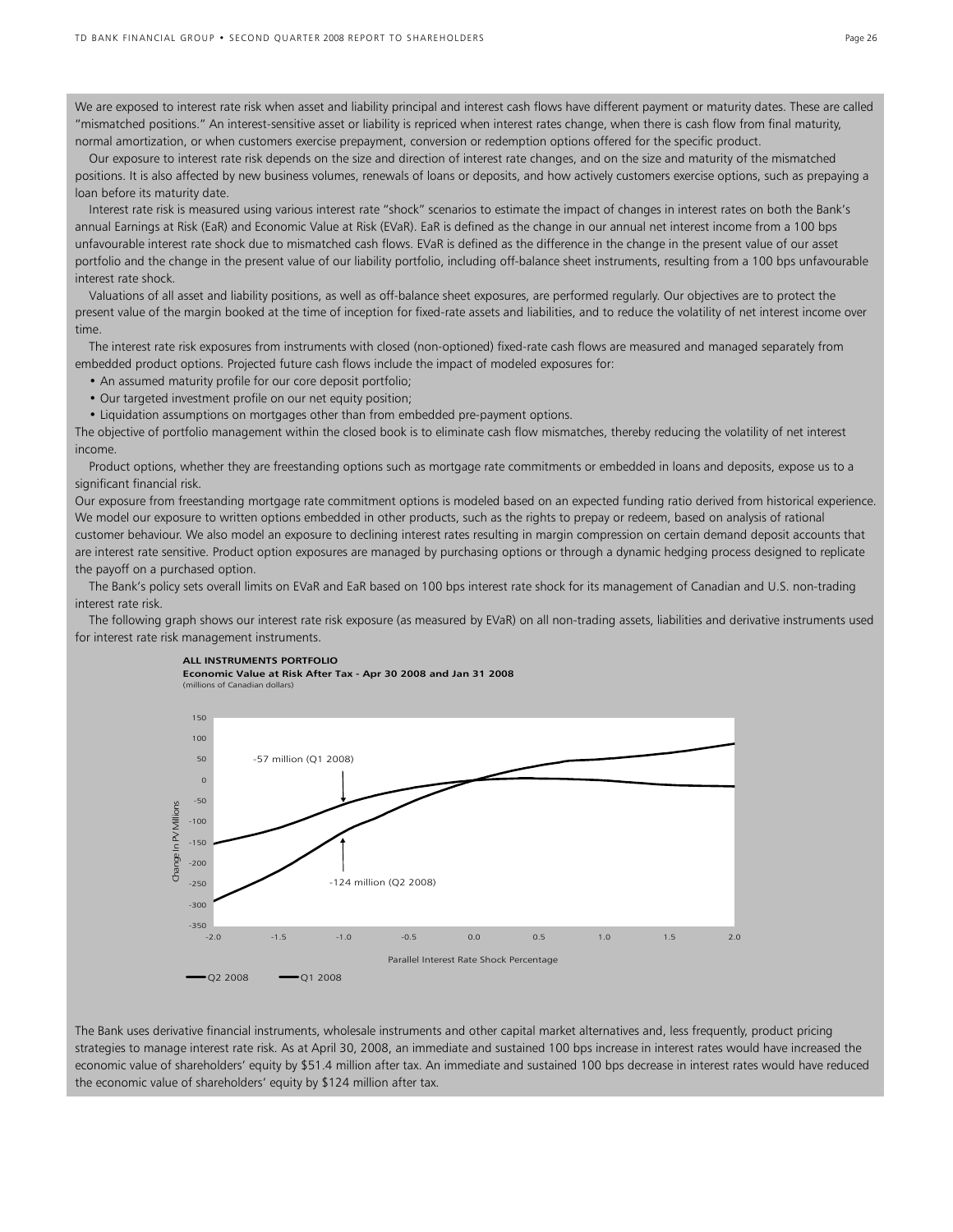The following table shows the sensitivity by currency for those currencies where the Bank has material exposure.

#### **Sensitivity of After-tax Economic Value at Risk by Currency**

| (millions of Canadian dollars) |                 | As at April 30, 2008 | As at Jan 31, 2008            |           |  |
|--------------------------------|-----------------|----------------------|-------------------------------|-----------|--|
|                                | $100$ bps       | $100$ bps            | $100$ bps                     | $100$ bps |  |
| Currency                       | <b>Increase</b> | decrease             | <i><u><b>Increase</b></u></i> | decrease  |  |
| Canadian dollar                | \$16.1          | \$ (53.4)            | \$(3.9)                       | \$(30.1)  |  |
| U.S. dollar                    | 35.3            | (70.6)               | 3.7                           | (27.4)    |  |

### *Managing Non-trading Foreign Exchange Risk*

Foreign exchange risk refers to losses that could result from changes in foreign-currency exchange rates. Assets and liabilities that are denominated in foreign currencies have foreign exchange risk.

 We are exposed to non-trading foreign exchange risk from our investments in foreign operations, and when our foreign currency assets are greater or less than our liabilities in that currency, they create a foreign currency open position. An adverse change in foreign exchange rates can impact our reported net income and equity, and also our capital ratios. Our objective is to minimize these impacts.

 Minimizing the impact of an adverse foreign exchange rate change on reported equity will cause some variability in capital ratios, due to the amount of RWA that are denominated in a foreign currency. If the Canadian dollar weakens, the Canadian-dollar equivalent of our RWA in a foreign currency increases, thereby increasing our capital requirement. For this reason, the foreign exchange risk arising from the Bank's net investments in foreign operations is hedged to the point where capital ratios change by no more than a tolerable amount for a given change in foreign exchange rates.

#### **LIQUIDITY RISK**

Liquidity risk is the risk that we cannot meet a demand for cash or fund our obligations as they come due. Demand for cash can arise from withdrawals *of deposits, debt maturities and commitments to provide credit. Liquidity risk also includes the risk of not being able to liquidate assets in a timely manner at a reasonable price.* 

 As a financial organization, we must always ensure that we have access to enough readily-available funds to cover our financial obligations as they come due and to sustain and grow our assets and operations both under normal and stress conditions. In the unlikely event of a funding disruption, we need to be able to continue to function without being forced to sell too many of our assets. The process that ensures adequate access to funds is known as the management of liquidity risk.

#### *Who Manages Liquidity Risk*

The Asset/Liability Committee oversees our liquidity risk management program. It ensures that a management structure is in place to properly measure and manage liquidity risk. In addition, a Global Liquidity Forum, comprising senior management from Finance, Treasury and Balance Sheet Management, Risk Management and Wholesale Banking, identifies and monitors our liquidity risks. When necessary, the Forum recommends actions to the Asset/Liability Committee to maintain our liquidity position within limits in both normal and stress conditions. We have one global liquidity risk policy, but the major operating areas measure and manage liquidity risks as follows:

- The Treasury and Balance Sheet Management Department is responsible for consolidating and reporting the Bank's global liquidity risk position and for managing the Canadian Personal and Commercial Banking liquidity position.
- Wholesale Banking is responsible for managing the liquidity risks inherent in the wholesale banking portfolios.
- TD Commerce is responsible for managing its liquidity position.
- Each area must comply with the Global Liquidity Risk Management policy that is periodically reviewed and approved by the Risk Committee of the Board.

#### *How we Manage Liquidity Risk*

Our overall liquidity requirement is defined as the amount of liquidity required to fund expected cash outflows, as well as a liquidity reserve to fund potential cash outflows in the event of a disruption in the capital markets or other event that could affect our access to liquidity. We do not rely on short-term wholesale funding for purposes other than funding marketable securities or short-term assets.

 We measure liquidity requirements using a conservative base case scenario to define the amount of liquidity that must be held at all times for a specified minimum period. This scenario provides coverage for 100% of our unsecured wholesale debt coming due, potential retail and commercial deposit run-off and forecast operational requirements. In addition, we provide for coverage of Bank-sponsored funding programs, such as Bankers' Acceptance notes we issue on behalf of clients, and Bank-sponsored Asset-backed Commercial Paper. We also use an extended liquidity coverage test to ensure that we can fund our operations on a fully collateralized basis for a period up to one year.

 We meet liquidity requirements by holding assets that can be readily converted into cash, and by managing our cash flows. To be considered readily convertible into cash, assets must be currently marketable, of sufficient credit quality and available for sale. Liquid assets are represented in a cumulative liquidity gap framework based on settlement timing and market depth. Assets needed for collateral purposes or those that are similarly unavailable are not considered readily convertible into cash.

 While each of our major operations has responsibility for the measurement and management of its own liquidity risks, we also manage liquidity on a global basis to ensure consistent and efficient management of liquidity risk across all of our operations. On April 30, 2008, our consolidated surplus liquid asset position up to 90 days was \$5.7 billion, compared with a surplus liquid-asset position of \$7.8 billion on January 31, 2008. Our surplus liquid-asset position is our total liquid assets less our unsecured wholesale funding requirements, potential non-wholesale deposit run-off and contingent liabilities coming due in 90 days.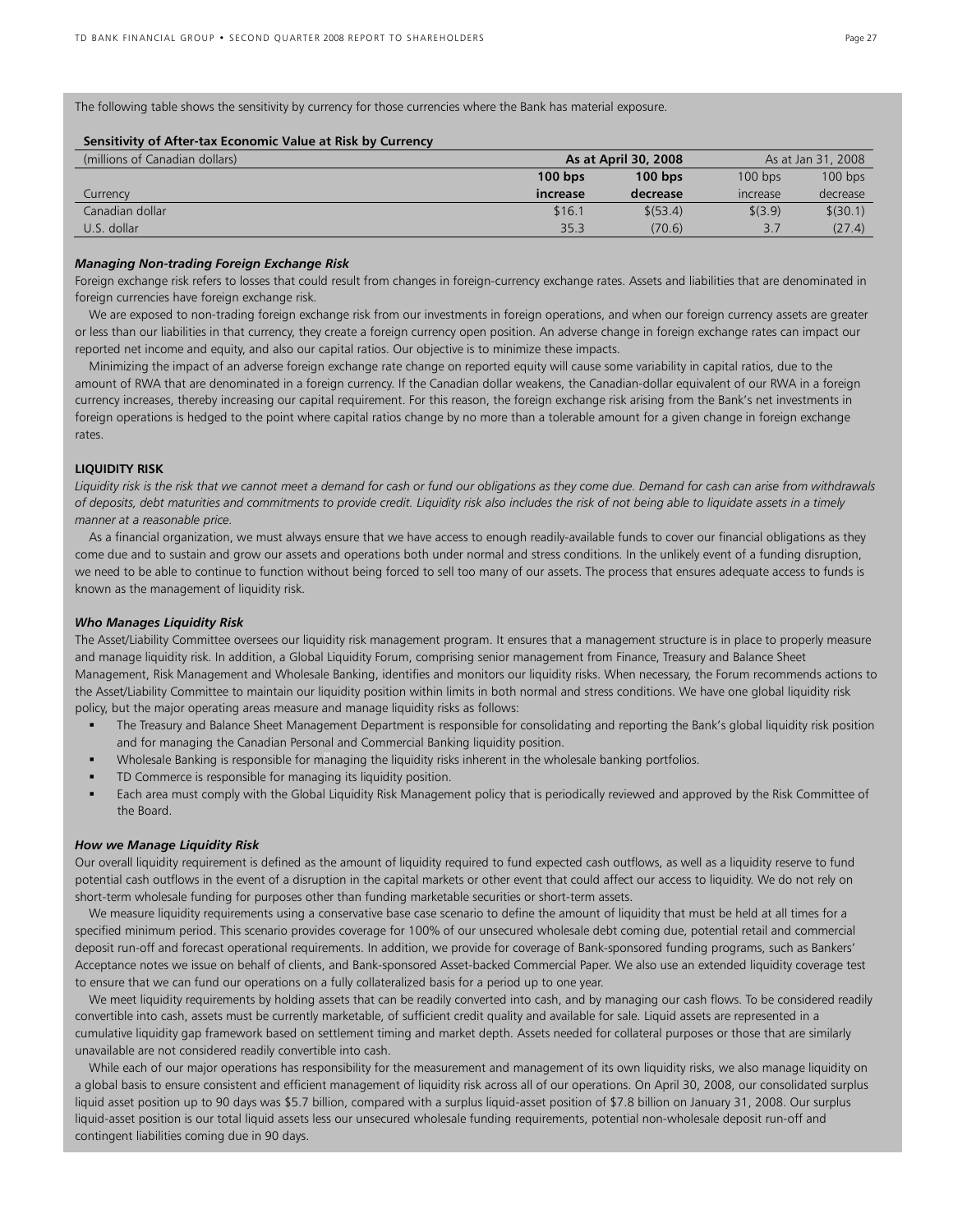#### *Contingency Planning*

If a liquidity crisis were to occur, we have contingency plans in place to ensure that we can meet all our obligations as they come due. At the time of preparing this report, global debt markets were experiencing a significant liquidity event. During that time, we continued to operate within our liquidity risk management framework and limit structure.

### **OFF-BALANCE SHEET ARRANGEMENTS**

The Bank carries out certain business activities via arrangements with special purpose entities (SPEs). We use SPEs to obtain sources of liquidity by securitizing certain of the Bank's financial assets, to assist our clients in securitizing their financial assets, and to create investment products for our clients. SPEs may be organized as trusts, partnerships or corporations and they may be formed as qualifying special purpose entities (QSPEs) or variable interest entities (VIEs). When an entity is deemed a VIE, the entity must be consolidated by the primary beneficiary. Consolidated SPEs have been presented in the Bank's Consolidated Balance Sheet.

#### **Securitization of Bank-originated Assets**

The Bank securitizes residential mortgages, personal loans, credit card loans and commercial mortgages to enhance its liquidity position, to diversify sources of funding and to optimize the management of the balance sheet. All products securitized by the Bank were originated in Canada and sold to Canadian securitization structures. Details of these securitization exposures are as follows:

### **Total Outstanding Exposures Securitized by the Bank as an Originator1,2**

| (millions of Canadian dollars) |             |                                            | As at April 30, 2008            |                          |                                            |                | As at October 31, 2007          |                |
|--------------------------------|-------------|--------------------------------------------|---------------------------------|--------------------------|--------------------------------------------|----------------|---------------------------------|----------------|
|                                |             | Significant unconsolidated<br><b>OSPEs</b> | Significant unconsolidated SPEs |                          | Significant unconsolidated<br><b>OSPEs</b> |                | Significant unconsolidated SPEs |                |
|                                |             | Carrying value                             |                                 | Carrying value           |                                            | Carrying value |                                 | Carrying value |
|                                | Securitized | of retained                                | Securitized                     | of retained              | Securitized                                | of retained    | Securitized                     | of retained    |
|                                | assets      | interests                                  | assets                          | interests                | assets                                     | interests      | assets                          | interests      |
| Residential mortgage loans     | 5-          | \$-                                        | \$20,497                        | \$322                    |                                            | \$-            | \$20,352                        | \$289          |
| Personal loans                 | 8,500       | 88                                         | -                               |                          | 9.000                                      | 71             |                                 |                |
| Credit card loans              | 800         |                                            | $\overline{\phantom{0}}$        |                          | 800                                        | 6              | $\overline{\phantom{0}}$        |                |
| Commercial mortgage loans      | 155         |                                            | $\blacksquare$                  | $\overline{\phantom{0}}$ | 163                                        |                | $\overline{\phantom{0}}$        |                |
|                                | \$9,455     | \$96                                       | \$20,497                        | \$322                    | \$9,963                                    | \$82           | \$20.352                        | \$289          |

<sup>1</sup>Certain comparative amounts have been restated and reclassified to conform to the presentation adopted in the current period. <sup>2</sup>In all the securitization transactions that the Bank has undertaken for its own assets, it has acted as an originating bank and retained securitization exposure.

#### *Residential mortgage loans*

The Bank may be exposed to the risks of transferred loans to the securitization vehicles through retained interests. There are no expected credit losses on the retained interests of the securitized residential mortgages as the mortgages are all government guaranteed.

#### *Personal loans*

The Bank securitizes personal loans through QSPEs, as well as single-seller conduits via QSPEs. These structures are used to enhance the Bank's liquidity position, to diversify its sources of funding and to optimize the management of its balance sheet. As at April 30, 2008, the single-seller conduits had \$5.1 billion (October 31, 2007 - \$5.1 billion) of commercial paper outstanding while another Bank-sponsored QSPE had \$3.4 billion (October 31, 2007 - \$3.9 billion) of term notes outstanding. While the probability of loss is negligible, as at April 30, 2008, the Bank's maximum potential exposure to loss for these conduits through the sole provision of liquidity facilities was \$5.1 billion (October 31, 2007 - \$5.1 billion) of which \$1.1 billion of underlying personal loans was government insured. Additionally, the Bank had retained interests of \$88 million (October 31, 2007 - \$71 million) relating to excess spread.

### *Credit card loans*

The Bank provides credit enhancement to the QSPE through its retained interests in the excess spread. As at April 30, 2008, the maximum potential exposure to loss was \$3 million (October 31, 2007 - \$6 million) through retained interests.

#### *Commercial mortgage loans*

As at April 30, 2008, the Bank's maximum potential exposure to loss was \$5 million (October 31, 2007 - \$5 million) through retained interests in the excess spread and cash collateral account of the QSPE.

#### **Securitization of Third Party-originated Assets**

The Bank administers multi-seller conduits and provides liquidity facilities as well as securities distribution services; it may also provide credit enhancements. All Bank-sponsored third party-originated assets are securitized through SPEs, which are not consolidated by the Bank. The Bank's maximum potential exposure to loss due to its ownership interest in commercial paper and through the provision of global style liquidity facilities for multi-seller conduits was \$12.4 billion (October 31, 2007 - \$12.7 billion) as at April 30, 2008. Further, the Bank has committed to an additional \$2.4 billion (October 31, 2007 – \$2.5 billion) in liquidity facilities for asset-backed commercial paper that could potentially be issued by the conduits. As at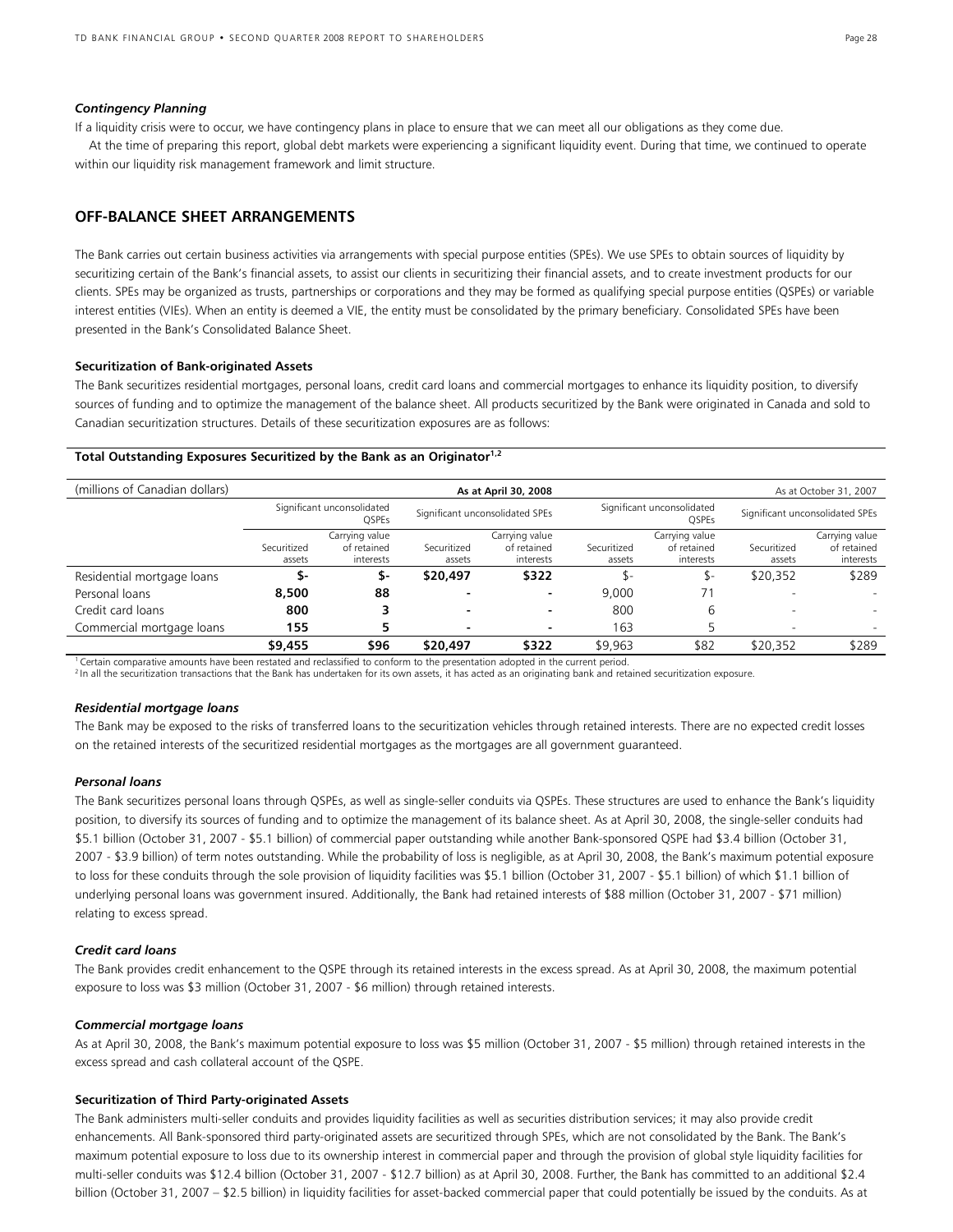April 30, 2008, the Bank also provided deal-specific credit enhancement in the amount of \$73 million (October 31, 2007 - \$59 million). Note 25 to the Bank's 2007 Annual Consolidated Financial Statements provides detailed information about the maximum amount of additional credit the Bank could be obligated to commit.

 All third-party assets securitized by the Bank were originated in Canada and sold to Canadian securitization structures. Details of the Bankadministered multi-seller, asset-backed commercial paper conduits are as follows:

| (millions of Canadian dollars) |                               |          | As at April 30, 2008               |                               |          | As at October 31, 2007             |
|--------------------------------|-------------------------------|----------|------------------------------------|-------------------------------|----------|------------------------------------|
|                                | Significant                   |          | Ratings profile of SPE asset class | Significant                   |          | Ratings profile of SPE asset class |
|                                | unconsolidated<br><b>SPEs</b> | AAA      | $AA+$ to $AA-$                     | unconsolidated<br><b>SPEs</b> | AAA      | $AA+$ to $AA-$                     |
| Residential mortgage loans     | \$3,337                       | \$3,284  | \$53                               | \$3,046                       | \$2,998  | \$48                               |
| Credit card loans              | 507                           | 507      |                                    | 486                           | 486      |                                    |
| Automobile loans and leases    | 5,207                         | 5,203    | 4                                  | 5.593                         | 5.589    | 4                                  |
| Equipment loans and leases     | 644                           | 643      |                                    | 701                           | 700      |                                    |
| Trade receivables              | 2.749                         | 2,722    | 27                                 | 2.833                         | 2,805    | 28                                 |
|                                | \$12,444                      | \$12,359 | \$85                               | \$12,659                      | \$12,578 | \$81                               |

**Total Outstanding Exposures Securitized by the Bank-Sponsored Third Party-originated Assets <sup>3</sup>**

<sup>3</sup> Certain comparative amounts have been restated and reclassified to conform to the presentation adopted in the current period.

#### **Liquidity Facilities to Third Party-sponsored Conduits**

The Bank has exposure to the U.S. arising from providing liquidity facilities of \$453 million (October 31, 2007 - \$427 million) to third party-sponsored conduits of which none has been drawn. The assets within these conduits are primarily comprised of automotive-related financing assets, including loans and leases. In the event that the facilities are drawn, the Bank's credit exposure will mainly be AAA rated.

#### **Other Investment and Financing Products**

#### *Other Financing Transactions*

The Bank enters into transactions with major U.S. corporate clients through jointly-owned VIEs as a means to provide them with cost efficient financing. Under these transactions, as at April 30, 2008, the Bank provided approximately \$1.9 billion (October 31, 2007 - \$3.0 billion) in financing to these VIEs. The Bank has received guarantees from or has recourse to major U.S. banks with credit ratings from AA to AA+ on an S&P equivalent basis fully covering its investments in these VIEs. At the inception of the transactions, the counterparties posted collateral in favour of the Bank and the Bank purchased credit protection to further reduce its exposure to the U.S. banks. At April 30, 2008, the Bank's net exposure to the U.S. banks after taking into account collateral and CDS was approximately \$900 million (October 31, 2007 - \$1.5 billion). As at April 30, 2008, the Bank's maximum total exposure to loss before considering guarantees, recourse, collateral and CDS was approximately \$1.9 billion (October 31, 2007 - \$3.0 billion). The transactions allow the Bank unilateral discretion to exit the transactions every 30 to 90 days. As at April 30, 2008, these VIEs had assets totalling more than \$9.6 billion (October 31, 2007 - \$12.0 billion).

#### *Exposure to Collateralized Debt Obligations*

Since the decision was made in 2005 to exit the structured products business, the Bank no longer originates Collateralized Debt Obligation vehicles (CDOs). As at April 30, 2008, the Bank had approximately \$583 million (October 31, 2007 - \$ 677 million) of run-off notional exposure where the Bank purchased credit protection via CDOs which it originated. In addition, as at April 30, 2008, the Bank had approximately \$2.4 billion (October 31, 2007 - \$2.1 billion) of gross notional exposure where the Bank sold credit protection via CDOs, of which \$1.6 billion (October 31, 2007 - \$1.5 billion) was hedged on a back-to-back basis by buying credit protection on the same CDOs, which resulted in a net position of \$0.8 billion (October 31, 2007 - \$0.6 billion). The Bank does not have any exposure to U.S. subprime mortgages via the CDOs. The CDOs are referenced to primarily investment-grade corporate debt securities. The back-to-back hedges are not entered into with monoline insurers; rather they are entered into with global financial institutions, such as universal banks or broker-dealers. All exposures are managed as part of a trading portfolio with risk limits that have been approved by the Bank's risk management group and are hedged with various financial instruments, including credit derivatives and bonds. Counterparty exposure on hedges is collateralized under Credit Support Agreements (CSAs) and netting arrangements, consistent with other over-the-counter (OTC) derivative contracts. The Bank's CDO positions are fair valued using valuation techniques with significant non-observable market inputs. A sensitivity analysis was performed for all items fair valued using valuation techniques with significant non-observable market inputs, and disclosed in the Bank's 2007 Annual Consolidated Financial Statements.

#### **Leveraged Finance Credit Commitments**

The Bank enters into various commitments to meet the financing needs of the Bank's clients and to earn fee income. Included in 'commitments to extend credit', in Note 25 to the Bank's 2007 Annual Consolidated Financial Statements, are leveraged finance commitments. Leveraged finance commitments, are agreements that provide funding to a wholesale borrower with higher levels of debt, measured by the ratio of debt capital to equity capital of the borrower, relative to the industry in which it operates. The Bank's exposure to leveraged finance commitments as at April 30, 2008, was not significant, except for its commitment to provide funding in the amount of \$3.3 billion (October 31, 2007 - \$3.3 billion) to a consortium led by Ontario Teachers' Pension Plan in their bid to privatize BCE Inc. These products may expose the Bank to liquidity and credit risks. There are adequate risk management and control processes in place to mitigate these risks. Note 25 to the Bank's 2007 Annual Consolidated Financial Statements provides detailed information about the maximum amount of additional credit the Bank could be obligated to extend. Funding commitments on loans that the Bank intends to syndicate are recorded as a derivative at fair value with changes in fair value recorded through income.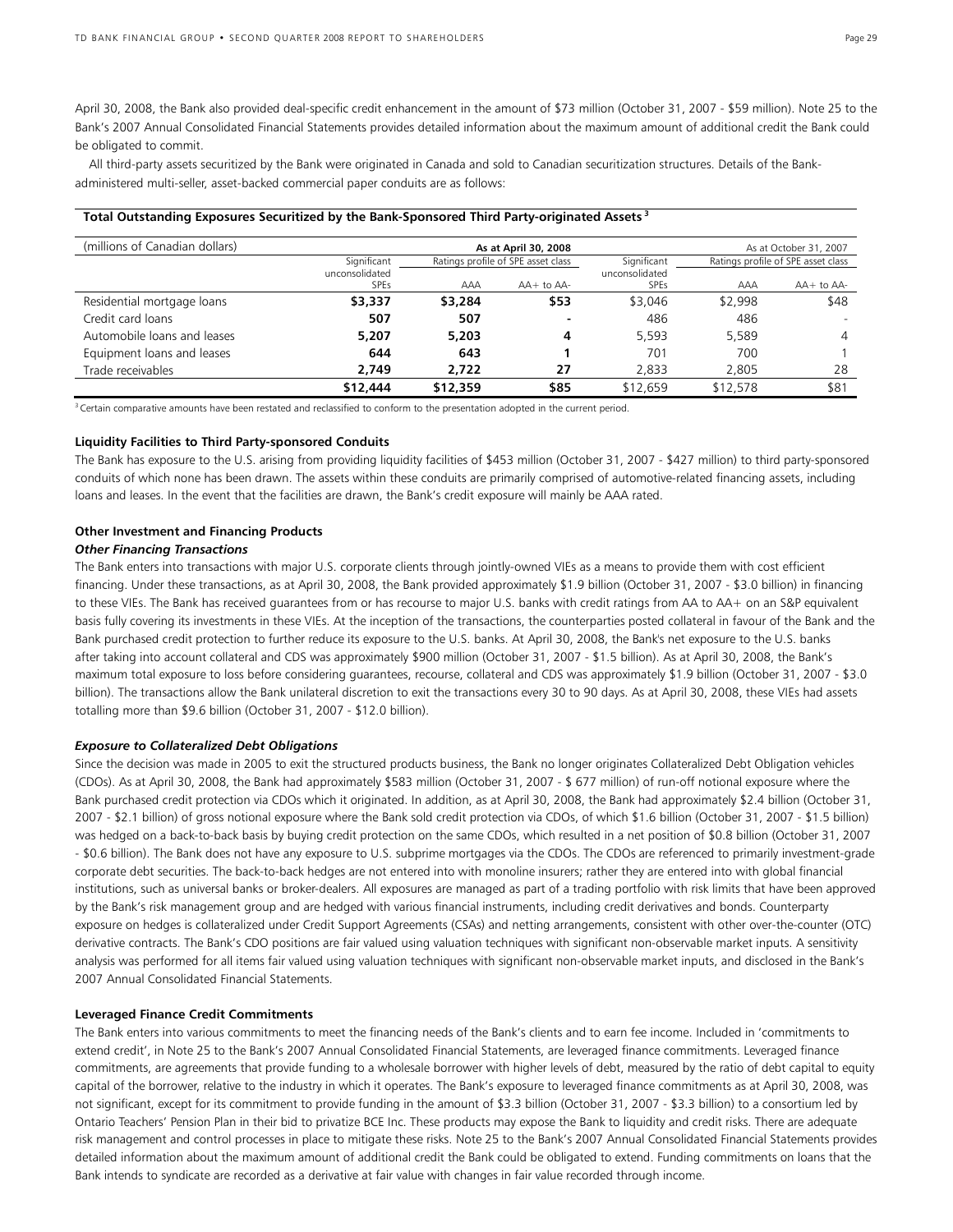### **RELATED-PARTY TRANSACTIONS**

During the quarter ended January 31, 2008, the Bank purchased certain securities with a notional value of approximately \$300 million at par from a fund that is managed by the Bank. The Bank immediately recognized a securities loss of \$45 million that was recorded in the Wholesale Banking segment.

## **QUARTERLY RESULTS**

The following table provides summary information related to the Bank's eight most recently completed quarters.

### **Quarterly Results<sup>1</sup>**

|                                           |          |                          |         |          |          |         | For the three months ended |          |
|-------------------------------------------|----------|--------------------------|---------|----------|----------|---------|----------------------------|----------|
|                                           |          | 2008                     |         |          |          | 2007    |                            | 2006     |
| (millions of Canadian dollars)            | Apr. 30  | Jan. 31                  | Oct. 31 | July 31  | Apr. 30  | Jan. 31 | Oct. 31                    | July 31  |
| Net interest income                       | \$1,858  | \$1,788                  | \$1,808 | \$1,783  | \$1,662  | \$1,671 | \$1,714                    | \$1,623  |
| Other income                              | 1,530    | 1,816                    | 1,742   | 1,899    | 1,882    | 1,834   | 1,604                      | 1,688    |
| Total revenue                             | 3,388    | 3,604                    | 3,550   | 3,682    | 3,544    | 3,505   | 3,318                      | 3,311    |
| Provision for (reversal of) credit losses | (232)    | (255)                    | (139)   | (171)    | (172)    | (163)   | (170)                      | (109)    |
| Non-interest expenses                     | (2, 206) | (2, 228)                 | (2,241) | (2, 216) | (2, 297) | (2,221) | (2,211)                    | (2, 170) |
| Provision for income taxes                | (160)    | (235)                    | (153)   | (248)    | (234)    | (218)   | (175)                      | (235)    |
| Non-controlling interests                 | (9)      | (8)                      | (8)     | (13)     | (27)     | (47)    | (48)                       | (52)     |
| Equity in net income of an associated     |          |                          |         |          |          |         |                            |          |
| company, net of income taxes              | 71       | 92                       | 85      | 69       | 65       | 65      | 48                         | 51       |
| Net income - reported                     | 852      | 970                      | 1,094   | 1,103    | 879      | 921     | 762                        | 796      |
| Items of note affecting net income,       |          |                          |         |          |          |         |                            |          |
| net of income taxes:                      |          |                          |         |          |          |         |                            |          |
| Amortization of intangibles               | 92       | 75                       | 99      | 91       | 80       | 83      | 87                         | 61       |
| Gain relating to restructuring of Visa    |          | $=$                      | (135)   |          |          |         |                            |          |
| TD Banknorth restructuring,               |          |                          |         |          |          |         |                            |          |
| privatization and merger-related          |          |                          |         |          |          |         |                            |          |
| charges                                   |          |                          |         |          | 43       |         |                            |          |
| Restructuring and integration charges     |          |                          |         |          |          |         |                            |          |
| relating to the Commerce                  |          |                          |         |          |          |         |                            |          |
| acquisition                               | 30       |                          |         |          |          |         |                            |          |
| Change in fair value of credit default    |          |                          |         |          |          |         |                            |          |
| swaps hedging the corporate loan          |          |                          |         |          |          |         |                            |          |
| book, net of provision for credit         |          |                          |         |          |          |         |                            |          |
| losses                                    | (1)      | (25)                     | 2       | (30)     | (7)      | 5       | 8                          | 5        |
| Other tax items                           |          | 20                       |         |          |          |         |                            | 24       |
| Provision for insurance claims            |          | 20                       |         |          |          |         |                            |          |
|                                           |          |                          |         |          |          |         |                            |          |
| Initial set up of specific allowance for  |          |                          |         |          |          |         |                            |          |
| credit card and overdraft loans           |          | $\equiv$                 |         |          |          |         | 18                         |          |
| General allowance release                 |          | $\overline{\phantom{0}}$ | (39)    |          |          |         | $\overline{a}$             |          |
| Total adjustments for items of note, net  |          |                          |         |          |          |         |                            |          |
| of income taxes                           | 121      | 90                       | (73)    | 61       | 116      | 88      | 113                        | 90       |
| Net income - adjusted                     | 973      | 1,060                    | 1,021   | 1,164    | 995      | 1,009   | 875                        | 886      |
| Preferred dividends                       | (11)     | (8)                      | (5)     | (2)      | (7)      | (6)     | (5)                        | (6)      |
| Net income available to common            |          |                          |         |          |          |         |                            |          |
| shareholders - adjusted                   | \$962    | \$1,052                  | \$1,016 | \$1,162  | \$988    | \$1,003 | \$870                      | \$880    |
|                                           |          |                          |         |          |          |         |                            |          |
| (Canadian dollars)                        |          |                          |         |          |          |         |                            |          |
| Basic earnings per share                  |          |                          |         |          |          |         |                            |          |
| - reported                                | \$1.12   | \$1.34                   | \$1.52  | \$1.53   | \$1.21   | \$1.27  | \$1.05                     | \$1.10   |
| - adjusted                                | 1.33     | 1.46                     | 1.42    | 1.61     | 1.37     | 1.40    | 1.21                       | 1.22     |
| Diluted earnings per share                |          |                          |         |          |          |         |                            |          |
| - reported                                | 1.12     | 1.33                     | 1.50    | 1.51     | 1.20     | 1.26    | 1.04                       | 1.09     |
| - adjusted                                | 1.32     | 1.45                     | 1.40    | 1.60     | 1.36     | 1.38    | 1.20                       | 1.21     |
| Return on common shareholders' equity     | 13.4%    | 18.0%                    | 20.8%   | 21.0%    | 17.1%    | 18.2%   | 15.7%                      | 16.8%    |

<sup>1</sup> Certain comparative amounts have been restated to conform to the presentation adopted in the current period.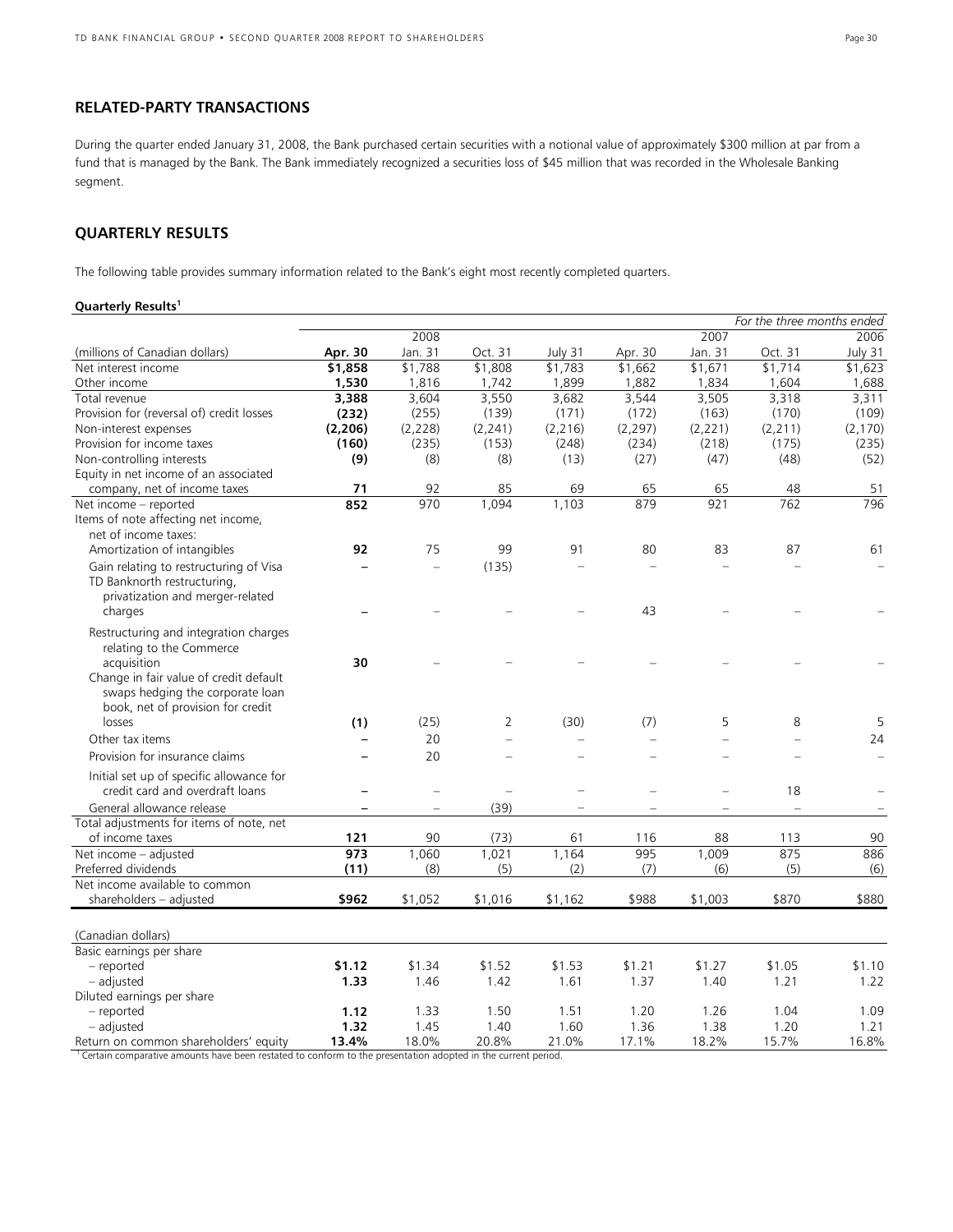### **ACCOUNTING POLICIES AND ESTIMATES**

The Bank's unaudited Interim Consolidated Financial Statements, as presented on pages 32 to 46 of this Report to Shareholders, have been prepared in accordance with GAAP. These Interim Consolidated Financial Statements should be read in conjunction with the Bank's audited Consolidated Financial Statements for the year ended October 31, 2007. The accounting policies used in the preparation of these Consolidated Financial Statements are consistent with those used in the Bank's October 31, 2007 audited Consolidated Financial Statements, except as described below.

### **Changes in Significant Accounting Policies**

#### *Capital Disclosures*

Effective November 1, 2007, the CICA's new accounting standard, Section 1535, *Capital Disclosures*, was implemented, which requires the disclosure of both qualitative and quantitative information that enables users of financial statements to evaluate the entity's objectives, policies and processes for managing capital. The new guidance did not have an effect on the financial position or earnings of the Bank.

#### *Financial Instruments Disclosures and Presentation*

Effective November 1, 2007, the accounting and disclosure requirements of the CICA's two new accounting standards, Section 3862, *Financial Instruments – Disclosures*, and Section 3863, *Financial Instruments – Presentation*, were implemented. The new guidance did not have a material effect on the financial position or earnings of the Bank.

#### *Accounting for Transaction Costs of Financial Instruments Classified Other Than as Held For Trading*

Effective November 1, 2007, the Bank adopted EIC-166, *Accounting Policy Choice for Transaction Costs*. This abstract provided clarity around the application of accounting guidance related to transaction costs that is codified in Section 3855*, Financial Instruments – Recognition and Measurement.*  More specifically, the abstract contemplated whether an entity must make one accounting policy choice that applies to all financial assets and financial liabilities classified other than as held for trading or whether these transaction costs may be recognized in net income for certain of these financial assets and liabilities and added to the carrying amount for other financial assets and liabilities. The new guidance did not have a material effect on the financial position or earnings of the Bank.

#### **Critical Accounting Estimates**

The critical accounting estimates remain unchanged from those disclosed in the Bank's 2007 Annual Report.

### **CHANGES IN INTERNAL CONTROL OVER FINANCIAL REPORTING**

During the most recent interim period, there have been no changes in the Bank's policies and procedures and other processes that comprise its internal control over financial reporting, that have materially affected, or are reasonably likely to materially affect, the Bank's internal control over financial reporting.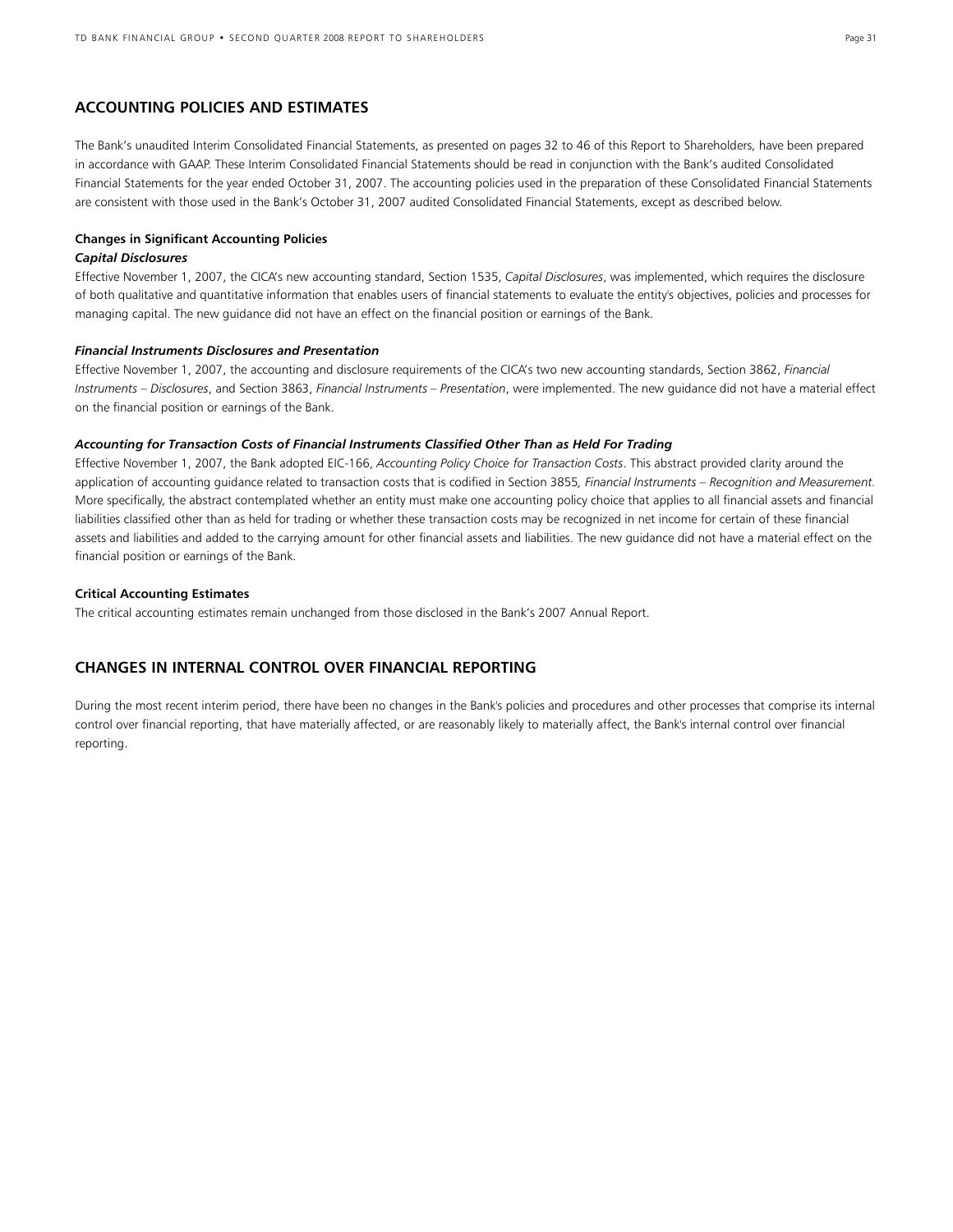### **INTERIM CONSOLIDATED FINANCIAL STATEMENTS** (unaudited)

### **INTERIM CONSOLIDATED BALANCE SHEET** (unaudited)

|                                                                                                                         |           | As at     |
|-------------------------------------------------------------------------------------------------------------------------|-----------|-----------|
|                                                                                                                         | April 30  | Oct. 31   |
| (millions of Canadian dollars)                                                                                          | 2008      | 2007      |
| <b>ASSETS</b>                                                                                                           |           |           |
| Cash and due from banks                                                                                                 | \$2,520   | \$1,790   |
| Interest-bearing deposits with banks                                                                                    | 15,599    | 14,746    |
|                                                                                                                         | 18,119    | 16,536    |
| <b>Securities</b>                                                                                                       |           |           |
| Trading                                                                                                                 | 83,084    | 77,637    |
| Designated as trading under the fair value option                                                                       | 2,043     | 2,012     |
| Available-for-sale                                                                                                      | 53,929    | 35,650    |
|                                                                                                                         | 8,781     |           |
| Held-to-maturity                                                                                                        |           | 7,737     |
|                                                                                                                         | 147,837   | 123,036   |
| Securities purchased under reverse repurchase agreements                                                                | 33,067    | 27,648    |
| Loans                                                                                                                   |           |           |
| Residential mortgages                                                                                                   | 67,137    | 58,485    |
| Consumer installment and other personal                                                                                 | 75,114    | 67,532    |
| Credit card                                                                                                             | 6,166     | 5,700     |
| Business and government                                                                                                 | 60,661    | 44,258    |
| Business and government designated as trading under the fair value option                                               | 718       | 1,235     |
|                                                                                                                         | 209,796   | 177,210   |
| Allowance for credit losses (Note 4)                                                                                    | (1, 369)  | (1, 295)  |
| Loans, net of allowance for credit losses                                                                               | 208,427   | 175,915   |
| Other                                                                                                                   |           |           |
| Customers' liability under acceptances                                                                                  | 10,848    | 9,279     |
| Investment in TD Ameritrade                                                                                             | 4,829     | 4,515     |
| Trading derivatives                                                                                                     | 37,602    | 36,052    |
| Goodwill                                                                                                                |           |           |
|                                                                                                                         | 14,213    | 7,918     |
| Other intangibles                                                                                                       | 3,773     | 2,104     |
| Land, buildings and equipment                                                                                           | 3,715     | 1,822     |
| Other assets                                                                                                            | 21,191    | 17,299    |
|                                                                                                                         | 96,171    | 78,989    |
| <b>Total assets</b>                                                                                                     | \$503,621 | \$422,124 |
|                                                                                                                         |           |           |
| <b>LIABILITIES</b>                                                                                                      |           |           |
| <b>Deposits</b>                                                                                                         |           |           |
| Personal                                                                                                                | \$185,490 | \$147,561 |
| Banks                                                                                                                   | 8,773     | 10,162    |
| Business and government                                                                                                 | 102,704   | 73,322    |
| Trading                                                                                                                 | 52,556    | 45,348    |
|                                                                                                                         | 349,523   | 276,393   |
| Other                                                                                                                   |           |           |
| Acceptances                                                                                                             | 10,848    | 9,279     |
| Obligations related to securities sold short                                                                            | 23,546    | 24,195    |
| Obligations related to securities sold under repurchase agreements                                                      | 14,850    | 16,574    |
| Trading derivatives                                                                                                     | 37,730    | 39,028    |
| Other liabilities                                                                                                       | 22,101    | 23,829    |
|                                                                                                                         | 109,075   | 112,905   |
| Subordinated notes and debentures (Note 6)                                                                              | 12,466    | 9,449     |
|                                                                                                                         |           |           |
| Liabilities for preferred shares and capital trust securities (Note 7)                                                  | 1,428     | 1,449     |
| Non-controlling interests in subsidiaries                                                                               | 534       | 524       |
| <b>SHAREHOLDERS' EQUITY</b>                                                                                             |           |           |
| Common shares (millions of shares issued and outstanding: April 30, 2008 - 802.9 and Oct. 31, 2007 -<br>717.8) (Note 8) | 12,818    | 6,577     |
| Preferred shares (millions of shares issued and outstanding: April 30, 2008 - 45.0 and Oct. 31, 2007 - 17.0)            |           |           |
| (Note 8)                                                                                                                | 1,125     | 425       |
| Contributed surplus                                                                                                     | 383       | 119       |
| Retained earnings                                                                                                       | 16,864    | 15,954    |
| Accumulated other comprehensive income (loss) (Note 10)                                                                 | (595)     | (1,671)   |
|                                                                                                                         | 30,595    | 21,404    |
| Total liabilities and shareholders' equity                                                                              | \$503,621 | \$422,124 |
|                                                                                                                         |           |           |

Certain comparative amounts have been reclassified to conform to the current period's presentation. The accompanying notes are an integral part of these Interim Consolidated Financial Statements.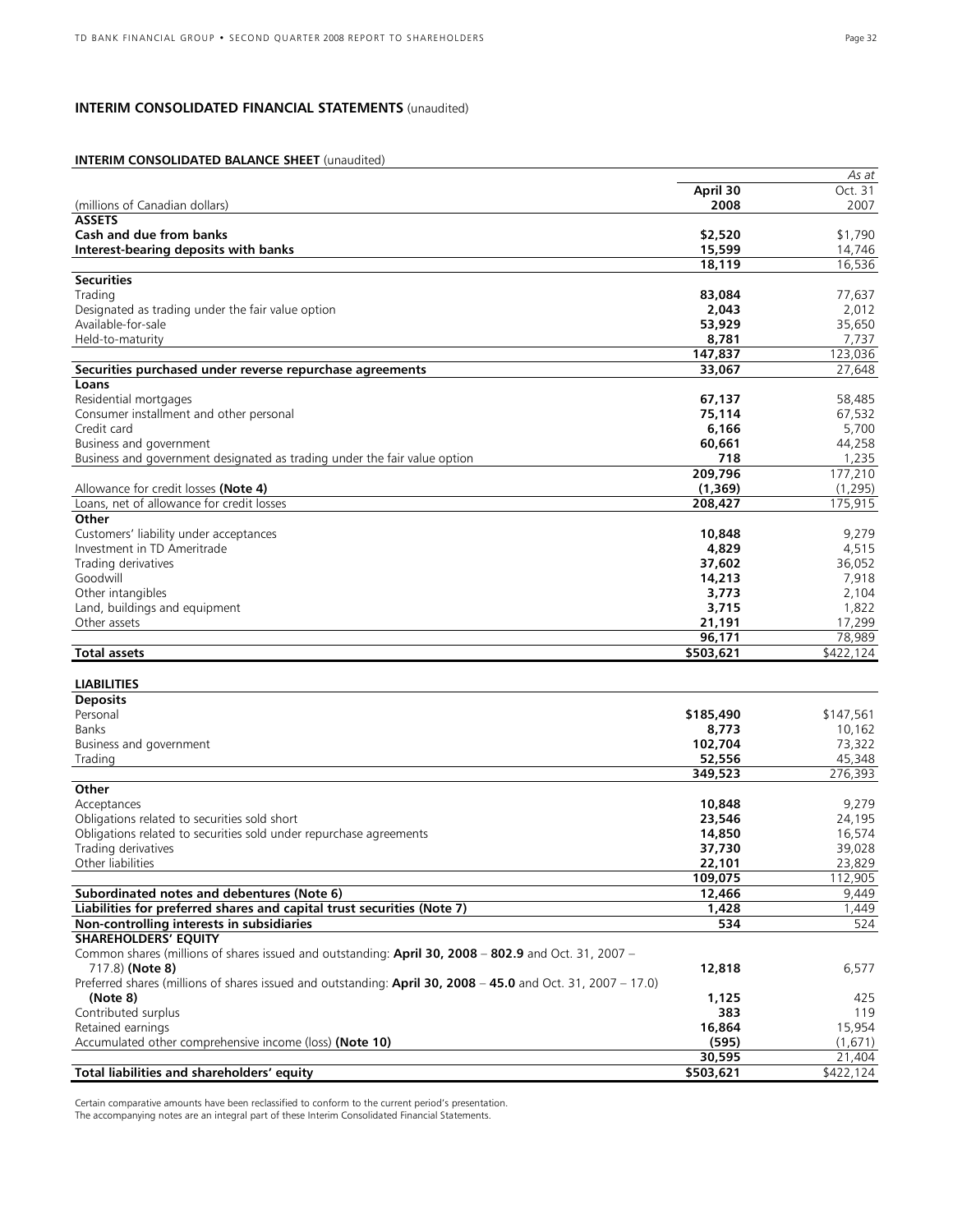### **INTERIM CONSOLIDATED STATEMENT OF INCOME** (unaudited)

|                                                                                  | For the three months ended |           | For the six months ended |          |
|----------------------------------------------------------------------------------|----------------------------|-----------|--------------------------|----------|
|                                                                                  | April 30                   | April 30  | April 30                 | April 30 |
| (millions of Canadian dollars)                                                   | 2008                       | 2007      | 2008                     | 2007     |
| Interest income                                                                  |                            |           |                          |          |
| Loans                                                                            | \$3,240                    | \$3,117   | \$6,636                  | \$6,191  |
| Securities                                                                       |                            |           |                          |          |
| <b>Dividends</b>                                                                 | 242                        | 189       | 502                      | 462      |
| Interest                                                                         | 929                        | 919       | 1,904                    | 1,905    |
|                                                                                  | 159                        | 111       | 273                      | 158      |
| Deposits with banks                                                              |                            |           |                          |          |
|                                                                                  | 4,570                      | 4,336     | 9,315                    | 8,716    |
| Interest expense                                                                 |                            |           |                          |          |
| Deposits                                                                         | 2,056                      | 1,989     | 4,310                    | 4,037    |
| Subordinated notes and debentures                                                | 159                        | 124       | 317                      | 232      |
| Preferred shares and capital trust securities                                    | 23                         | 32        | 46                       | 62       |
| Other liabilities                                                                | 474                        | 529       | 996                      | 1,052    |
|                                                                                  | 2,712                      | 2,674     | 5,669                    | 5,383    |
| Net interest income                                                              | 1,858                      | 1,662     | 3,646                    | 3,333    |
|                                                                                  |                            |           |                          |          |
| Other income                                                                     |                            |           |                          |          |
| Investment and securities services                                               | 544                        | 619       | 1,123                    | 1,199    |
| Credit fees                                                                      | 108                        | 103       | 209                      | 199      |
| Net securities gains                                                             | 110                        | 102       | 262                      | 172      |
| Trading (loss) income                                                            | (104)                      | 192       | 56                       | 408      |
| Income (loss) from financial instruments designated as trading                   |                            |           |                          |          |
| under the fair value option                                                      | 5                          | 5         | (44)                     | (4)      |
| Service charges                                                                  | 258                        | 244       | 518                      | 493      |
| Loan securitizations (Note 5)                                                    | 91                         | 97        | 167                      | 231      |
| Card services                                                                    | 116                        | 107       | 235                      | 216      |
| Insurance, net of claims                                                         | 250                        | 251       | 436                      | 505      |
| Trust fees                                                                       | 36                         | 38        | 70                       | 69       |
|                                                                                  |                            |           | 314                      |          |
| Other                                                                            | 116                        | 124       |                          | 228      |
|                                                                                  | 1,530                      | 1,882     | 3,346                    | 3,716    |
| Total revenue                                                                    | 3,388                      | 3,544     | 6,992                    | 7,049    |
| Provision for credit losses (Note 4)                                             | 232                        | 172       | 487                      | 335      |
| Non-interest expenses                                                            |                            |           |                          |          |
| Salaries and employee benefits                                                   | 1,137                      | 1,169     | 2,308                    | 2,326    |
| Occupancy, including depreciation                                                | 188                        | 185       | 369                      | 360      |
| Equipment, including depreciation                                                | 148                        | 153       | 292                      | 297      |
| Amortization of other intangibles                                                | 117                        | 112       | 239                      | 230      |
| Restructuring costs (Note 13)                                                    | 48                         | 67        | 48                       | 67       |
|                                                                                  |                            |           |                          |          |
| Marketing and business development                                               | 102                        | 111       | 212                      | 224      |
| Brokerage-related fees                                                           | 63                         | 57        | 122                      | 111      |
| Professional and advisory services                                               | 118                        | 108       | 229                      | 234      |
| Communications                                                                   | 48                         | 49        | 95                       | 98       |
| Other                                                                            | 237                        | 286       | 520                      | 571      |
|                                                                                  | 2,206                      | 2,297     | 4,434                    | 4,518    |
| Income before provision for income taxes, non-controlling interests in           |                            |           |                          |          |
| subsidiaries and equity in net income of an associated company                   | 950                        | 1,075     | 2,071                    | 2,196    |
| <b>Provision for income taxes</b>                                                | 160                        | 234       | 395                      | 452      |
| Non-controlling interests in subsidiaries, net of income taxes                   | 9                          | 27        | 17                       | 74       |
| Equity in net income of an associated company, net of income taxes<br>Net income | 71<br>852                  | 65<br>879 | 163                      | 130      |
|                                                                                  |                            |           | 1,822                    | 1,800    |
| <b>Preferred dividends</b>                                                       | 11                         | 7         | 19                       | 13       |
| Net income available to common shareholders                                      | \$841                      | \$872     | \$1,803                  | \$1,787  |
|                                                                                  |                            |           |                          |          |
| Average number of common shares outstanding (millions) (Note 14)                 |                            |           |                          |          |
| Basic                                                                            | 747.7                      | 719.1     | 732.9                    | 718.7    |
| Diluted                                                                          | 753.7                      | 725.9     | 739.0                    | 725.4    |
| Earnings per share (in dollars) (Note 14)                                        |                            |           |                          |          |
| Basic                                                                            | \$1.12                     | \$1.21    | \$2.46                   | \$2.49   |
| Diluted                                                                          | 1.12                       | 1.20      | 2.44                     | 2.46     |
| Dividends per share (in dollars)                                                 | 0.59                       | 0.53      | 1.16                     | 1.01     |
|                                                                                  |                            |           |                          |          |

Certain comparative amounts have been reclassified to conform to the current period's presentation. The accompanying notes are an integral part of these Interim Consolidated Financial Statements.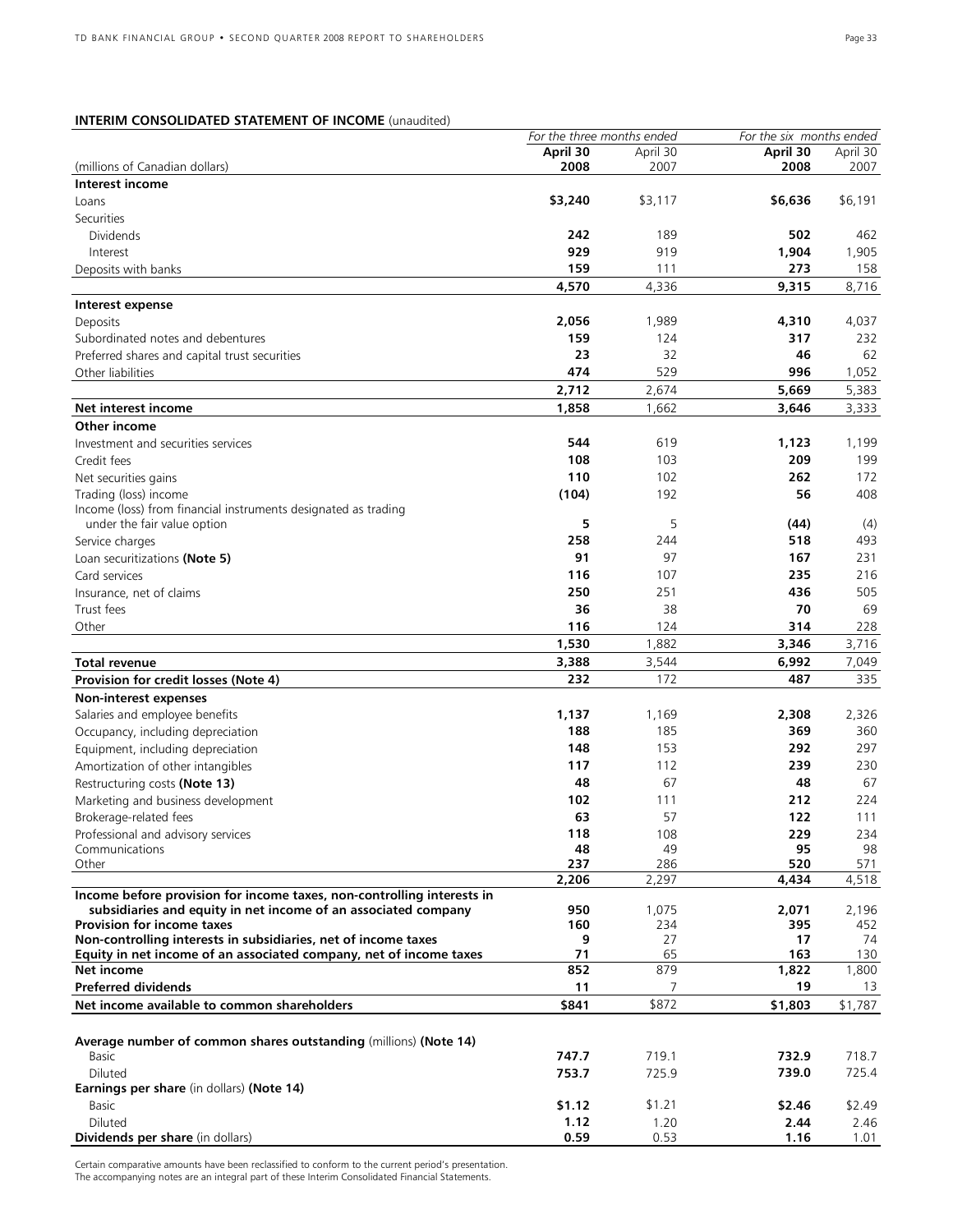#### **INTERIM CONSOLIDATED STATEMENT OF CHANGES IN SHAREHOLDERS' EQUITY (**unaudited)

|                                                                          | For the three months ended |                          | For the six months ended |                          |
|--------------------------------------------------------------------------|----------------------------|--------------------------|--------------------------|--------------------------|
|                                                                          | April 30                   | April 30                 | April 30                 | April 30                 |
| (millions of Canadian dollars)                                           | 2008                       | 2007                     | 2008                     | 2007                     |
| Common shares (Note 8)                                                   |                            |                          |                          |                          |
| Balance at beginning of period                                           | \$6,632                    | \$6,417                  | \$6,577                  | \$6,334                  |
| Proceeds from shares issued on exercise of options                       | 29                         | 19                       | 71                       | 53                       |
| Shares issued as a result of dividend reinvestment plan                  | 22                         | 21                       | 43                       | 40                       |
| Impact of shares (acquired) sold for trading purposes <sup>1</sup>       | (12)                       | (2)                      | (20)                     | 28                       |
| Shares issued on acquisition of Commerce                                 | 6,147                      |                          | 6,147                    |                          |
| Balance at end of period                                                 | 12,818                     | 6,455                    | 12,818                   | 6,455                    |
| Preferred shares (Note 8)                                                |                            |                          |                          |                          |
| Balance at beginning of period                                           | 875                        | 425                      | 425                      | 425                      |
| Share issues                                                             | 250                        |                          | 700                      | $\overline{\phantom{a}}$ |
| Balance at end of period                                                 | 1,125                      | 425                      | 1,125                    | 425                      |
| <b>Contributed surplus</b>                                               |                            |                          |                          |                          |
| Balance at beginning of period                                           | 121                        | 68                       | 119                      | 66                       |
| Stock options (Note 11)                                                  | (1)                        | $\overline{4}$           | 1                        | 6                        |
| Conversion of TD Banknorth stock options on privatization (Note 11)      |                            | 52                       |                          | 52                       |
| Conversion of Commerce stock options on acquisition (Note 11)            | 263                        | $\overline{\phantom{m}}$ | 263                      |                          |
| Balance at end of period                                                 | 383                        | 124                      | 383                      | 124                      |
| <b>Retained earnings</b>                                                 |                            |                          |                          |                          |
| Balance at beginning of period                                           | 16,499                     | 14,375                   | 15,954                   | 13,725                   |
| Transition adjustment on adoption of Financial Instruments standards     |                            |                          |                          | 80                       |
| Net income                                                               | 852                        | 879                      | 1,822                    | 1,800                    |
| Common dividends                                                         | (473)                      | (382)                    | (883)                    | (727)                    |
| Preferred dividends                                                      | (11)                       | (7)                      | (19)                     | (13)                     |
| Other                                                                    | (3)                        |                          | (10)                     |                          |
| Balance at end of period                                                 | 16,864                     | 14,865                   | 16,864                   | 14,865                   |
| Accumulated other comprehensive income (loss), net of income taxes (Note |                            |                          |                          |                          |
| 10)                                                                      |                            |                          |                          |                          |
| Balance at beginning of period                                           | (1, 187)                   | (268)                    | (1,671)                  | (918)                    |
| Transition adjustment on adoption of Financial Instruments standards     |                            |                          |                          | 426                      |
| Other comprehensive income for the period                                | 592                        | 174                      | 1,076                    | 398                      |
| Balance at end of period                                                 | (595)                      | (94)                     | (595)                    | (94)                     |
| Total shareholders' equity                                               | \$30,595                   | \$21,775                 | \$30,595                 | \$21,775                 |

<sup>1</sup> Purchased by subsidiaries of the Bank, which are regulated securities entities in accordance with Regulation 92-313 under the Bank Act.

### **INTERIM CONSOLIDATED STATEMENT OF COMPREHENSIVE INCOME** (unaudited)

|                                                                                                                                                                      | For the three months ended |                  | For the six months ended |                  |  |
|----------------------------------------------------------------------------------------------------------------------------------------------------------------------|----------------------------|------------------|--------------------------|------------------|--|
| (millions of Canadian dollars)                                                                                                                                       | April 30<br>2008           | April 30<br>2007 | April 30<br>2008         | April 30<br>2007 |  |
| Net income                                                                                                                                                           | \$852                      | \$879            | \$1,822                  | \$1,800          |  |
| Other comprehensive income (loss), net of income taxes<br>Change in unrealized gains and (losses) on available-for-sale securities, net of                           |                            |                  |                          |                  |  |
| hedging activities <sup>a</sup>                                                                                                                                      | (69)                       | 63               | 272                      | 112              |  |
| Reclassification to earnings in respect of available-for-sale securities <sup>b</sup><br>Change in foreign currency translation gains and (losses) on investments in | (13)                       | (2)              | (41)                     | (27)             |  |
| subsidiaries, net of hedging activities <sup>c,d</sup><br>Change in gains and (losses) on derivative instruments designated as cash flow                             | 470                        | 97               | 239                      | 420              |  |
| hedges <sup>e</sup>                                                                                                                                                  | 235                        | 13               | 643                      | (114)            |  |
| Reclassification to earnings of (gains) and losses on cash flow hedges <sup>t</sup>                                                                                  | (31)                       |                  | (37)                     |                  |  |
| Other comprehensive income for the period                                                                                                                            | 592                        | 174              | 1,076                    | 398              |  |
| Comprehensive income for the period                                                                                                                                  | \$1,444                    | \$1,053          | \$2,898                  | \$2,198          |  |

a Net of income tax benefit of \$96 million and income tax expense of \$113 million for the three and six months ended April 30, 2008 respectively.

**b** Net of income tax expense of \$6 million and \$16 million for the three and six months ended April 30, 2008 respectively.

<sup>c</sup> Net of income tax benefit of \$14 million for the three months ended April 30, 2008 (three months ended April 30, 2007 – tax expense of \$331 million). Net of income tax benefit of \$295 million for the six months ended April 30, 2008 (six months ended April 30, 2007 – tax expense of \$52 million).

d Includes \$(39) million for the three months ended April 30, 2008 (three months ended April 30, 2007 - \$681 million) of after-tax gains (losses) arising from hedges of the Bank's investment in foreign operations. Includes \$(671) million for the six months ended April 30, 2008 (six months ended April 30, 2007 - \$112 million) of after-tax gains (losses) arising from hedges of the Bank's investment in foreign operations.

e Net of income tax expense of \$108 million and \$275 million for the three and six months ended April 30, 2008 respectively.

 $f$  Net of income tax expense of \$13 million and \$16 million for the three and six months ended April 30, 2008 respectively.

Certain comparative amounts have been reclassified to conform to the current period's presentation.

The accompanying notes are an integral part of these Interim Consolidated Financial Statements.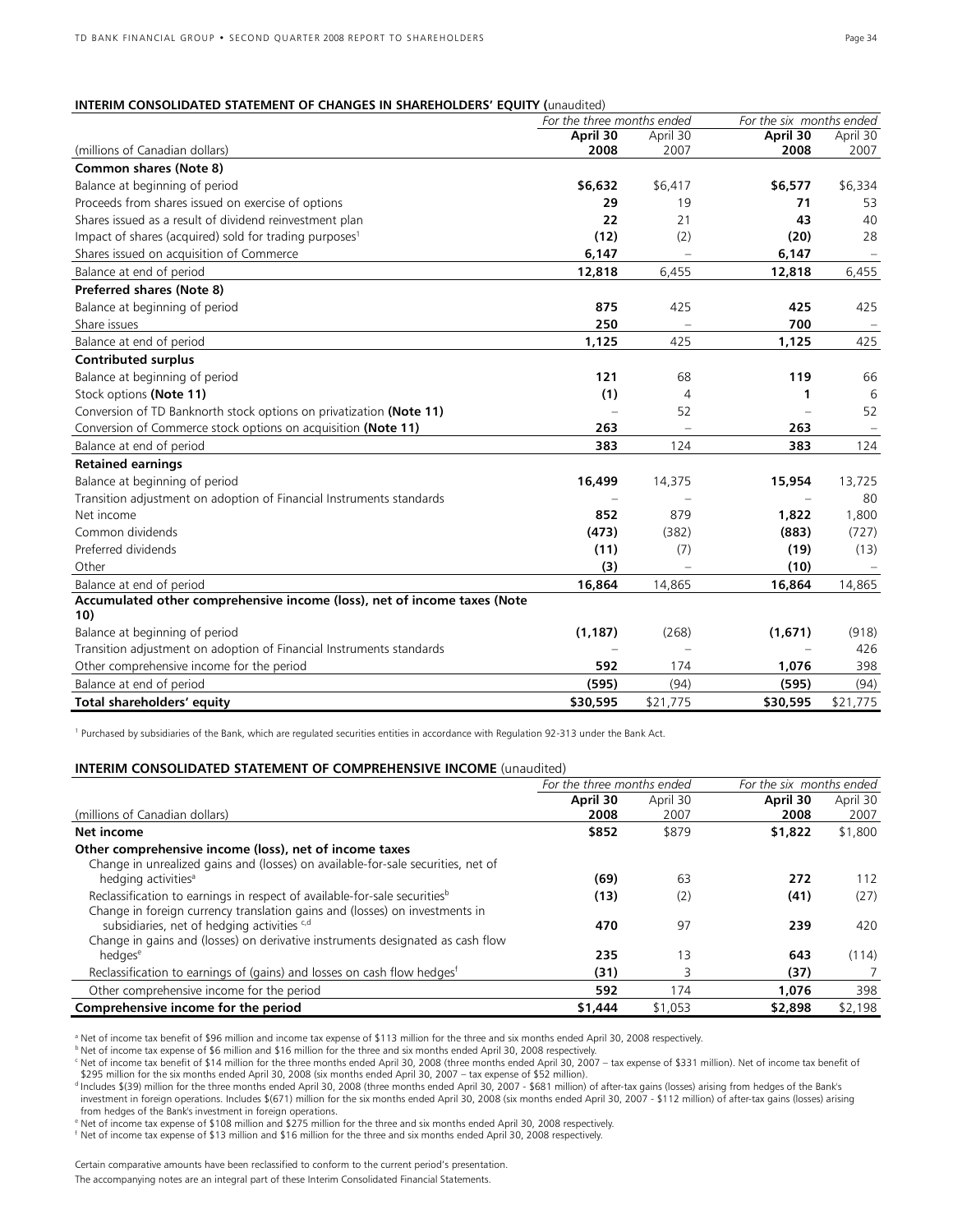### **INTERIM CONSOLIDATED STATEMENT OF CASH FLOWS** (unaudited)

|                                                                                 | For the three months ended |              | For the six months ended |           |
|---------------------------------------------------------------------------------|----------------------------|--------------|--------------------------|-----------|
|                                                                                 | April 30                   | April 30     | April 30                 | April 30  |
| (millions of Canadian dollars)                                                  | 2008                       | 2007         | 2008                     | 2007      |
| Cash flows from (used in) operating activities                                  |                            |              |                          |           |
| Net income                                                                      | \$852                      | \$879        | \$1,822                  | \$1,800   |
| Adjustments to determine net cash flows from (used in) operating activities:    |                            |              |                          |           |
| Provision for credit losses                                                     | 232                        | 172          | 487                      | 335       |
| Restructuring costs                                                             | 48                         | 67           | 48                       | 67        |
| Depreciation                                                                    | 85                         | 93           | 167                      | 175       |
| Amortization of other intangibles                                               | 117                        | 112          | 239                      | 230       |
| Stock options                                                                   | 6                          | 4            | 11                       | 8         |
| Net securities gains                                                            | (110)                      | (102)        | (262)                    | (172)     |
| Net gain on securitizations (Note 5)                                            | (38)                       | (37)         | (61)                     | (84)      |
| Equity in net income of an associated company                                   | (71)                       | (65)         | (163)                    | (130)     |
|                                                                                 |                            | 27           |                          | 74        |
| Non-controlling interests                                                       | 9                          |              | 17                       |           |
| Future income taxes                                                             | (335)                      | 189          | (53)                     | 359       |
| Changes in operating assets and liabilities:                                    |                            |              |                          |           |
| Current income taxes payable                                                    | (514)                      | 252          | (1, 512)                 | (106)     |
| Interest receivable and payable                                                 | (162)                      | 65           | (114)                    | 137       |
| Trading securities                                                              | (3,342)                    | 9,032        | 672                      | 6,527     |
| Unrealized gains and amounts receivable on derivative contracts                 | (1,682)                    | (698)        | (1,550)                  | 276       |
| Unrealized losses and amounts payable on derivative contracts                   | 1,421                      | 821          | (1, 298)                 | (194)     |
| Other                                                                           | 3,248                      | (451)        | (1,505)                  | (3, 189)  |
| Net cash used in operating activities                                           | (236)                      | 10,360       | (3,055)                  | 6,113     |
| Cash flows from (used in) financing activities                                  |                            |              |                          |           |
| Change in deposits                                                              | 16,569                     | 474          | 25,859                   | 7,923     |
| Securities sold under repurchase agreements                                     | (2,667)                    | (9,275)      | (1,724)                  | (7, 333)  |
| Securities sold short                                                           | (2, 251)                   | (1,087)      | (649)                    | (1,970)   |
| Issue of subordinated notes and debentures                                      | 500                        |              | 3,000                    | 2,274     |
| Liability for preferred shares and capital trust securities                     | (21)                       | (3)          | (21)                     | 3         |
| Translation adjustment on subordinated notes and debentures issued in a foreign |                            |              |                          |           |
| currency and other                                                              | 27                         | $\mathbf{1}$ | 17                       | 36        |
| Common shares issued on exercise of options                                     | 22                         | 19           | 61                       | 51        |
| Common shares (acquired) sold in Wholesale Banking                              | (12)                       | (2)          | (20)                     | 28        |
|                                                                                 |                            |              |                          |           |
| Dividends paid in cash on common shares                                         | (451)                      | (361)        | (840)                    | (687)     |
| Issuance of preferred shares                                                    | 247                        | $\equiv$     | 690                      |           |
| Dividends paid on preferred shares                                              | (11)                       | (7)          | (19)                     | (13)      |
| Net cash from financing activities                                              | 11,952                     | (10, 241)    | 26,354                   | 312       |
| Cash flows from (used in) investing activities                                  |                            |              |                          |           |
| Interest-bearing deposits with banks                                            | (2,500)                    | (1,072)      | (853)                    | (1,033)   |
| Activity in available-for-sale and held-to-maturity securities:                 |                            |              |                          |           |
| Purchases                                                                       | (29, 180)                  | (22, 332)    | (38, 430)                | (70, 562) |
| Proceeds from maturities                                                        | 3,348                      | 23,430       | 6,697                    | 63,908    |
| Proceeds from sales                                                             | 26,328                     | 2,469        | 31,689                   | 7,009     |
| Activity in lending activities:                                                 |                            |              |                          |           |
| Origination and acquisitions                                                    | (31, 920)                  | (33, 165)    | (69, 614)                | (72, 661) |
| Proceeds from maturities                                                        | 21,548                     | 22,949       | 51,348                   | 57,613    |
| Proceeds from sales                                                             | 292                        | 1,190        | 453                      | 1,788     |
| Proceeds from loan securitizations (Note 5)                                     | 1,524                      | 3,268        | 3,414                    | 6,331     |
| Land, buildings and equipment                                                   | (85)                       | (121)        | (162)                    | (218)     |
| Securities purchased under reverse repurchase agreements                        | 1,167                      | 6,923        | (5, 419)                 | 5,527     |
| Acquisitions and dispositions less cash and cash equivalents acquired (Note 20) | (1,759)                    | (3, 713)     | (1,759)                  | (4, 139)  |
| Net cash used in investing activities                                           | (11, 237)                  | (174)        | (22, 636)                | (6, 437)  |
| Effect of exchange rate changes on cash and cash equivalents                    | 5                          | (64)         | 67                       | (13)      |
| Net increase in cash and cash equivalents                                       | 484                        | (119)        | 730                      | (25)      |
| Cash and cash equivalents at beginning of period                                |                            |              | 1,790                    |           |
|                                                                                 | 2,036                      | 2,113        |                          | 2,019     |
| Cash and cash equivalents at end of period, represented by cash and due         |                            |              |                          |           |
| from banks                                                                      | \$2,520                    | \$1,994      | \$2,520                  | \$1,994   |
| Supplementary disclosure of cash flow information                               |                            |              |                          |           |
| Amount of interest paid during the period                                       | \$2,607                    | \$2,793      | \$5,600                  | \$5,265   |
| Amount of income taxes paid during the period                                   | 496                        | 275          | 1,532                    | 673       |

Certain comparative amounts have been reclassified to conform to the current period's presentation. The accompanying notes are an integral part of these Interim Consolidated Financial Statements.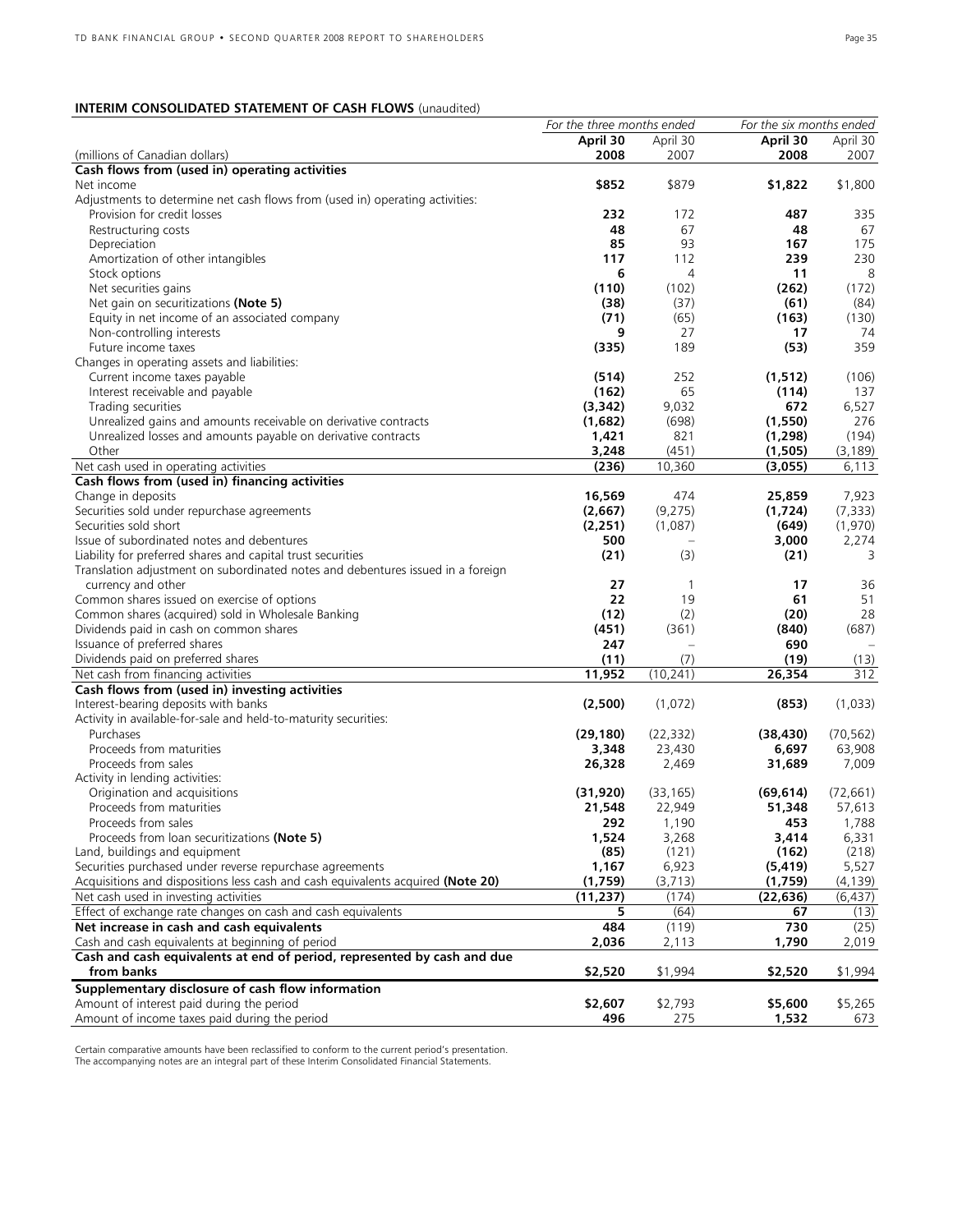### **NOTES TO INTERIM CONSOLIDATED FINANCIAL STATEMENTS** (unaudited)

#### **Note 1: BASIS OF PRESENTATION**

These Interim Consolidated Financial Statements have been prepared in accordance with Canadian generally accepted accounting principles (GAAP) and follow the same accounting policies and methods of application as the Bank's audited Consolidated Financial Statements for the year ended October 31, 2007, except as described in Note 2. Under GAAP, additional disclosures are required in the annual financial statements and accordingly, these Interim Consolidated Financial Statements should be read in conjunction with the audited Consolidated Financial Statements for the year ended October 31, 2007 and the accompanying notes included on pages 82 to 121 of the Bank's 2007 Annual Report. Certain disclosures are included in the Management Discussion & Analysis (MD&A) as permitted by GAAP and as discussed on pages 21 to 27 of the MD&A in this report. These disclosures are shaded in the MD&A and form an integral part of the Interim Consolidated Financial Statements. The Interim Consolidated Financial Statements include all adjustments which are, in the opinion of management, necessary for a fair presentation of the results for the periods presented.

#### **Note 2: CHANGES IN ACCOUNTING POLICIES**

#### *Capital Disclosures*

Effective November 1, 2007, the CICA's new accounting standard, Section 1535, *Capital Disclosures*, was implemented, which requires the disclosure of both qualitative and quantitative information that enables users of financial statements to evaluate the entity's objectives, policies and processes for managing capital. The new guidance did not have an effect on the financial position or earnings of the Bank.

#### *Financial Instruments Disclosures and Presentation*

Effective November 1, 2007, the accounting and disclosure requirements of the CICA's two new accounting standards, Section 3862, *Financial Instruments – Disclosures*, and Section 3863, *Financial Instruments – Presentation*, were implemented. The new guidance did not have a material effect on the financial position or earnings of the Bank.

#### *Accounting for Transaction Costs of Financial Instruments Classified Other Than as Held For Trading*

Effective November 1, 2007, the Bank adopted EIC-166, *Accounting Policy Choice for Transaction Costs*. This abstract provided clarity around the application of accounting guidance related to transaction costs that is codified in Section 3855*, Financial Instruments – Recognition and Measurement.*  More specifically the abstract contemplated whether an entity must make one accounting policy choice that applies to all financial assets and financial liabilities classified other than as held for trading or whether these transaction costs may be recognized in net income for certain of these financial assets and liabilities and added to the carrying amount for other financial assets and liabilities. The new guidance did not have a material effect on the financial position or earnings of the Bank.

#### **Note 3: FUTURE CHANGES IN ACCOUNTING POLICIES**

#### *Goodwill, Intangible Assets and Financial Statement Concepts*

The CICA issued a new accounting standard, Section 3064, *Goodwill and Intangible Assets*, which clarifies that costs can be deferred only when they relate to an item that meets the definition of an asset, and as a result, start-up costs must be expensed as incurred. Section 1000, *Financial Statement Concepts,* was also amended to provide consistency with the new standard. The new and amended standards are effective for the Bank beginning November 1, 2008. The Bank is currently assessing the impact of these standards on its Consolidated Financial Statements.

#### **Note 4: ALLOWANCE FOR CREDIT LOSSES, COLLATERAL AND LOANS PAST DUE BUT NOT IMPAIRED**

The Bank maintains an allowance which it considers adequate to absorb all credit-related losses in a portfolio of instruments which are both on and off the Consolidated Balance Sheet. Assets in the portfolio which are included on the Interim Consolidated Balance Sheet are deposits with banks, loans other than loans designated as trading under the fair value option, mortgages and acceptances. Items which are not recorded on the Interim Consolidated Balance Sheet include certain guarantees, letters of credit and undrawn lines of credit. The allowance, including the allowance for acceptances and off-balance sheet items, is deducted from loans in the Consolidated Balance Sheet. The change in the Bank's allowance for credit losses for the six months ended April 30 is shown in the table below.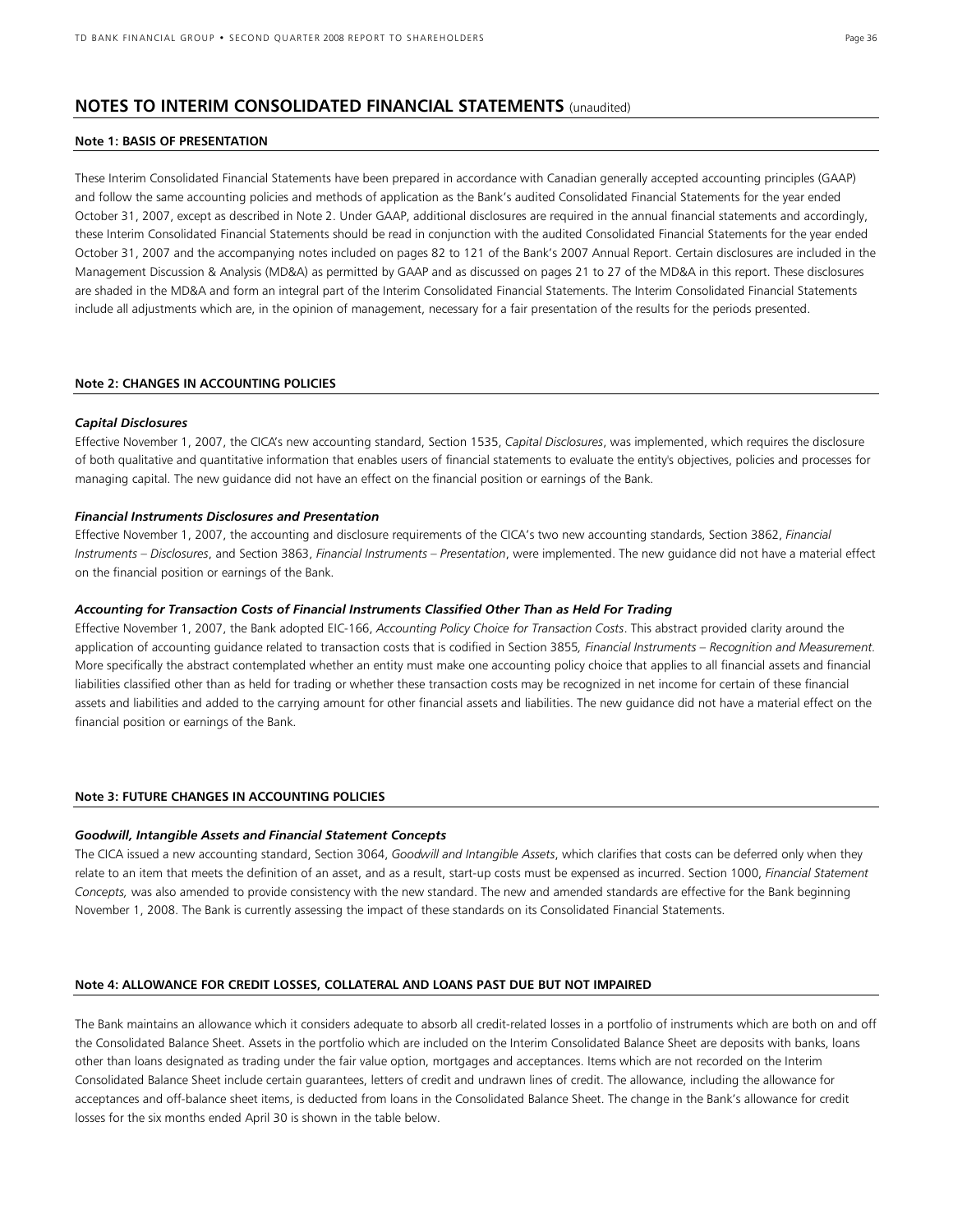#### **Allowance for Credit Losses**

|                                                                   | April 30, 2008<br>April 30, 2007 |           |         |           |           |         |
|-------------------------------------------------------------------|----------------------------------|-----------|---------|-----------|-----------|---------|
|                                                                   | <b>Specific</b>                  | General   |         | Specific  | General   |         |
| (millions of Canadian dollars)                                    | allowance                        | allowance | Total   | allowance | allowance | Total   |
| Balance at beginning of year                                      | \$203                            | \$1,092   | \$1,295 | \$176     | \$1,141   | \$1.317 |
| Acquisitions of TD Banknorth (including Interchange) <sup>1</sup> |                                  |           |         |           | 14        | 14      |
| Provision for (reversal of) credit losses                         | 446                              | 41        | 487     | 337       | (2)       | 335     |
| Write-offs                                                        | (470)                            |           | (470)   | (361)     |           | (361)   |
| Recoveries                                                        | 65                               |           | 65      | 68        |           | 68      |
| Other <sup>2</sup>                                                | 11                               | (19)      | (8)     | 11        | (6)       |         |
| Allowance for credit losses at end of period                      | \$255                            | \$1,114   | \$1,369 | \$231     | \$1.147   | \$1,378 |

<sup>1</sup> All loans acquired from Commerce were recorded at their fair value on the date of acquisition which takes into consideration the credit quality of the loans. As a result, an allowance for credit losses was not recorded on acquisition.

2 Includes foreign exchange rate changes.

A loan is past due when a counterparty has failed to make a payment by the contractual due date. The following table provides aging information for loans that are past due but not impaired. A grace period has been incorporated if it is common to a product type and provided to the counterparties. The grace period represents the additional time period (e.g. 3 days) beyond the contractual due date during which a counterparty is permitted to make the payment without the loan being classified as past due.

#### **Gross Amount of Loans Past Due but not Impaired as at April 30, 2008**

|                                               | $1-30$ davs | 31-60 davs | 61-89 davs | 90 davs                  | <b>Total</b> |
|-----------------------------------------------|-------------|------------|------------|--------------------------|--------------|
| (millions of Canadian dollars)                |             |            |            | or more                  |              |
| Residential mortgages                         | \$752       | \$263      | \$48       |                          | \$1,063      |
| Consumer installment and other personal loans | 3,112       | 514        | 113        | $\overline{\phantom{m}}$ | 3,739        |
| Credit cards                                  | 314         | 59         | 32         | $\overline{\phantom{m}}$ | 405          |
| Business and government                       | 1.970       | 229        | 67         | $\overline{\phantom{m}}$ | 2,266        |
| <b>Total</b>                                  | \$6,148     | \$1065     | \$260      |                          | \$7,473      |

As at April 30, 2008, the fair value of financial collateral held against loans that were past due but not impaired was \$48.1 million. The fair value of non-financial collateral is determined at the origination date of the loan. A revaluation of non-financial collateral is performed if there has been a significant change in the terms and conditions of the loan and/or the loan is considered impaired. For impaired loans, an assessment of the collateral is taken into consideration when estimating the net realizable amount of the loan.

The carrying value of loans renegotiated during the six months ended April 30, 2008, that would otherwise be impaired, was \$7.4 million.

As at April 30, 2008, the fair value of financial assets accepted as collateral that the Bank is permitted to sell or repledge in the absence of default is \$23.5 billion. The fair value of financial assets accepted as collateral that has been sold or repledged (excluding cash collateral) was \$5.85 billion. These transactions are conducted under terms that are usual and customary to standard lending, and stock borrowing and lending activities.

#### **Note 5: LOAN SECURITIZATIONS**

The following tables summarize the Bank's securitization activity, for its own assets securitized, for the three and six months ended April 30. In most cases, the Bank retained responsibility for servicing the assets securitized.

#### **Securitization Activity**

|                                                       |                                  |                   |                         |                                 |                |                                  |                   |                         | For the three months ended      |                |
|-------------------------------------------------------|----------------------------------|-------------------|-------------------------|---------------------------------|----------------|----------------------------------|-------------------|-------------------------|---------------------------------|----------------|
|                                                       |                                  |                   |                         |                                 | April 30, 2008 |                                  |                   |                         |                                 | April 30, 2007 |
| (millions of Canadian dollars)                        | Residential<br>mortgage<br>loans | Personal<br>loans | Credit<br>card<br>loans | Commercial<br>mortgage<br>loans | Total          | Residential<br>mortgage<br>loans | Personal<br>loans | Credit<br>card<br>loans | Commercial<br>mortgage<br>loans | Total          |
| Gross proceeds                                        | \$2,024                          | \$1,291           | \$800                   | S-                              | \$4,115        | \$3,090                          | \$1.528           | \$800                   | \$218                           | \$5,636        |
| Retained interests<br>Cash flows received on retained | 50                               | 14                |                         | $\overline{\phantom{0}}$        | 70             | 74                               | 23                |                         | $\overline{\phantom{m}}$        | 104            |
| interests                                             | 51                               | 25                | 15                      |                                 | 92             | 49                               | 25                |                         |                                 | 90             |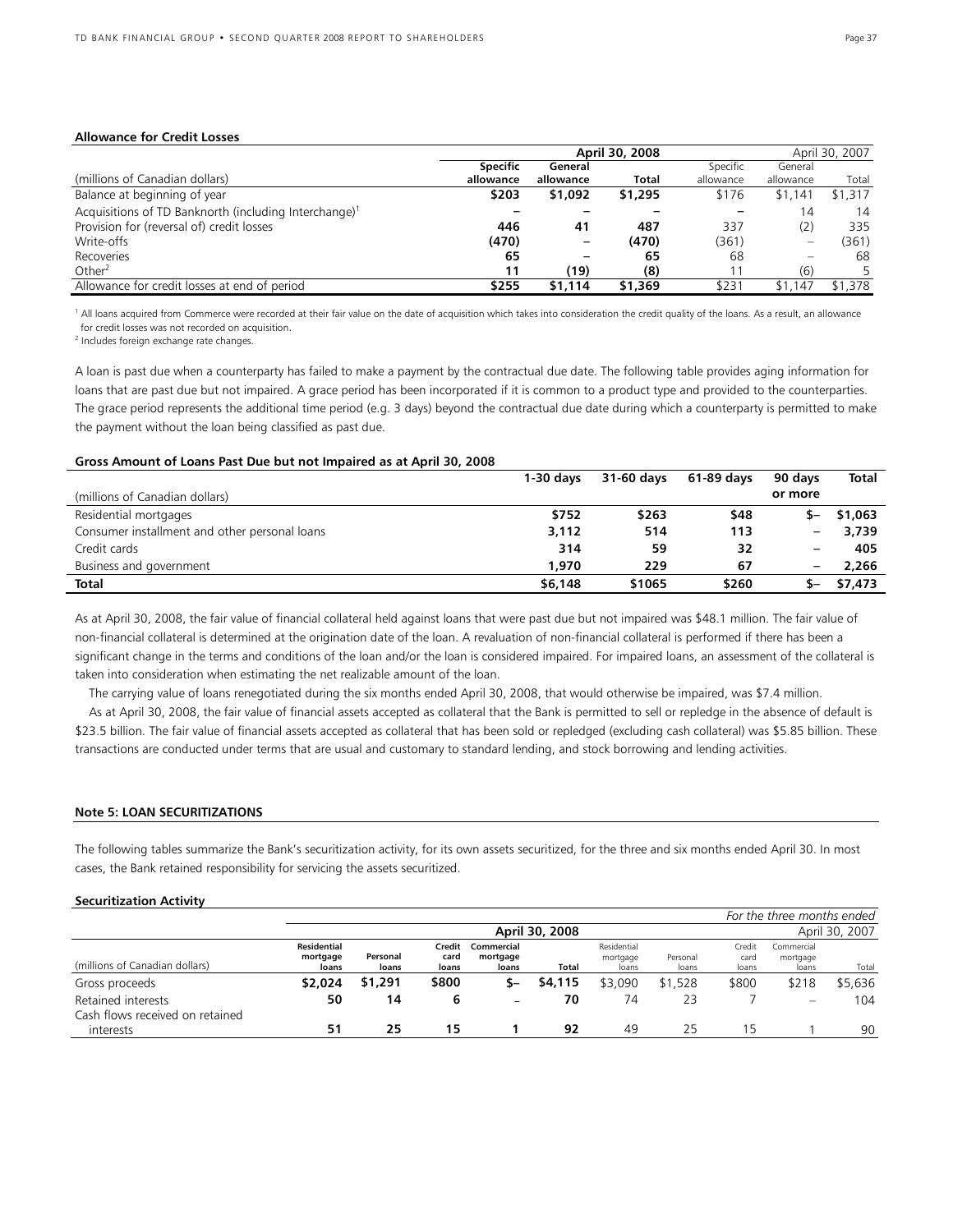#### **Securitization Activity**

|                                 |                    |                |         |            |         |             |          |         | For the six months ended       |                |
|---------------------------------|--------------------|----------------|---------|------------|---------|-------------|----------|---------|--------------------------------|----------------|
|                                 |                    | April 30, 2008 |         |            |         |             |          |         |                                | April 30, 2007 |
|                                 | <b>Residential</b> |                | Credit  | Commercial |         | Residential |          | Credit  | Commercial                     |                |
|                                 | mortgage           | Personal       | card    | mortgage   |         | mortgage    | Personal | card    | mortgage                       |                |
| (millions of Canadian dollars)  | loans              | loans          | loans   | loans      | Total   | loans       | loans    | loans   | loans                          | Total          |
| Gross proceeds                  | \$3,914            | \$2,744        | \$1,600 | S-         | \$8,258 | \$5,423     | \$3,924  | \$1,600 | \$218                          | \$11,165       |
| Retained interests              | 99                 | 26             | 12      | -          | 137     | 122         | 55       | 15      | $\qquad \qquad \longleftarrow$ | 192            |
| Cash flows received on retained |                    |                |         |            |         |             |          |         |                                |                |
| interests                       | 109                | 52             | 29      |            | 191     | 90          | 53       | 32      |                                | 176            |

The following tables summarize the impact of securitizations on the Bank's Interim Consolidated Statement of Income for the three and six months ended April 30.

#### **Securitization Gains and Income on Retained Interests**

|                                           |                    |          |                                     |          |                |          |          |       | For the three months ended |       |
|-------------------------------------------|--------------------|----------|-------------------------------------|----------|----------------|----------|----------|-------|----------------------------|-------|
|                                           |                    |          |                                     |          | April 30, 2007 |          |          |       |                            |       |
|                                           | <b>Residential</b> |          | Residential<br>Credit<br>Commercial |          |                |          |          |       | Commercial                 |       |
|                                           | mortgage           | Personal | card                                | mortgage |                | mortgage | Personal | card  | mortgage                   |       |
| (millions of Canadian dollars)            | loans              | loans    | loans                               | loans    | Total          | loans    | loans    | loans | loans                      | Total |
| Gain on sale                              | \$18               | \$14     | \$6                                 | -        | \$38           | \$4      | \$23     | \$7   | \$3                        | \$37  |
| Income on retained interests <sup>1</sup> | 22                 | 6        | 25                                  |          | 53             | 32       |          | 20    | $\overline{\phantom{0}}$   | 60    |
| Total                                     | \$40               | \$20     | \$31                                | -        | \$91           | \$36     | \$3٬     | \$2.  | \$3                        | \$97  |

### **Securitization Gains and Income on Retained Interests**

|                                           |                    |          |        |                           |                |          |          |       | For the six months ended |       |
|-------------------------------------------|--------------------|----------|--------|---------------------------|----------------|----------|----------|-------|--------------------------|-------|
|                                           |                    |          |        |                           | April 30, 2007 |          |          |       |                          |       |
|                                           | <b>Residential</b> |          | Credit | Residential<br>Commercial |                |          |          |       | Commercial               |       |
|                                           | mortgage           | Personal | card   | mortgage                  |                | mortgage | Personal | card  | mortgage                 |       |
| (millions of Canadian dollars)            | loans              | loans    | loans  | loans                     | Total          | loans    | loans    | loans | loans                    | Total |
| Gain on sale                              | \$23               | \$26     | \$12   | $\qquad \qquad$           | \$61           | \$1      | \$57     | \$14  | \$2                      | \$84  |
| Income on retained interests <sup>1</sup> | 46                 | 13       | 47     | $\qquad \qquad$           | 106            |          | 21       | 49    | -                        | 147   |
| Total                                     | \$69               | \$39     | \$59   |                           | \$167          | \$88     | \$78     | \$63  |                          | \$231 |

<sup>1</sup> Excludes income arising from changes in fair values. Unrealized gains and losses on retained interests arising from changes in fair value are included in trading income.

The key assumptions used to value the retained interests are as follows:

#### **Key Assumptions**

|                                     |             | 2008              |        |            |             |          |        |            |  |
|-------------------------------------|-------------|-------------------|--------|------------|-------------|----------|--------|------------|--|
|                                     | Residential |                   | Credit | Commercial | Residential |          | Credit | Commercial |  |
|                                     | mortgage    | Personal<br>card  |        | mortgage   | mortgage    | Personal | card   | mortgage   |  |
|                                     | loans       | loans             | loans  | loans      | loans       | loans    | loans  | loans      |  |
| Prepayment rate <sup>1</sup>        | 18.5%       | 6.1%              | 43.5%  | 8.7%       | 20.0%       | 6.3%     | 42.7%  | 9.0%       |  |
| Excess spread <sup>2</sup>          | 0.9         | 1.1               | 7.1    | 1.0        | 0.8         |          | 7.0    | 1.0        |  |
| Discount rate                       | 5.2         | 5.9               | 6.1    | 7.5        | 6.4         | 6.0      | 6.1    | 6.4        |  |
| Expected credit losses <sup>3</sup> |             | $\qquad \qquad -$ | 2.4    | 0.1        |             |          | 2.1    | 0.1        |  |

<sup>1</sup> Represents monthly payment rate for secured personal and credit card loans.

<sup>2</sup> The excess spread for credit card loans reflects the net portfolio yield, which is interest earned less funding costs and losses.

<sup>3</sup> There are no expected credit losses for residential mortgage loans as the loans are government-guaranteed.

During the three months ended April 30, 2008, there were maturities of previously securitized loans and receivables of \$2,591 million (three months ended April 30, 2007 – \$2,368 million). Proceeds from new securitizations were \$1,524 million for the three months ended April 30, 2008 (three months ended April 30, 2007 – \$3,268 million). During the six months ended April 30, 2008, there were maturities of previously securitized loans and receivables of \$4,844 million (six months ended April 30, 2007 – \$4,834 million). Proceeds from new securitizations were \$3,414 million for the six months ended April 30, 2008 (six months ended April 30, 2007 – \$6,331 million).

#### **Note 6: SUBORDINATED NOTES AND DEBENTURES**

#### *Medium Term Notes*

On November 1, 2007, the Bank issued \$2.5 billion of medium term notes constituting subordinated indebtedness pursuant to its medium term note program. The medium term notes will pay a coupon of 5.382% until November 1, 2012 and the bankers' acceptance rate plus 1.00% thereafter until maturity on November 1, 2017. The notes are redeemable at the Bank's option at par on November 1, 2012. The Bank has included the issue as Tier 2B regulatory capital.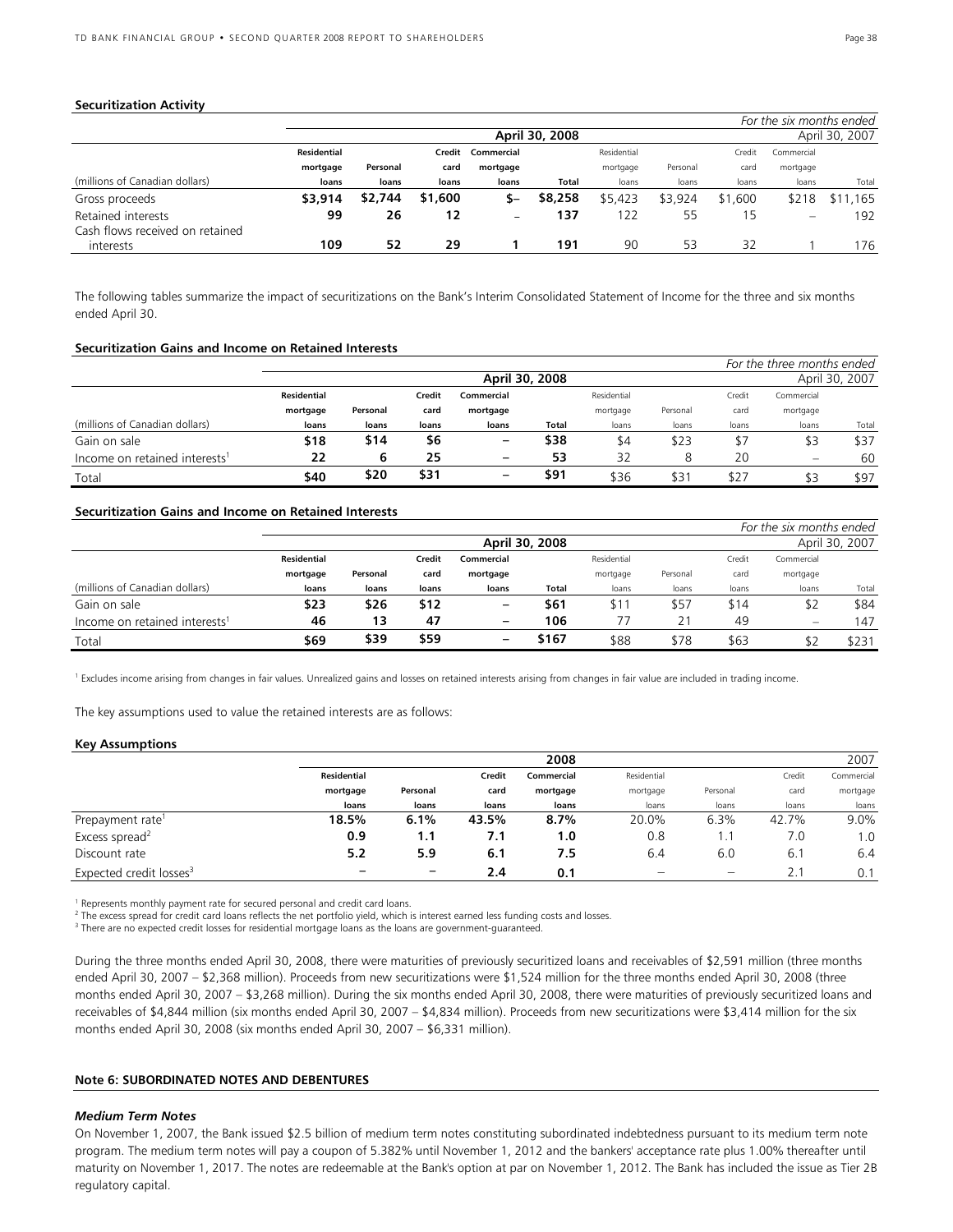On April 2, 2008, the Bank issued \$500 million of medium term notes constituting subordinated indebtedness pursuant to its medium term note program. The medium term notes will pay a coupon of 5.48% until April 2, 2015 and the bankers' acceptance rate plus 2.00% thereafter until maturity on April 2, 2020. The notes are redeemable at the Bank's option at par on April 2, 2015. The Bank has included the issue as Tier 2B regulatory capital.

#### **Note 7: LIABILITIES FOR PREFERRED SHARES AND CAPITAL TRUST SECURITIES**

The Bank's liabilities for preferred shares and capital trust securities are as follows:

| Liabilities                                                 |                |               |
|-------------------------------------------------------------|----------------|---------------|
| (millions of Canadian dollars)                              | April 30, 2008 | Oct. 31, 2007 |
| <b>Preferred Shares</b>                                     |                |               |
| Preferred shares issued by the Bank (thousands of shares):  |                |               |
| Class $A - 14,000$ Series M                                 | \$350          | \$350         |
| Class $A - 8,000$ Series N                                  | 200            | 200           |
| Total preferred shares                                      | 550            | 550           |
| Capital Trust Securities <sup>1</sup>                       |                |               |
| Trust units issued by TD Capital Trust (thousands of units) |                |               |
| 900 Capital Trust Securities - Series 2009                  | 878            | 899           |
| <b>Total Capital Trust Securities</b>                       | 878            | 899           |
| <b>Total preferred shares and Capital Trust Securities</b>  | \$1,428        | \$1,449       |

<sup>1</sup> TD Capital Trust II Securities – Series 2012–1 are issued by TD Capital Trust II (Trust II), whose voting securities are 100% owned by the Bank. Trust II is a variable interest entity. As the Bank is not the primary beneficiary of Trust II, the Bank does not consolidate it. The senior deposit note of \$350 million that was issued to Trust II is reflected in deposits on the Consolidated Balance Sheet. For regulatory purposes, the \$350 million issued by Trust II is considered as part of the Bank's available capital.

#### **Note 8**: **SHARE CAPITAL**

#### **Common Shares**

**Liabilities**

The Bank is authorized by the shareholders to issue an unlimited number of common shares, without par value, for unlimited consideration. The common shares are not redeemable or convertible. Dividends are typically declared by the Board of Directors of the Bank on a quarterly basis and the amount may vary from quarter to quarter.

#### **Shares Issued and Outstanding**

|                                                                    | For the six months ended |          |                          |         |  |  |  |
|--------------------------------------------------------------------|--------------------------|----------|--------------------------|---------|--|--|--|
|                                                                    | April 30, 2008           |          | April 30, 2007           |         |  |  |  |
| (millions of shares and millions of Canadian dollars)              | <b>Number of shares</b>  | Amount   | Number of shares         | Amount  |  |  |  |
| Common:                                                            |                          |          |                          |         |  |  |  |
| Balance at beginning of period                                     | 717.8                    | \$6,577  | 717.4                    | \$6,334 |  |  |  |
| Issued on exercise of options                                      | 1.4                      | 71       | 1.5                      | 53      |  |  |  |
| Issued as a result of dividend reinvestment plan                   | 0.6                      | 43       | 0.6                      | 40      |  |  |  |
| Impact of shares (acquired) sold for trading purposes <sup>1</sup> | (0.2)                    | (20)     | 0.4                      | 28      |  |  |  |
| Issued on the acquisition of Commerce                              | 83.3                     | 6,147    |                          |         |  |  |  |
| Balance at end of period - common                                  | 802.9                    | \$12,818 | 719.9                    | \$6,455 |  |  |  |
| Preferred (Class A – Series O, P, Q and R):                        |                          |          |                          |         |  |  |  |
| Balance at beginning of period                                     | 17.0                     | \$425    | 17.0                     | \$425   |  |  |  |
| Issued during the period                                           | 28.0                     | 700      | $\overline{\phantom{0}}$ |         |  |  |  |
| Balance at end of period – preferred                               | 45.0                     | \$1,125  | 17.0                     | \$425   |  |  |  |

<sup>1</sup> Purchased by subsidiaries of the Bank, which are regulated securities entities in accordance with Regulation 92-313 under the Bank Act.

### *Class A First Preferred Shares, Series P*

On November 1, 2007, the Bank issued 10 million Class A First Preferred Shares, Series P shares for gross cash consideration of \$250 million. Quarterly non-cumulative cash dividends, if declared, will be paid at a per annum rate of 5.25% per Series P share. The Series P shares qualify as Tier 1 capital of the Bank.

The Series P shares are redeemable by the Bank for cash, subject to regulatory consent, at a declining premium on or after November 1, 2012.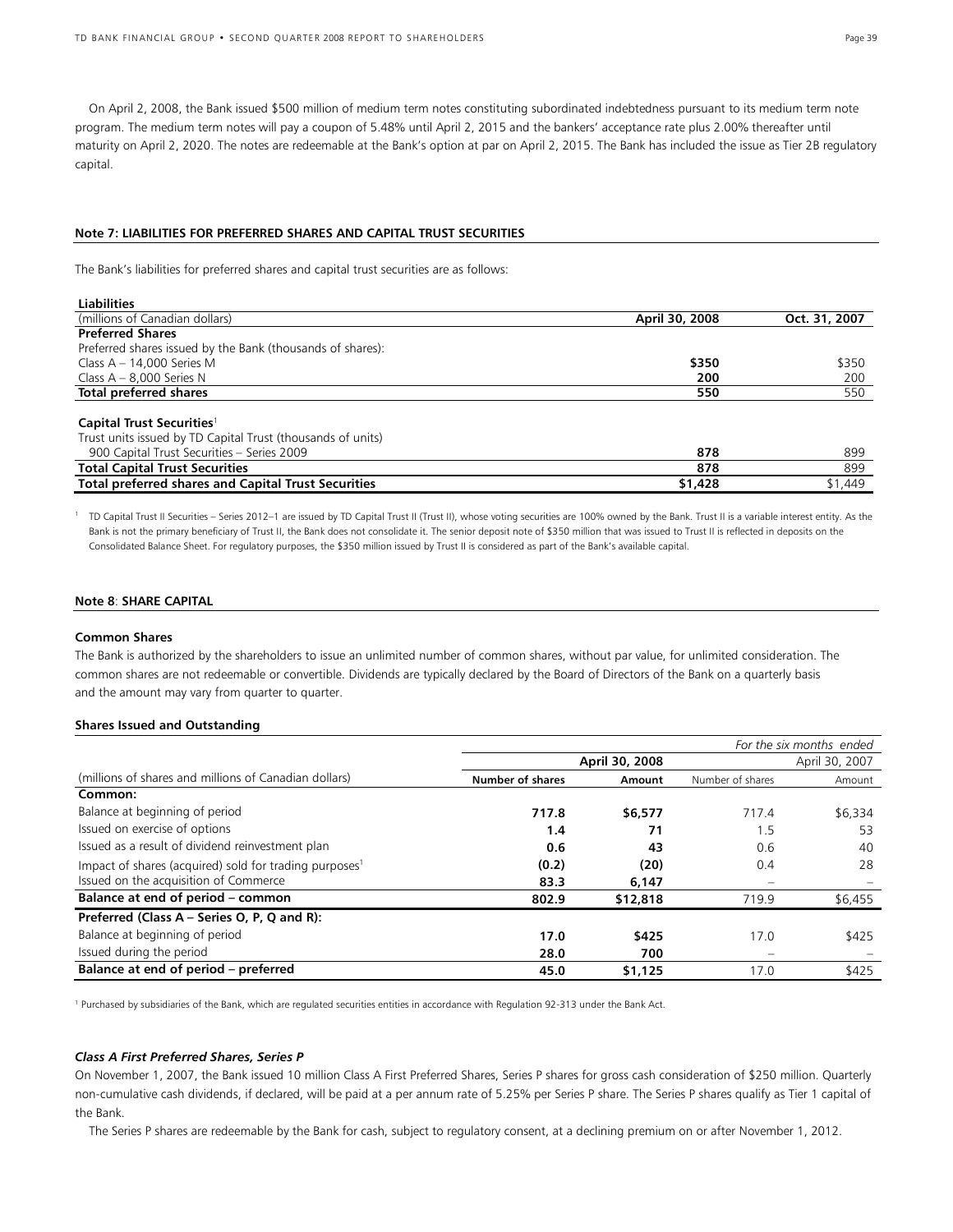#### *Class A First Preferred Shares, Series Q*

On January 31, 2008, the Bank issued 8 million Class A First Preferred Shares, Series Q shares for gross cash consideration of \$200 million. Quarterly non-cumulative cash dividends, if declared, will be paid at a per annum rate of 5.60% per Series Q share. The Series Q shares qualify as Tier 1 capital of the Bank.

The Series Q shares are redeemable by the Bank for cash, subject to regulatory consent, at a declining premium on or after January 31, 2013.

#### *Class A First Preferred Shares, Series R*

On March 12, 2008, the Bank issued 10 million Class A First Preferred Shares, Series R shares for gross cash consideration of \$250 million. Quarterly non-cumulative cash dividends, if declared, will be paid at a per annum rate of 5.60% per Series R share. The Series R shares qualify as Tier 1 capital of the Bank.

The Series R shares are redeemable by the Bank for cash, subject to regulatory consent, at a declining premium on or after April 30, 2013.

#### **Note 9: REGULATORY CAPITAL**

The Bank manages its capital under guidelines established by the Office of the Superintendent of Financial Institutions Canada (OSFI). The regulatory capital guidelines measure capital in relation to credit, market and operational risks. The Bank has various capital policies, procedures and controls which it utilizes to achieve its goals and objectives.

The Bank's objectives include:

- Provide sufficient capital to maintain the confidence of investors and depositors, while providing the Bank's common shareholders with a satisfactory return;
- Be an appropriately capitalized institution, as measured internally, defined by regulatory authorities and compared with the Bank's peers; and
- Achieve the lowest overall cost of capital consistent with preserving the appropriate mix of capital elements to meet target capitalization levels. The Bank's Total capital consists of two tiers of capital approved under OSFI's regulatory capital guidelines.

 As at April 30, 2008, Tier 1 capital includes items such as common shares and preferred shares, retained earnings, contributed surplus, innovative capital instruments and qualifying non-controlling interests in subsidiaries. Tier 1 capital is reduced by items such as goodwill and net intangible assets (in excess of the 5% limit) and 50% of the shortfall in allowances related to the Internal Ratings Based (IRB) approach portfolios.

 As at April 30, 2008, Tier 2 capital includes items such as the general allowance for standardized portfolios and subordinated notes and debentures. Tier 2 capital is reduced by items such as 50% of the shortfall in allowances related to IRB approach portfolios and substantial investments.

During the six months ended April 30, 2008, the Bank complied with the capital guidelines issued by OSFI under the "International Convergence of Capital Measurement and Capital Standards – A Revised Framework" (Basel II). For the comparative period, the Bank complied with the capital guidelines issued by OSFI under the Basel I Capital Accord (Basel I). The Bank's regulatory capital position was as follows:

| (millions of Canadian dollars)          | April 30, 2008 <sup>1</sup> | Oct. 31, 2007 <sup>1</sup> |
|-----------------------------------------|-----------------------------|----------------------------|
|                                         | (Basel II)                  | (Basel I)                  |
| Tier 1 capital                          | \$16,262                    | \$15,645                   |
| Tier 1 capital ratio <sup>2</sup>       | 9.1%                        | 10.3%                      |
| Total capital <sup>3</sup>              | \$22,696                    | \$19,794                   |
| Total capital ratio <sup>4</sup>        | 12.7%                       | 13.0%                      |
| Assets-to-capital multiple <sup>5</sup> | 19.2                        | 19.7                       |

The Bank's capital positions were calculated based on Basel II as at April 30, 2008 and Basel I as at October 31, 2007, and as a result may not provide comparable information.

2 <sup>2</sup> Tier 1 capital ratio is calculated as Tier 1 capital divided by risk-weighted assets (RWA).<br> $\frac{3}{2}$  Tital contribution Tier 1 and Tim 2 contribution

Total capital includes Tier 1 and Tier 2 capital.

4 Total capital ratio is calculated as Total capital divided by RWA.

5 The assets-to-capital multiple is calculated as total assets plus off-balance sheet credit instruments, such as certain letters of credit and guarantees less investments in associated corporations, goodwill and net intangibles, divided by Total adjusted capital.

OSFI's target Tier 1 and Total capital ratios for Canadian banks are 7% and 10%, respectively.

#### **Note 10: ACCUMULATED OTHER COMPREHENSIVE INCOME (LOSS)**

Accumulated other comprehensive income (loss) includes the after-tax change in unrealized gains and losses on available-for-sale securities, cash flow hedging activities and foreign currency translation adjustments.

#### **Accumulated Other Comprehensive Income (Loss), Net of Income Taxes**

|                                                                                                          | As at          | As at          |
|----------------------------------------------------------------------------------------------------------|----------------|----------------|
| (millions of Canadian dollars)                                                                           | April 30, 2008 | April 30, 2007 |
| Unrealized gain on available-for-sale securities, net of hedging activities                              | \$624          | \$372          |
| Unrealized foreign currency translation losses on investments in subsidiaries, net of hedging activities | (1,834)        | (498)          |
| Gains on derivatives designated as cash flow hedges                                                      | 615            |                |
| Accumulated other comprehensive income (loss) balance as at April 30                                     | \$ (595)       | \$(94)         |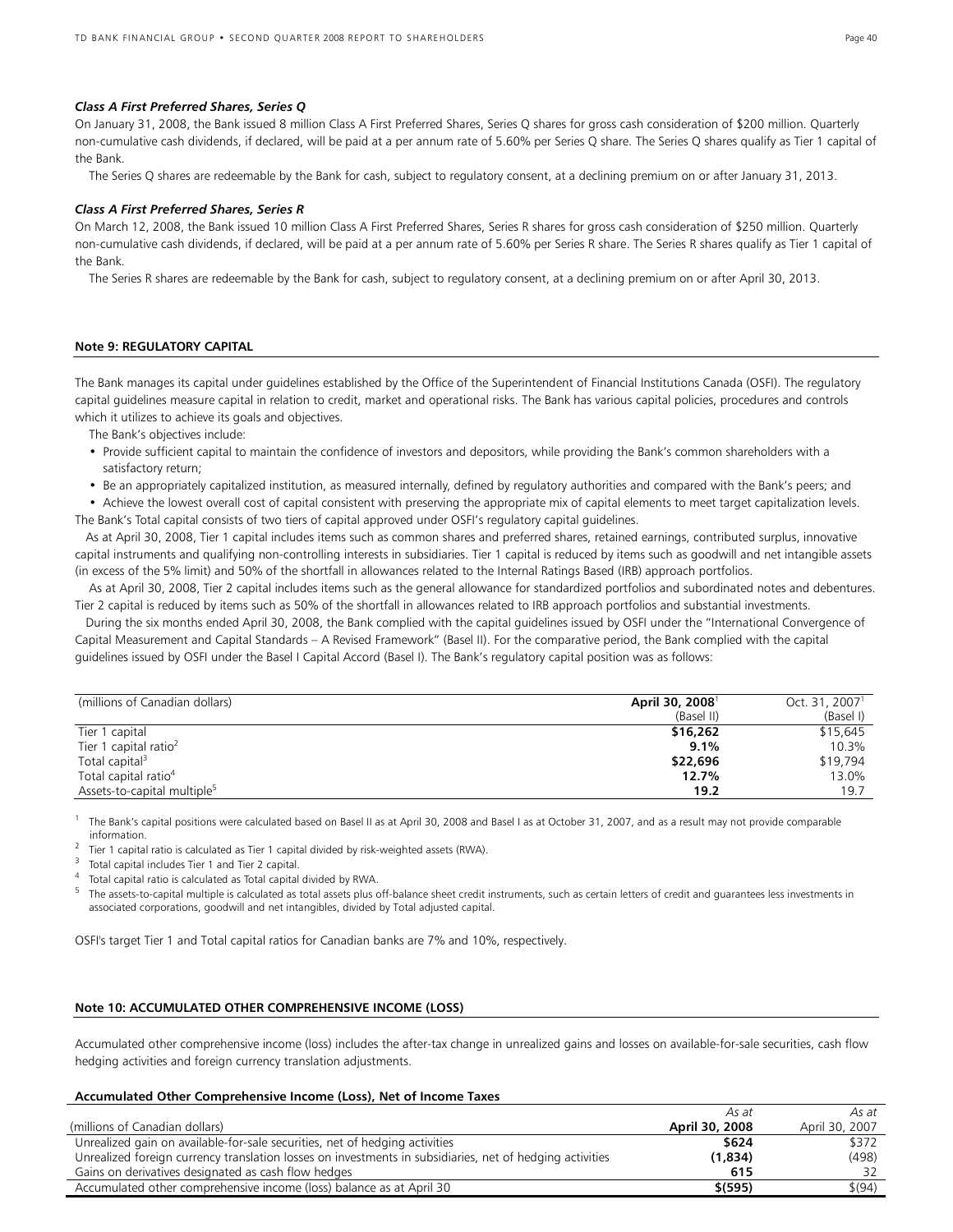#### **Note 11: STOCK BASED COMPENSATION**

The following table summarizes the compensation expense recognized by the Bank for stock option awards for the three and six months ended April 30.

|                                | For the three months ended |          | For the six months ended |          |  |
|--------------------------------|----------------------------|----------|--------------------------|----------|--|
|                                | April 30                   | April 30 | April 30                 | April 30 |  |
| (millions of Canadian dollars) | 2008                       | 2007     | 2008                     | 2007     |  |
| TD Bank                        | \$6                        | 54       | \$11                     | \$8      |  |
| TD Banknorth                   | $\qquad \qquad$            |          | $\overline{\phantom{0}}$ |          |  |

During the three months ended April 30, 2008 and April 30, 2007, there were no options granted by the Bank.

 During the six months ended April 30, 2008, 2.0 million (six months ended April 30, 2007 – 1.5 million) options were granted by TD Bank with a weighted average fair value of \$10.80 per option (six months ended April 30, 2007 – \$11.46 per option). During the six months ended April 30, 2007, 0.03 million options were granted by TD Banknorth with a weighted average fair value of \$5.83 per option. On closing of the going-private transaction on April 20, 2007, TD Banknorth became a wholly-owned subsidiary of the Bank and TD Banknorth's shares were delisted from the New York Stock Exchange. As a result, there are no longer any TD Banknorth-based stock options outstanding post privatization.

 Effective fiscal 2008, the fair value of options granted was estimated at the date of grant using a binomial tree-based valuation model. Prior to fiscal 2008, the fair value of options granted was estimated at the date of grant using the Black-Scholes valuation model. The following assumptions were used:

|                         | For the six months ended |           |  |  |
|-------------------------|--------------------------|-----------|--|--|
| <b>TD Bank</b>          | April 30                 | April 30  |  |  |
|                         | 2008                     | 2007      |  |  |
| Risk-free interest rate | 3.8%                     | 3.9%      |  |  |
| Expected option life    | 5.5 years                | 5.2 years |  |  |
| Expected volatility     | 15.9%                    | 19.5%     |  |  |
| Expected dividend yield | 2.85%                    | 2.92%     |  |  |

|                         | For the six months ended |          |  |  |
|-------------------------|--------------------------|----------|--|--|
| <b>TD Banknorth</b>     | April 30                 | April 30 |  |  |
|                         | 2008                     | 2007     |  |  |
| Risk-free interest rate |                          | 4.45%    |  |  |
| Expected option life    |                          | 6 years  |  |  |
| Expected volatility     |                          | 15.07%   |  |  |
| Expected dividend yield |                          | 2.98%    |  |  |

As a result of the acquisition of Commerce, 19.5 million Commerce stock options were converted into 10.8 million TD Bank stock options based on their intrinsic value on the exchange date. The fair value of the converted options was \$263 million on the exchange date and is recorded in contributed surplus and was part of the purchase consideration.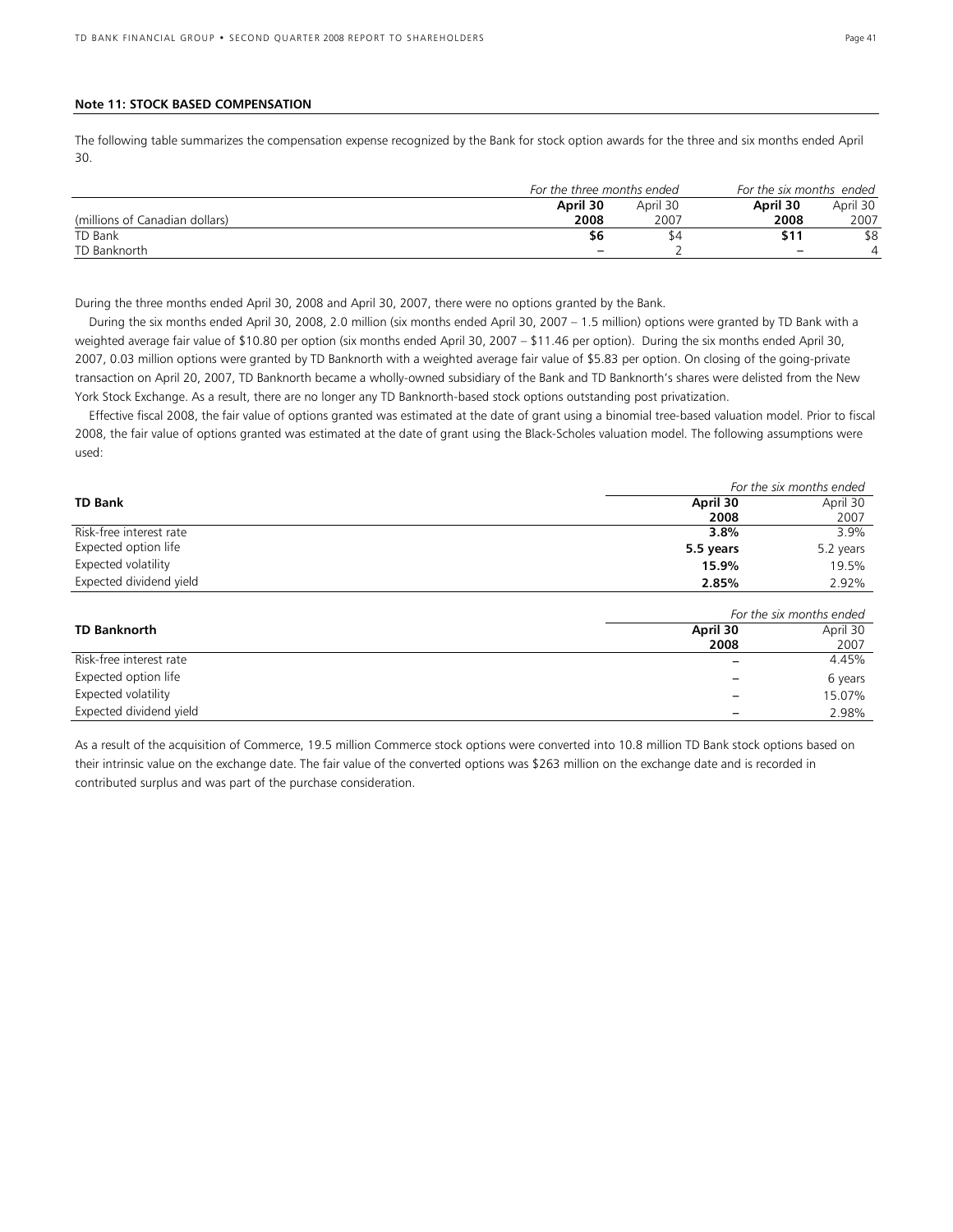### **Note 12: EMPLOYEE FUTURE BENEFITS**

The Bank's pension plans and principal non-pension post-retirement benefit plans expenses are as follows:

#### **Principal Pension Plan Pension Expense**

|                                                                     | For the three months ended |          | For the six months ended |          |
|---------------------------------------------------------------------|----------------------------|----------|--------------------------|----------|
|                                                                     | April 30                   | April 30 | April 30                 | April 30 |
| (millions of Canadian dollars)                                      | 2008                       | 2007     | 2008                     | 2007     |
| Elements of pension plan expense before adjustments to recognize    |                            |          |                          |          |
| the long-term nature of the cost:                                   |                            |          |                          |          |
| Service cost - benefits earned                                      | \$21                       | \$16     | \$37                     | \$33     |
| Interest cost on projected benefit obligation                       | 33                         | 28       | 63                       | 56       |
| Actual return on plan assets                                        | 110                        | (107)    | 107                      | (194)    |
| Plan amendments                                                     |                            |          |                          |          |
| Adjustments to recognize the long-term nature of plan cost:         |                            |          |                          |          |
| Difference between costs arising in the period and costs recognized |                            |          |                          |          |
| in the period in respect of:                                        |                            |          |                          |          |
| Return on plan assets <sup>1</sup>                                  | (148)                      | 73       | (183)                    | 126      |
| Actuarial losses <sup>2</sup>                                       |                            |          |                          | 5        |
| Plan amendments <sup>3</sup>                                        |                            | (5)      | (2)                      | (3)      |
| <b>Total</b>                                                        | \$23                       | \$14     | \$34                     | \$30     |

<sup>1</sup> For the three months ended April 30, 2008, includes expected return on plan assets of \$38 million (three months ended April 30, 2007 – \$34 million) less actual return on plan assets of \$(110) million (three months ended April 30, 2007 – \$107 million). For the six months ended April 30, 2008, includes expected return on plan assets of \$76 million (six months<br>ended April 30, 2007 – \$68 million) less act

<sup>2</sup> For the three months ended April 30, 2008, includes loss recognized of \$5 million (three months ended April 30, 2007 – \$2 million) less actuarial losses on projected benefit obligation of nil (three months ended April 30, 2007 – nil). For the six months ended April 30, 2008, includes loss recognized of \$5 million (six months ended April 30, 2007 – \$5 million) less actuarial losses on projected benefit obligation of nil (six months ended April 30, 2007 – nil).

<sup>3</sup> For the three months ended April 30, 2008, includes amortization of costs for plan amendments of \$2 million (three months ended April 30, 2007 – \$2 million) less actual cost<br>amendments of nil (three months ended April months ended April 30, 2007 – \$4 million) less actual cost amendments of \$7 million (six months ended April 30, 2007 – \$7 million).

#### **Other Pension Plans' Expense**

|                                            | For the three months ended |          | For the six months ended |          |  |
|--------------------------------------------|----------------------------|----------|--------------------------|----------|--|
|                                            | April 30                   | April 30 | April 30                 | April 30 |  |
| (millions of Canadian dollars)             | 2008                       | 2007     | 2008                     | 2007     |  |
| CT defined benefit pension plan            |                            |          | \$2                      | \$2      |  |
| TD Banknorth defined benefit pension plans |                            |          |                          | 3        |  |
| Supplemental employee retirement plans     |                            |          | 16                       |          |  |
| <b>Total</b>                               | \$10                       | \$10     | \$18                     | \$22     |  |

#### **Principal Non-Pension Post-Retirement Benefit Plan Expense**

|                                                                                                           | For the three months ended |          | For the six months ended |          |  |
|-----------------------------------------------------------------------------------------------------------|----------------------------|----------|--------------------------|----------|--|
|                                                                                                           | April 30                   | April 30 | April 30                 | April 30 |  |
| (millions of Canadian dollars)                                                                            | 2008                       | 2007     | 2008                     | 2007     |  |
| Elements of non-pension plan expense before adjustments to recognize the long-term<br>nature of the cost: |                            |          |                          |          |  |
| Service cost - benefits earned                                                                            | \$3                        | \$3      | \$6                      | \$6      |  |
| Interest cost on projected benefit obligation                                                             |                            | 6        | 11                       |          |  |
| Adjustments to recognize the long-term nature of plan cost:                                               |                            |          |                          |          |  |
| Difference between costs arising in the period and costs recognized in the period in                      |                            |          |                          |          |  |
| respect of:                                                                                               |                            |          |                          |          |  |
| Actuarial losses                                                                                          |                            |          |                          |          |  |
| Plan amendments                                                                                           | (2)                        | 2        | (3)                      | (3)      |  |
| Total                                                                                                     | \$8                        | \$9      | \$17                     | \$17     |  |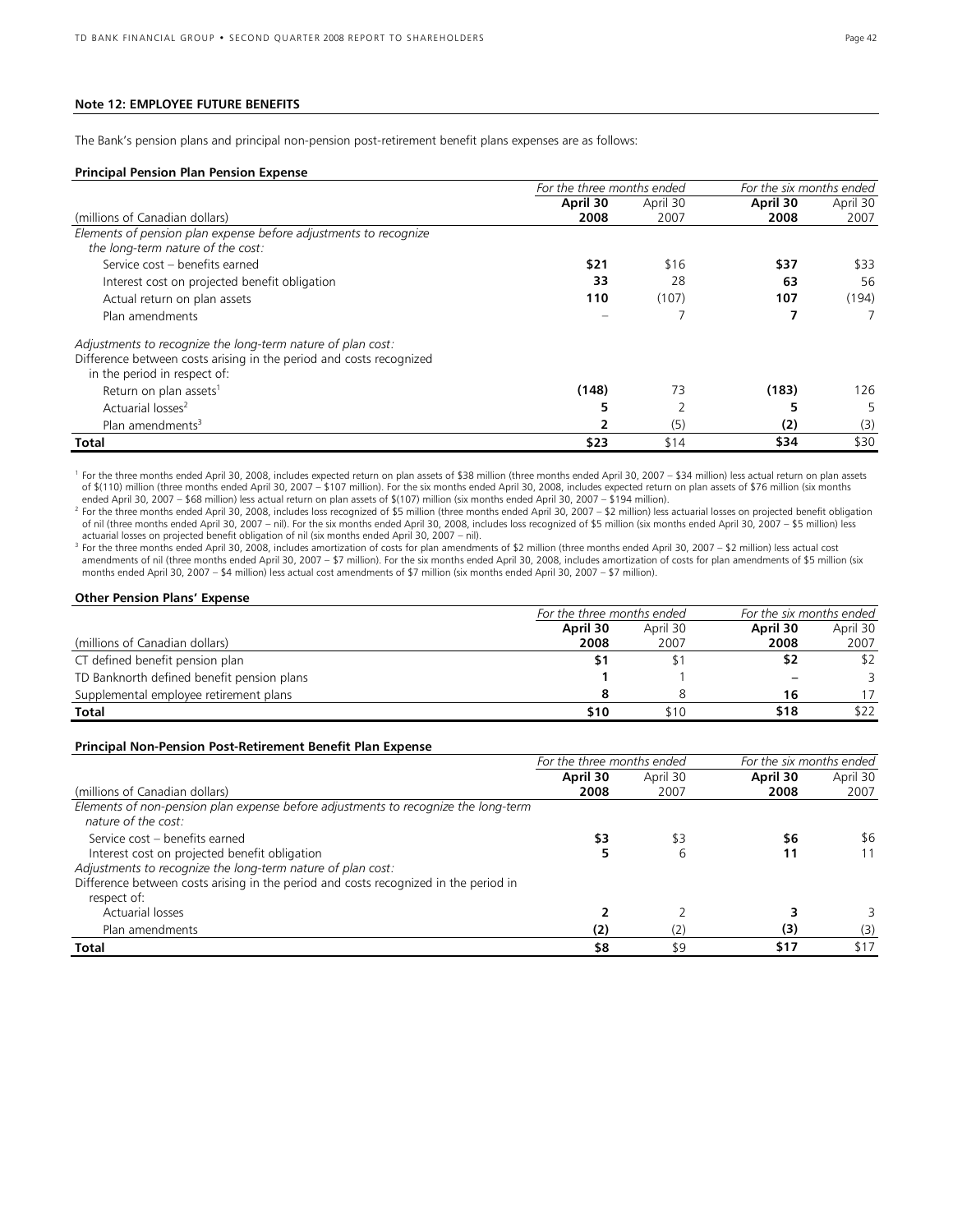### **Cash Flows**

The Bank's contributions to its pension plans and its principal non-pension post-retirement benefit plans are as follows:

#### **Pension Plan Contributions**

|                                           | For the three months ended |          | For the six months ended |          |  |
|-------------------------------------------|----------------------------|----------|--------------------------|----------|--|
|                                           | April 30                   | April 30 | April 30                 | April 30 |  |
| (millions of Canadian dollars)            | 2008                       | 2007     | 2008                     | 2007     |  |
| Principal pension plan                    | \$18                       | \$15     | \$37                     | \$32     |  |
| CT defined benefit pension plan           |                            |          |                          |          |  |
| TD Banknorth defined benefit pension plan |                            |          |                          | 47       |  |
| Supplemental employee retirement plans    |                            |          |                          | 6        |  |
| Non-pension post-retirement benefit plan  |                            |          |                          |          |  |
| Total                                     | \$23                       |          | \$48                     | \$91     |  |

As at April 30, 2008, the Bank expects to contribute an additional \$51 million to its principal pension plan, nil to its CT defined benefit pension plan, \$41 million to its TD Banknorth defined benefit pension plan, \$7 million to its supplemental employee retirement plans and \$4 million to its nonpension post-retirement benefit plan by the end of the year. However, future contribution amounts may change upon the Bank's review of the current contribution levels during the year.

#### **Note 13: RESTRUCTURING AND INTEGRATION CHARGES**

As a result of the acquisition of Commerce and related restructuring and integration initiatives undertaken during the three months ended April 30, 2008, the Bank incurred \$48 million of restructuring and integration charges. Restructuring charges consisted of employee severance costs, the costs of amending certain executive employment and award agreements and the write-down of long-lived assets due to impairment. Integration charges consisted of costs related to employee retention, external professional consulting charges and marketing (including customer communication and rebranding). In the Interim Consolidated Statement of Income, the restructuring and integration charges are included in non-interest expenses.

 In the normal course of the Bank's financial reporting, TD Commerce Bank is consolidated on a one month lag basis. However, \$48 million beforetax restructuring and integration costs incurred in April 2008 were included in the Bank's results for the three months ended April 30, 2008 because they represent material TD Commerce Bank events for the three months ended April 30, 2008.

#### **Note 14: EARNINGS PER SHARE**

The Bank's basic and diluted earnings per share at April 30 are as follows:

#### **Basic and Diluted Earnings per Share**

|                                                                                                  | For the three months ended |          | For the six months ended |          |
|--------------------------------------------------------------------------------------------------|----------------------------|----------|--------------------------|----------|
|                                                                                                  | April 30                   | April 30 | April 30                 | April 30 |
|                                                                                                  | 2008                       | 2007     | 2008                     | 2007     |
| <b>Basic Earnings per Share</b>                                                                  |                            |          |                          |          |
| Net income available to common shares (\$ millions)                                              | \$841                      | \$872    | \$1,803                  | \$1,787  |
| Average number of common shares outstanding (millions)                                           | 747.7                      | 719.1    | 732.9                    | 718.7    |
| Basic earnings per share (\$)                                                                    | \$1.12                     | \$1.21   | \$2.46                   | \$2.49   |
| <b>Diluted Earnings per Share</b>                                                                |                            |          |                          |          |
| Net income available to common shares (\$ millions)                                              | \$841                      | \$872    | \$1,803                  | \$1,787  |
| Average number of common shares outstanding (millions)                                           | 747.7                      | 719.1    | 732.9                    | 718.7    |
| Stock options potentially exercisable as determined under the treasury stock method <sup>1</sup> | 6.0                        | 6.8      | 6.1                      | 6.7      |
| Average number of common shares outstanding – diluted (millions)                                 | 753.7                      | 725.9    | 739.0                    | 725.4    |
| Diluted earnings per share (\$)                                                                  | \$1.12                     | \$1.20   | \$2.44                   | \$2.46   |

<sup>1</sup> For the six months ended April 30, 2008, the computation of diluted earnings per share excluded weighted-average options outstanding of 2,823 thousand with a weighted-average exercise price of \$70.05 as the options' exercise prices were greater than the average market price of the Bank's common shares. For the six months ended April 30, 2007, the computation of diluted earnings per share excluded weighted-average options outstanding of 176 with a weighted-average exercise price of \$69.69 as the options' exercise prices were greater than the average market price of the Bank's common shares.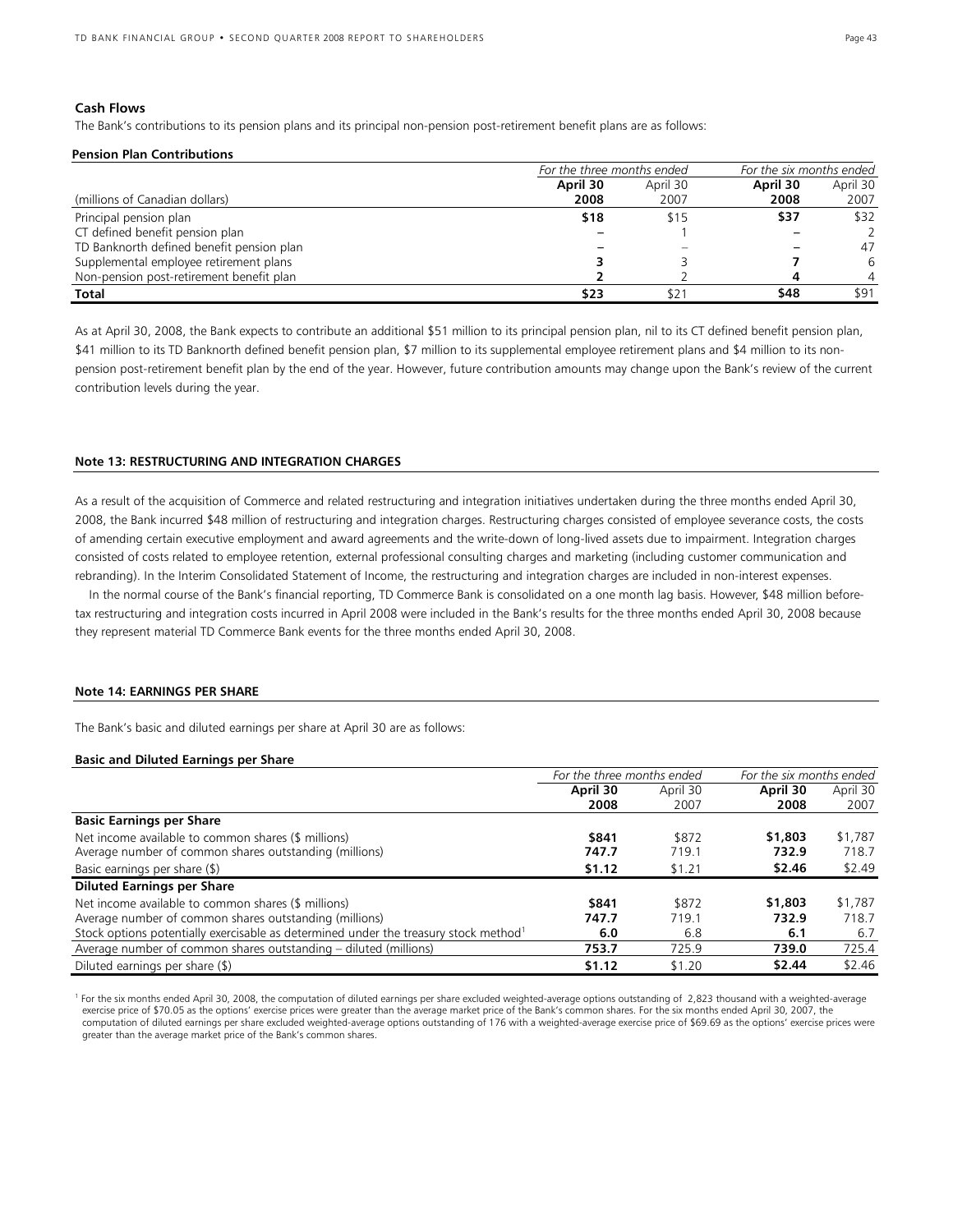#### **Note 15: SEGMENTED INFORMATION**

The Bank's operations and activities are organized around the following operating business segments: Canadian Personal and Commercial Banking, Wealth Management, U.S. Personal and Commercial Banking and Wholesale Banking. Results for these segments for the three and six months ended April 30 are presented in the following table:

#### **Results by Business Segment**

|                                |          | <b>Canadian Personal</b> |          |            |          | U.S. Personal and    |                                |          |          |                        |          |          |
|--------------------------------|----------|--------------------------|----------|------------|----------|----------------------|--------------------------------|----------|----------|------------------------|----------|----------|
|                                |          | and Commercial           |          | Wealth     |          | Commercial           |                                |          |          |                        |          |          |
| (millions of Canadian dollars) |          | <b>Banking</b>           |          | Management |          | Banking <sup>1</sup> | Wholesale Banking <sup>2</sup> |          |          | Corporate <sup>2</sup> |          | Total    |
|                                | April 30 | April 30                 | April 30 | April 30   | April 30 | April 30             | April 30                       | April 30 | April 30 | April 30               | April 30 | April 30 |
| For the three months ended     | 2008     | 2007                     | 2008     | 2007       | 2008     | 2007                 | 2008                           | 2007     | 2008     | 2007                   | 2008     | 2007     |
| Net interest income            | \$1,402  | \$1,298                  | \$82     | \$78       | \$309    | \$351                | \$314                          | \$144    | \$(249)  | \$(209)                | \$1,858  | \$1,662  |
| Other income                   | 732      | 688                      | 476      | 516        | 166      | 153                  | 114                            | 498      | 42       | 27                     | 1,530    | 1,882    |
| Total revenue                  | 2,134    | 1,986                    | 558      | 594        | 475      | 504                  | 428                            | 642      | (207)    | (182)                  | 3,388    | 3,544    |
| Provision for (reversal of)    |          |                          |          |            |          |                      |                                |          |          |                        |          |          |
| credit losses                  | 191      | 143                      |          |            | 46       | 35                   | 10                             | 12       | (15)     | (18)                   | 232      | 172      |
| Non-interest expenses          | 1,095    | 033                      | 387      | 393        | 294      | 384                  | 291                            | 329      | 139      | 158                    | 2,206    | 2,297    |
| Income (loss) before provision |          |                          |          |            |          |                      |                                |          |          |                        |          |          |
| for (benefit of) income taxes  | 848      | 810                      | 171      | 201        | 135      | 85                   | 127                            | 301      | (331)    | (322)                  | 950      | 1,075    |
| Provision for (benefit of)     |          |                          |          |            |          |                      |                                |          |          |                        |          |          |
| income taxes                   | 266      | 270                      | 56       | 67         | 35       | 31                   | 34                             | 84       | (231)    | (218)                  | 160      | 234      |
| Non-controlling interests in   |          |                          |          |            |          |                      |                                |          |          |                        |          |          |
| subsidiaries, net of income    |          |                          |          |            |          |                      |                                |          |          |                        |          |          |
| taxes                          |          |                          |          |            |          | 31                   |                                |          | 9        | (4)                    | 9        | 27       |
| Equity in net income of an     |          |                          |          |            |          |                      |                                |          |          |                        |          |          |
| associated company,            |          |                          |          |            |          |                      |                                |          |          |                        |          |          |
| net of income taxes            |          |                          | 67       | 63         |          |                      |                                |          | 4        | 2                      | 71       | 65       |
| Net income (loss)              | \$582    | \$540                    | \$182    | \$197      | \$100    | \$23                 | \$93                           | \$217    | \$(105)  | \$(98)                 | \$852    | \$879    |
| <b>Total assets</b>            |          |                          |          |            |          |                      |                                |          |          |                        |          |          |
| (billions of Canadian dollars) |          |                          |          |            |          |                      |                                |          |          |                        |          |          |
| - balance sheet                | \$159.9  | \$140.7                  | \$15.6   | \$14.8     | \$120.7  | \$47.9               | \$186.5                        | \$157.5  | \$20.9   | \$35.8                 | \$503.6  | \$396.7  |
| - securitized                  | 42.0     | 48.0                     |          |            |          |                      | 3.0                            |          | (15.0)   | (16.5)                 | 30.0     | 31.5     |

#### **Results by Business Segment**

|                                | <b>Canadian Personal</b> | U.S. Personal and |                   |            |          |                      |                                |          |                     |                   |          |          |
|--------------------------------|--------------------------|-------------------|-------------------|------------|----------|----------------------|--------------------------------|----------|---------------------|-------------------|----------|----------|
|                                |                          | and Commercial    |                   | Wealth     |          | Commercial           |                                |          |                     |                   |          |          |
| (millions of Canadian dollars) |                          | <b>Banking</b>    |                   | Management |          | Banking <sup>1</sup> | Wholesale Banking <sup>2</sup> |          |                     | Corporate $4$     |          | Total    |
|                                | April 30                 | April 30          | April 30 April 30 |            | April 30 | April 30             | April 30                       | April 30 |                     | April 30 April 30 | April 30 | April 30 |
| For the six months ended       | 2008                     | 2007              | 2008              | 2007       | 2008     | 2007                 | 2008                           | 2007     | 2008                | 2007              | 2008     | 2007     |
| Net interest income            | \$2,816                  | \$2,605           | \$170             | \$155      | \$621    | \$692                | \$506                          | \$347    | \$(467)             | \$(466)           | \$3,646  | \$3,333  |
| Other income                   | 1,465                    | 391,              | 958               | 990        | 306      | 298                  | 530                            | 930      | 87                  | 107               | 3,346    | 3,716    |
| Total revenue                  | 4,281                    | 3,996             | 1,128             | 1,145      | 927      | 990                  | 1,036                          | ,277     | (380)               | (359)             | 6,992    | 7,049    |
| Provision for (reversal of)    |                          |                   |                   |            |          |                      |                                |          |                     |                   |          |          |
| credit losses                  | 363                      | 281               |                   |            | 72       | 52                   | 66                             | 36       | (14)                | (34)              | 487      | 335      |
| Non-interest expenses          | 2,191                    | 2,092             | 766               | 757        | 532      | 683                  | 612                            | 661      | 333                 | 325               | 4,434    | 4,518    |
| Income (loss) before provision |                          |                   |                   |            |          |                      |                                |          |                     |                   |          |          |
| for (benefit of) income taxes  | 1,727                    | 1,623             | 362               | 388        | 323      | 255                  | 358                            | 580      | (699)               | (650)             | 2,071    | 2,196    |
| Provision for (benefit of)     |                          |                   |                   |            |          |                      |                                |          |                     |                   |          |          |
| income taxes                   | 547                      | 539               | 119               | 132        | 96       | 86                   | 102                            | 166      | (469)               | (471)             | 395      | 452      |
| Non-controlling interests in   |                          |                   |                   |            |          |                      |                                |          |                     |                   |          |          |
| subsidiaries, net of income    |                          |                   |                   |            |          |                      |                                |          |                     |                   |          |          |
| taxes                          |                          |                   |                   |            |          | 82                   |                                |          | 17                  | (8)               | 17       | 74       |
| Equity in net income of an     |                          |                   |                   |            |          |                      |                                |          |                     |                   |          |          |
| associated company,            |                          |                   |                   |            |          |                      |                                |          |                     |                   |          |          |
| net of income taxes            |                          |                   | 155               | 127        |          |                      |                                |          | 8                   | 3                 | 163      | 130      |
| Net income (loss)              | \$1,180                  | \$1,084           | \$398             | \$383      | \$227    | \$87                 | \$256                          | \$414    | $$$ (239) $$$ (168) |                   | \$1,822  | \$1,800  |

<sup>1</sup> Commencing May 1, 2007, the results of TD Bank USA, N.A. (previously reported in the Corporate segment for the period from the second quarter 2006 to the second quarter 2007 and in Wealth Management segment prior to the second quarter of 2006) are included in the U.S. Personal and Commercial Banking segment prospectively. Prior periods have not been restated as the impact is not material.

<sup>2</sup> The taxable equivalent basis (TEB) increase to net interest income and provision for income taxes reflected in the Wholesale Banking segment results is reversed in the Corporate segment.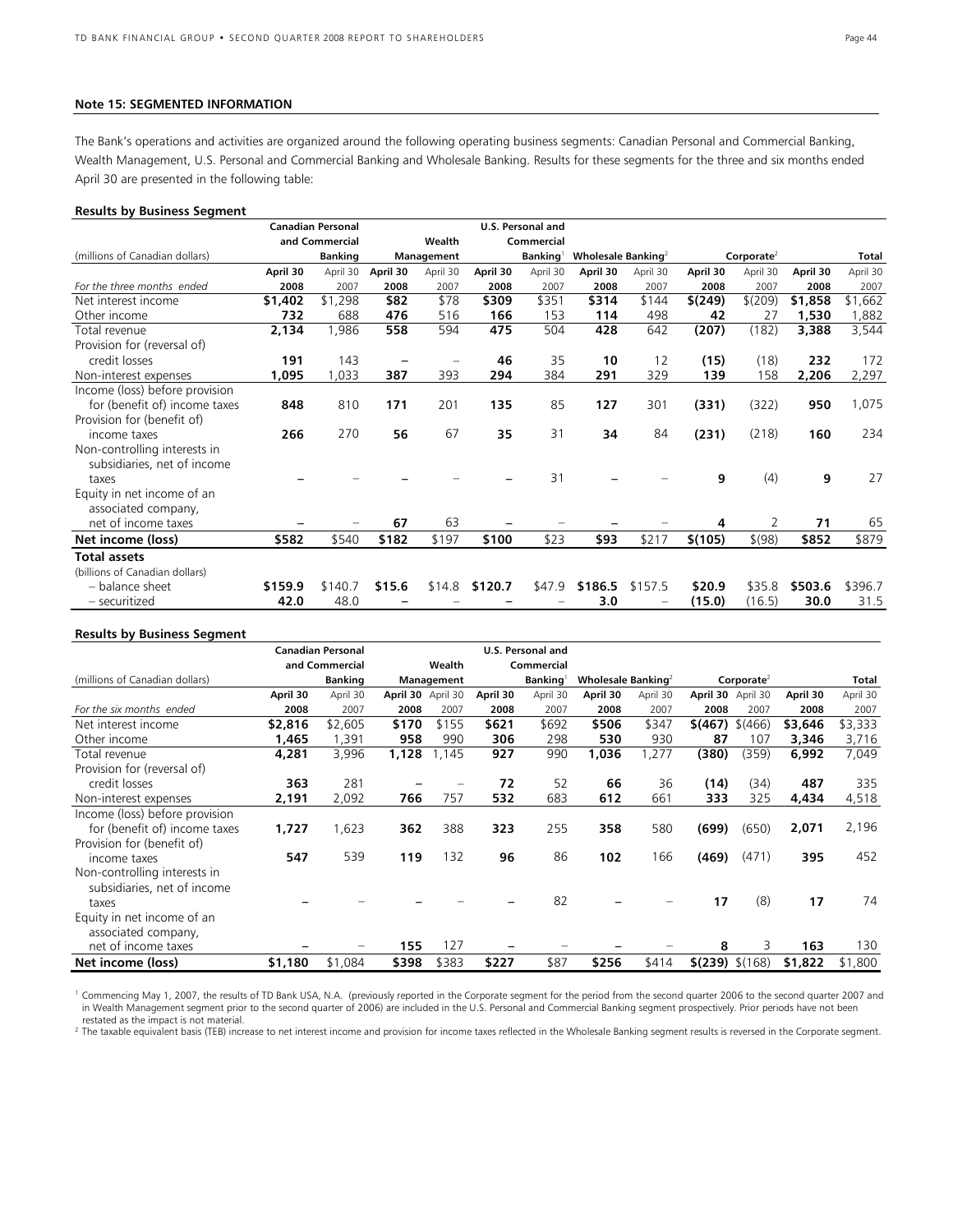#### **Note 16: DERIVATIVES**

Hedge accounting results were as follows:

#### **Hedge Accounting Results**

|                                                | For the three months ended |          | For the six months ended |          |
|------------------------------------------------|----------------------------|----------|--------------------------|----------|
|                                                | April 30                   | April 30 | April 30                 | April 30 |
| (millions of Canadian dollars)                 | 2008                       | 2007     | 2008                     | 2007     |
| Fair value hedges                              |                            |          |                          |          |
| Gain (loss) arising from hedge ineffectiveness | <b>S1.7</b>                | \$(0.2)  | \$8.6                    | \$(0.6)  |
| Cash flow hedges                               |                            |          |                          |          |
| Gain arising from hedge ineffectiveness        | \$1.7                      | \$3.0    | \$1.4                    | \$3.5    |

Portions of derivative gains (losses) that were excluded from the assessment of hedge effectiveness for fair value and cash flow hedging activities are included in the Consolidated Statement of Income and are not significant for the three and six months ended April 30, 2008.

During the three and six months ended April 30, 2008, there were no firm commitments that no longer qualified as hedges.

 Over the next twelve months, the Bank expects approximately \$200 million in net gains reported in other comprehensive income as at April 30, 2008 to be reclassified to net income. The maximum length of time over which the Bank is hedging its exposure to the variability in future cash flows from anticipated transactions is 18 years. During the three and six months ended April 30, 2008, there were no forecasted transactions that failed to occur.

#### **Note 17: CONTINGENCIES**

The two principal legal actions regarding Enron to which the Bank is a party are the securities class action and the bankruptcy proceeding. In 2006, the Bank settled the bankruptcy court claims in this matter for approximately \$145 million (US\$130 million). As at April 30, 2008, the total contingent litigation reserve for Enron-related claims was approximately \$416 million (US\$413 million).

 The Bank and its subsidiaries are involved in various other legal actions in the ordinary course of business, many of which are loan-related. In management's opinion, the ultimate disposition of these actions, individually or in the aggregate, will not have a material adverse effect on the financial condition of the Bank.

#### **Note 18: RISK MANAGEMENT**

The risk management policies and procedures of the Bank are provided in the MD&A. The shaded sections of the risk management section, included on pages 21 to 27 of the MD&A, relating to credit, market and liquidity risks are an integral part of the Interim Consolidated Financial Statements.

#### **Note 19: RELATED-PARTY TRANSACTIONS**

During the three months ended January 31, 2008, the Bank purchased certain securities with a notional value of approximately \$300 million at par from a fund that is managed by the Bank. The Bank immediately recognized a securities loss of \$45 million that was recorded in the Wholesale Banking segment.

### **Note 20: ACQUISITIONS AND DISPOSITIONS**

#### **Commerce Bancorp, Inc.**

On March 31, 2008, the Bank acquired 100% of the outstanding shares of Commerce Bancorp, Inc. (Commerce) for total consideration of \$8,508 million, paid in cash and common shares in the amount of \$2,167 million and \$6,147 million, respectively. Each share of Commerce was exchanged for 0.4142 of a Bank common share and US\$10.50 in cash, resulting in the issuance of 83.3 million common shares of the Bank. The value of the 83.3 million common shares was determined based on the average market price of the Bank's common shares over the 2 day period before and after the terms of the acquisition were agreed to and announced. The acquisition was accounted for by the purchase method. The purchase price allocation is subject to finalization. The fiscal periods of the Bank and Commerce are not co-terminus. Because the transaction closed on March 31, 2008, due to the one month lag, the results of Commerce for the period from March 31, 2008 to April 30, 2008 have not been consolidated with the Bank's results for the quarter ended April 30, 2008. In the future, Commerce's results for each calendar quarter will be consolidated with the Bank's results for the fiscal quarter. Commerce, together with TD Banknorth, is referred to as "TD Commerce Bank" in these Interim Consolidated Financial Statements and reported in the U.S. Personal and Commercial Banking segment.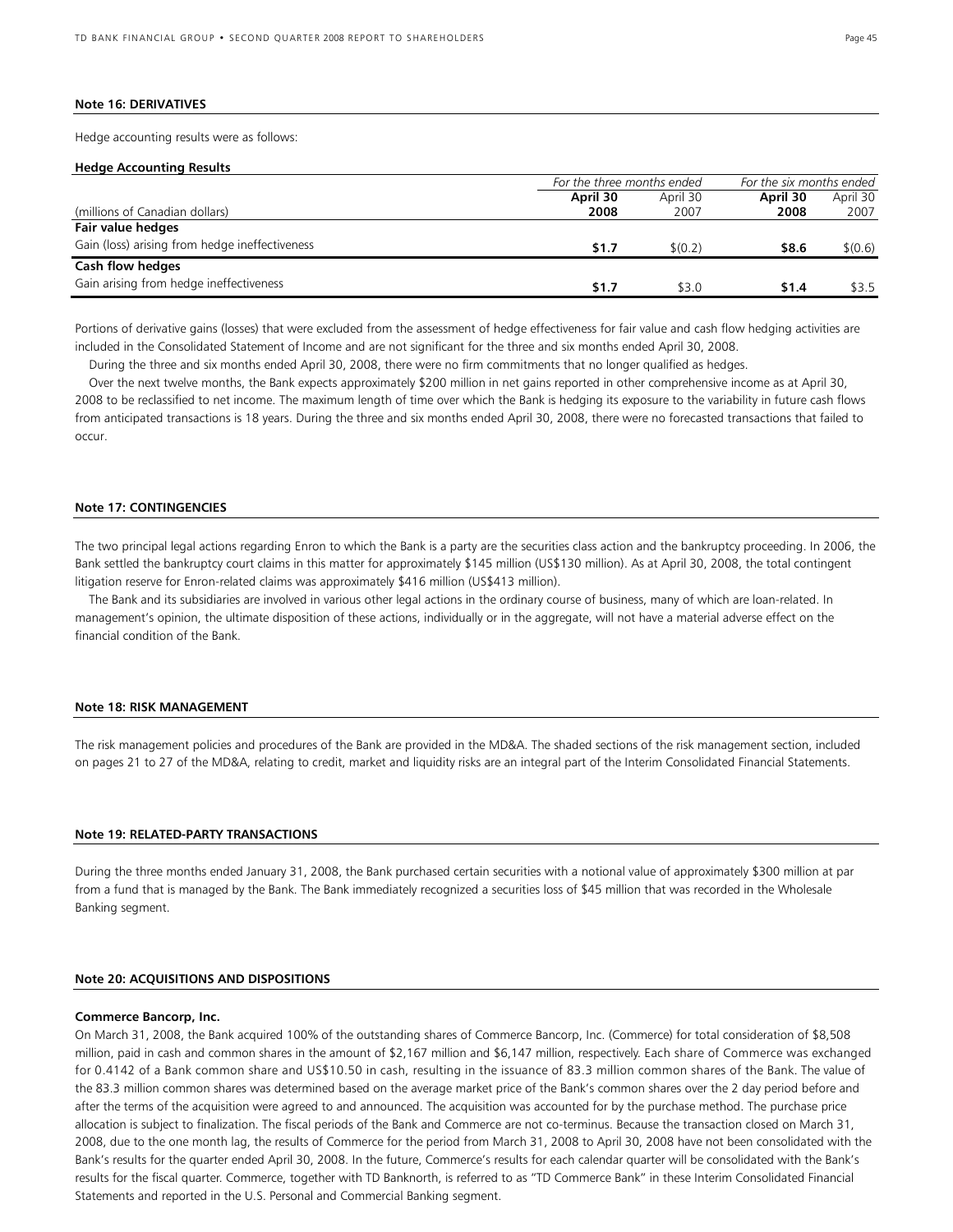The following table presents the estimated fair values of the assets and liabilities of Commerce as of the date of acquisition.

| Fair value of assets acquired                                      |         |
|--------------------------------------------------------------------|---------|
| (millions of Canadian dollars)                                     |         |
| Cash and cash equivalents                                          | \$408   |
| Securities                                                         | 25,167  |
| Loans                                                              | 18,034  |
| Intangibles                                                        |         |
| Core deposit intangibles                                           | 1,504   |
| Other identifiable intangibles                                     | 378     |
| Land, buildings and equipment                                      | 1,898   |
| Future income tax assets                                           | 329     |
| Other assets                                                       | 3,276   |
|                                                                    | 50,994  |
| Less: liabilities assumed                                          |         |
| Deposits                                                           | 47,271  |
| Obligations related to securities sold under repurchase agreements | 105     |
| Accrued restructuring costs                                        | 149     |
| Other liabilities                                                  | 1,075   |
|                                                                    | 48,600  |
| Fair value of identifiable net assets acquired                     | 2,394   |
| Goodwill                                                           | 6,114   |
| Total purchase consideration                                       | \$8,508 |

Goodwill and indefinite life intangibles arising from the acquisition are not amortized but assessed for impairment on a periodic basis. Finite life intangible assets are amortized on an economic life basis over 4 to 15 years, based on the estimated useful lives.